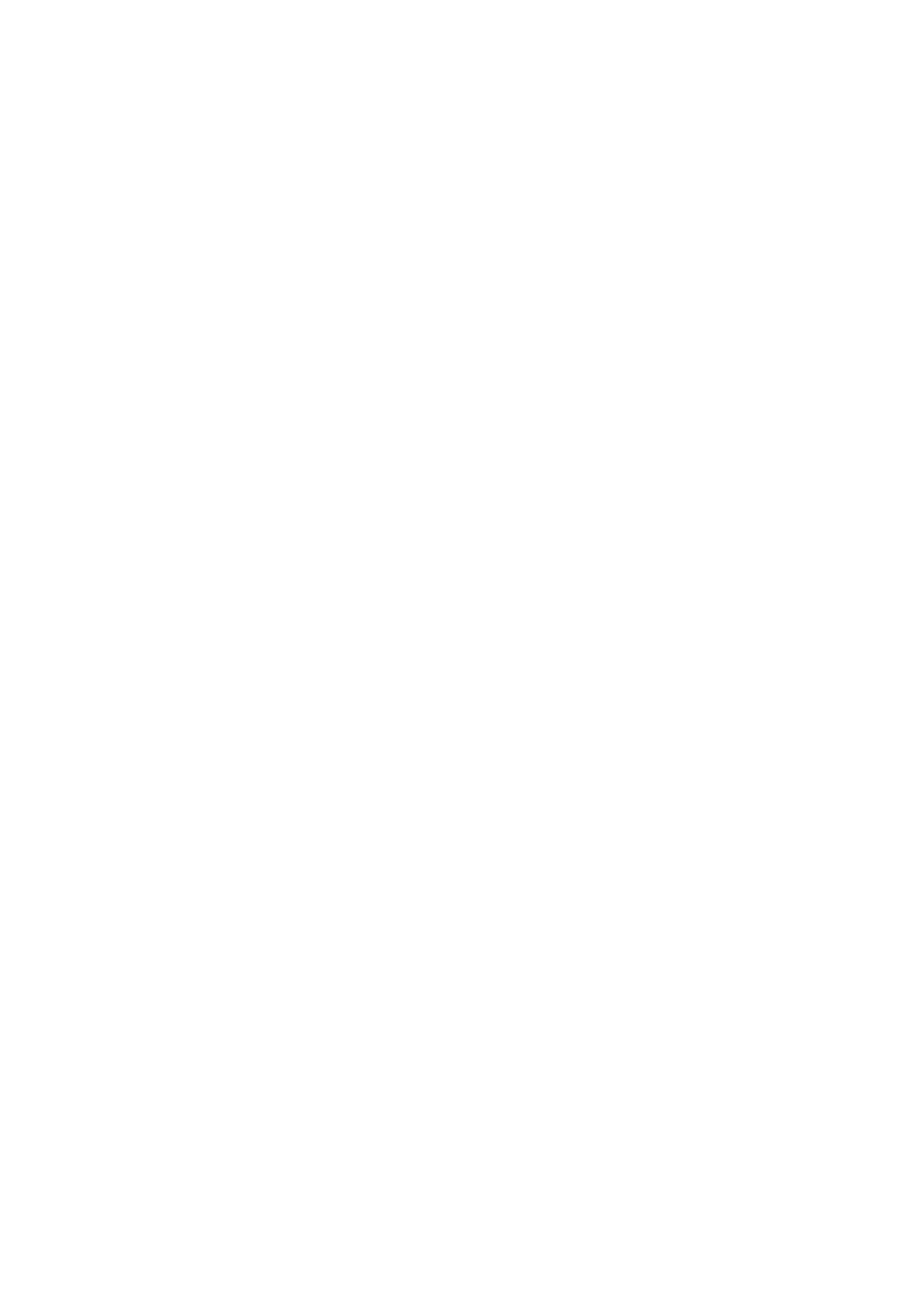## **Sequence characterization of Barley yellow dwarf virus – OYV** *KANITHA SATHEES*

| Supervisor: | Anders Kvarnheden                                  |
|-------------|----------------------------------------------------|
|             | Swedish University of Agricultural Sciences (SLU), |
|             | Department of Plant Biology                        |
| Examiner:   | Johan Meijer                                       |
|             | Swedish University of Agricultural Sciences (SLU), |
|             | Department of Plant Biology                        |
|             |                                                    |

| Credits: 30 hp                                                      |
|---------------------------------------------------------------------|
| Level: Second cycle A2E                                             |
| Course title: Independent project in Biology                        |
| Course code: EX0565                                                 |
| Programme: Plant Biology-Master's programme                         |
| Place of publication: Uppsala                                       |
| Year of publication: 2015                                           |
| Title of series: Examensarbete / Institutionen för växtbiologi, SLU |
| Nr: 137                                                             |
| Online publication: http://stud.epsilon.slu.se                      |
|                                                                     |

*Key Words:* Barley yellow dwarf virus-OYV (BYDV-OYV), sequences, virus taxonomy, genome organization, phylogenetic analysis

## **Sveriges lantbruksuniversitet / Swedish University of Agricultural Sciences** The Faculty of Natural Resources and Agricultural Sciences Department of Plant Biology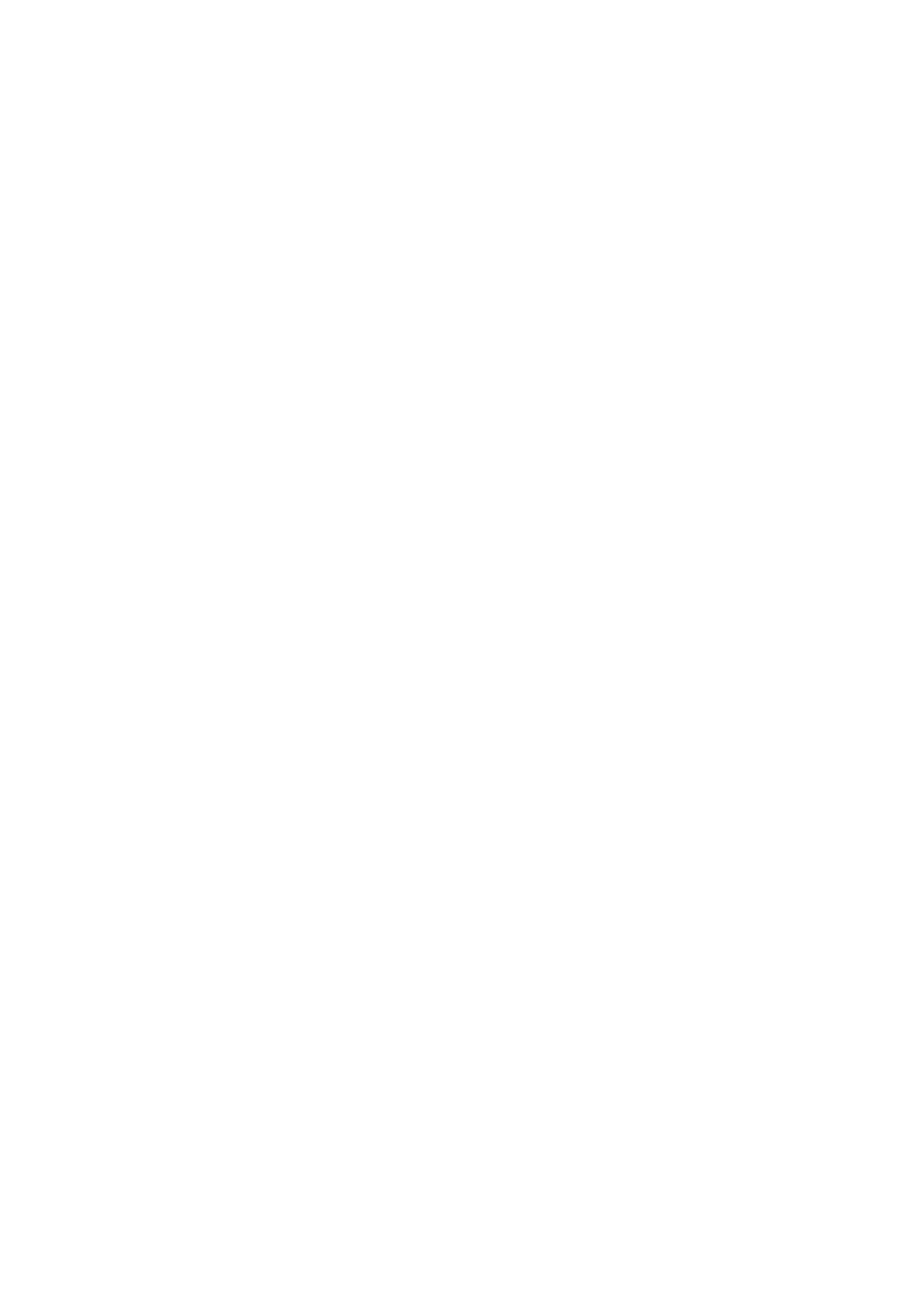#### **POPULAR SCIENCE:**

Barley yellow dwarf (BYD) disease is affecting a wide range of plants in the family Poaceae, such as oat, wheat, barley, rice and fodder crops worldwide. This causes a significant yield reduction every year. Causal agents of the disease are BYD-associated viruses, which belong to family *Luteoviridae* and are transmitted by aphids. The family *Luteoviridae* contains several species and a recent taxonomic classification recognized 36 species. The taxonomy within the family is based on the arrangement of the genome assessed by DNA sequencing. The genome arrangement of an organism provides a background to understand its genetics and biology. Based on the genome arrangement, a new virus variant was discovered in Latvia by comparing nucleotides from the coat protein (CP) – encoding region of Latvian and Swedish isolates. The new variant is BYDV-PAV-Sal1, proposed to belong to the new species Barley yellow dwarf virus-oat yellowing virus (BYDV-OYV). The isolate shared closest relationship with a new Chinese isolate (BYDV-PAV-CN). Isolates of BYDV-OYV have also been found recently in grasses in Sweden. Thus, this study was designed to reveal the relationship between BYDV-OYV and BYDV-PAV and to characterize a Swedish isolate of BYDV-OYV based on its partial genome sequence. The partial genome sequence of BYDV-OYV was obtained in three different fragments using molecular techniques. A partial genome assembly of the three fragments was aligned and compared with BYDV-PAV-Sal1, BYDV-PAV-CN and 15 other isolates of the family *Luteoviridae*. The results revealed that the Swedish BYDV-OYV isolate and BYDV-PAV-Sal1 showed a close relationship. BYDV-OYV and BYDV-PAV-CN were found to be distinct species based on the recent agreement that viruses with a variation at the amino acid level exceeding 10% for any viral gene product could be classified as belonging to separate species within the family *Luteoviridae.*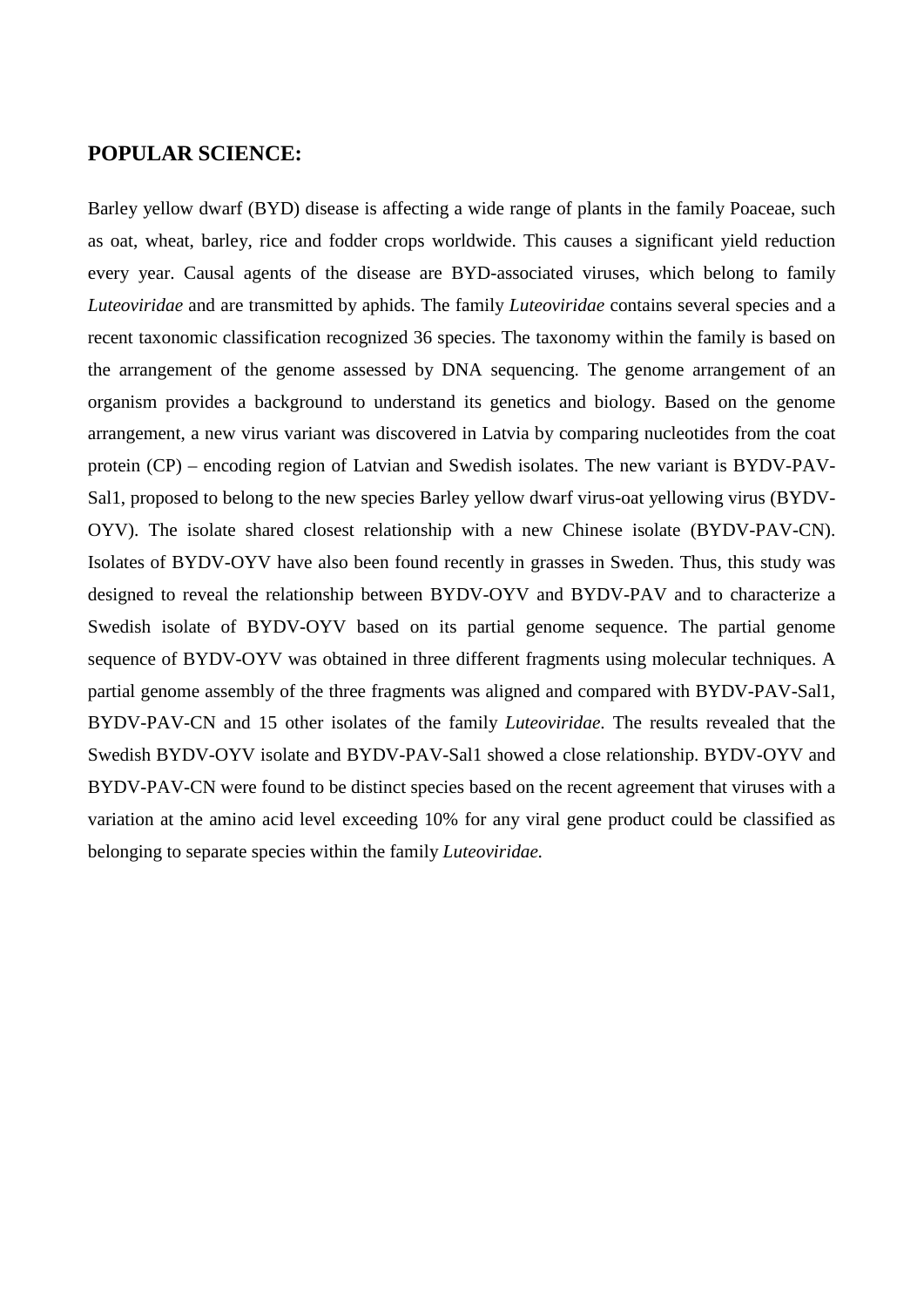#### **Abstract**

Barley yellow dwarf (BYD)-associated viruses are economically important in a wide range of cereals and grasses worldwide. These viruses belong to family *Luteoviridae* and are efficiently transmitted by aphids in a circulative and non-propagative manner. BYD-associated viruses have a genome of single-stranded positive sense RNA (+ssRNA). Even if isolates of BYD-associated viruses from different parts of the world show significant divergence in pathogenicity and genetic structure, the evolutionary process and the genomic structure of new viral species are poorly known. In this study, BYDV-OYV, which has been proposed to be a distinct tentative virus species and infects oat (*Avena sativa*), Triticale and grasses in Sweden and Latvia, was investigated to characterize its genomic structure and relationship with other members of family *Luteoviridae*. To address these issues, a partial region of the BYDV-OYV genome was determined for one Swedish isolate. The sequence consisted of 2,792 nucleotides and contained 4 open reading frames and 3 untranslated regions. The genomic structure of BYDV-OYV resembled those of other species in family *Luteoviridae*. Sequence comparisons including 15 isolates of the genera *Luteovirus* and *Polerovirus*, showed that BYDV-OYV shared highest nucleotide identity with BYDV-PAV-CN (AY855920), BYDV-PAV isolate 05ZZ4 (EU332321), BYDV-PAV isolate 05ZZ13 (EU332327) and BYDV-PAV isolate 05GG5 (EU332310) at 82.8%, 82.6%, 82.6% and 82.5%, respectively. A phylogenetic analysis confirmed that BYDV-OYV is related to other viruses in the genus *Luteovirus*, but that it is separate from the other known luteoviruses. The deduced amino acid sequence identity of ORF3 (coat protein) between BYDV-OYV and BYDV-PAV-CN was only 87%. Thus, BYDV-OYV should be regarded as a species distinct from BYDV-PAV-CN.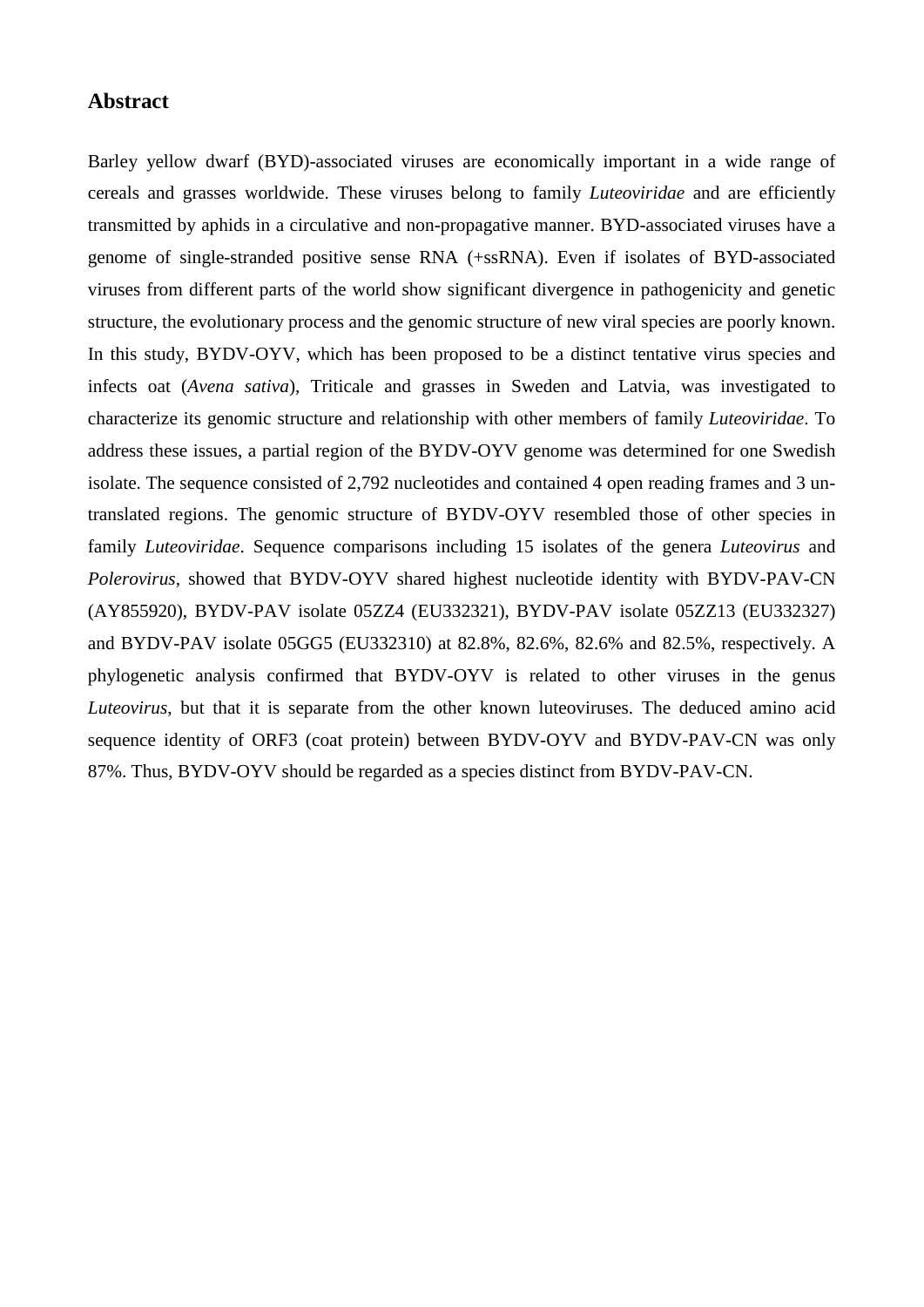## **Table of contents**

| 1.3. Economic importance of family Luteoviridae and BYD-associated viruses  9      |  |
|------------------------------------------------------------------------------------|--|
|                                                                                    |  |
|                                                                                    |  |
|                                                                                    |  |
|                                                                                    |  |
| 1.7.1. Taxonomy of BYD-associated virus based on vector transmission 14            |  |
| 1.7.2. Taxonomy of BYD-associated virus based on serological properties  15        |  |
| 1.7.3. Taxonomy of BYD-associated virus based on nucleic acid-based diagnotics 16  |  |
|                                                                                    |  |
|                                                                                    |  |
|                                                                                    |  |
|                                                                                    |  |
| 3.2. Immunocapture-reverse transcription-polymerase chain reaction (IC-RT-PCR)  19 |  |
|                                                                                    |  |
|                                                                                    |  |
|                                                                                    |  |
|                                                                                    |  |
|                                                                                    |  |
|                                                                                    |  |
|                                                                                    |  |
| 3.10. Restriction analysis of purified plasmid DNA and sequencing  21              |  |
|                                                                                    |  |
|                                                                                    |  |
| 3.12.1. Reverse transcription-polymerase chain reaction (IC-RT-PCR) 23             |  |
|                                                                                    |  |
|                                                                                    |  |
|                                                                                    |  |
|                                                                                    |  |
|                                                                                    |  |
|                                                                                    |  |
|                                                                                    |  |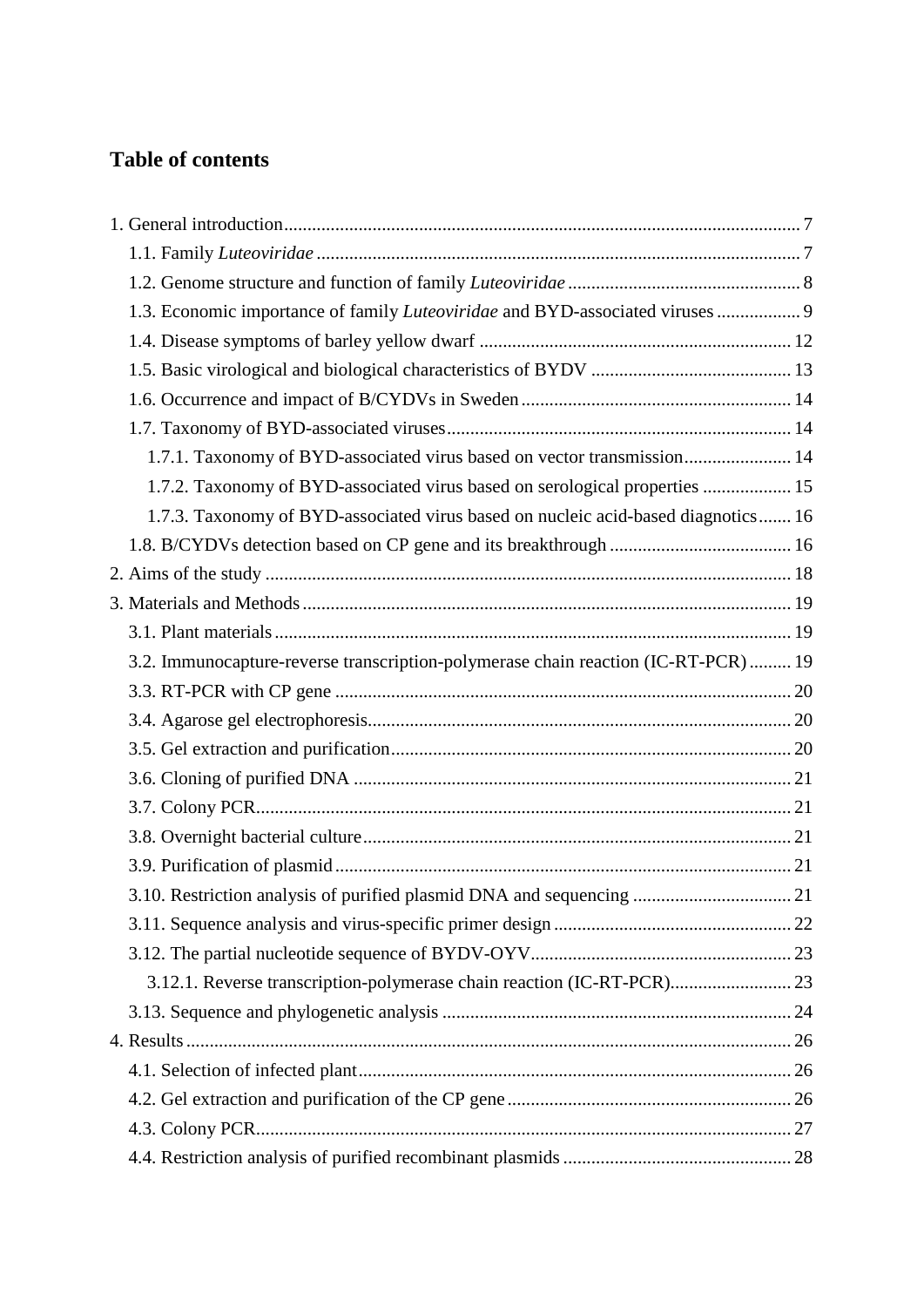| 4.7. Restriction analysis of purified recombinant plasmids (ORF5 and ORF6) 30   |  |
|---------------------------------------------------------------------------------|--|
| 4.8. Genomic organization of the partial BYDV-OYV sequence and comparisons with |  |
| 4.9. Sequence comparisons of BYDV-OYV with other isolates of BYDV-PAV-CN and    |  |
|                                                                                 |  |
|                                                                                 |  |
|                                                                                 |  |
|                                                                                 |  |
|                                                                                 |  |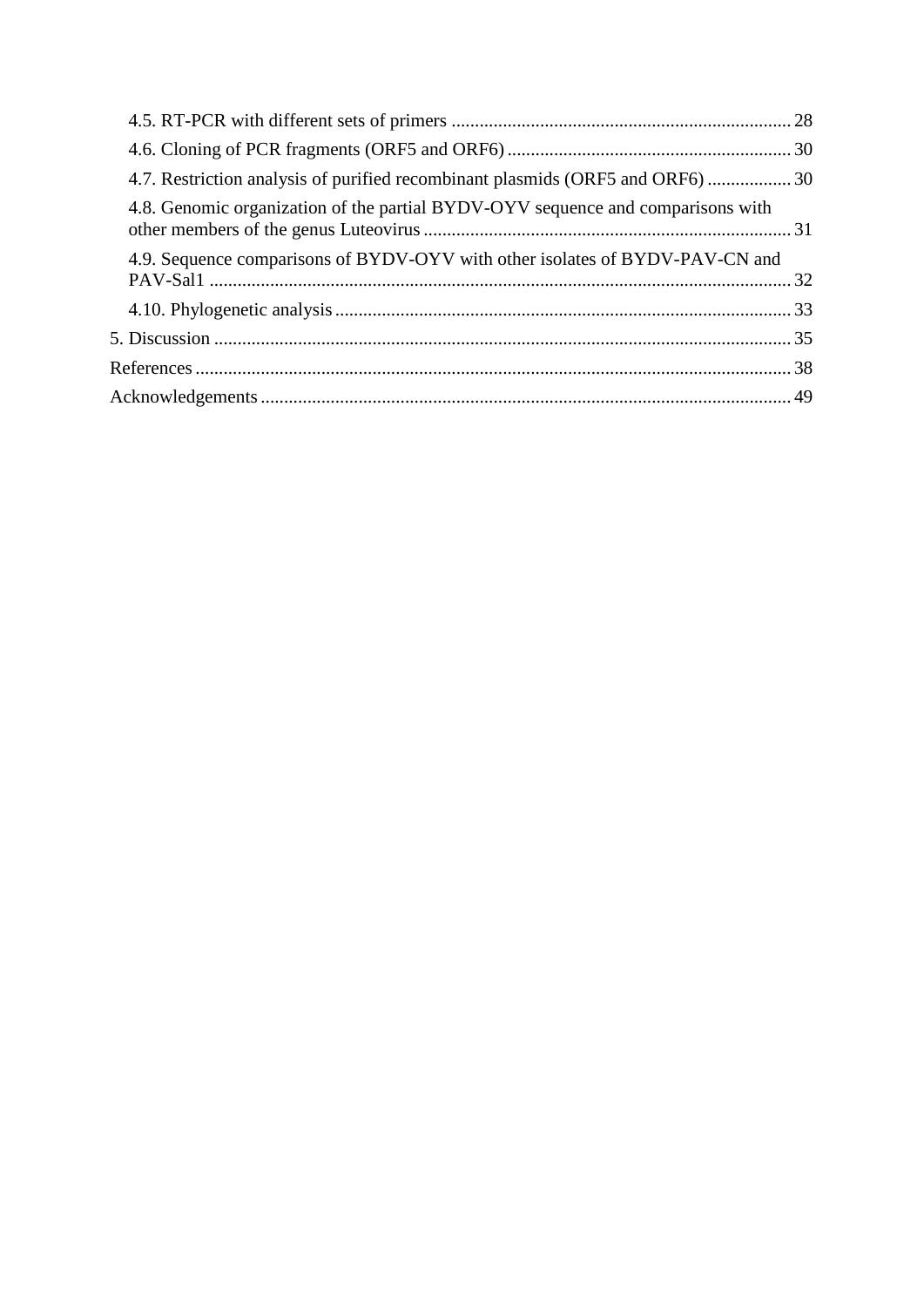#### <span id="page-8-0"></span>**1. General introduction**

Barley yellow dwarf (BYD)-associated viruses constitute the most economically important group of viruses infecting plants of the family Poaceae, including oat, wheat, barley and rice, as well as pasture and wild grasses all over the world (Power & Remold, 1996; D'Arcy, 1995; Irwin & Thresh, 1990). Barley yellow dwarf virus (BYDV) was first identified in California, USA as a new virus in cereals (Oswald & Houston, 1951). BYD-associated viruses belong to family *Luteoviridae* (Domier, 2012) and have a genome consisting of single-stranded positive-sense RNA. BYD-associated viruses are transmitted only by aphids in a circulative and non-propagative manner (Hogenhout et al., 2008; Gray & Gildow, 2003). Economic losses due to these viruses around the world are difficult to estimate because of insufficient molecular information and symptoms that resemble the effects of other biotic and abiotic factors. At the same time the evolutionary potential of BYD-associated viruses is very high like other RNA viruses that cause diseases on humans, animals and plants (Elena & Sanjuan, 2008). Initially, five different strains of BYDV were distinguished by their aphid vector specificities (Rochow & Muller, 1971; Rochow, 1969). These strains were later classified as separate species, and the number of recognized species within the family *Luteoviridae* has now increased to 34 (Domier, 2012). The increasing number of new virus species in family *Luteoviridae* creates a fascinating area of studies regarding their diversification pattern and taxonomic classification using sequence analyses. The classification is also important for investigation of virus epidemics and development of appropriate management strategies.

#### <span id="page-8-1"></span>**1.1. Family** *Luteoviridae*

The family *Luteoviridae* comprises the three genera *Luteovirus*, *Polerovirus* and *Enamovirus* which are distinguished by their biological properties, serological properties and genome organization. Among them, 23 species are classified into the three genera: *Luteovirus* has 7 species, *Polerovirus* has 15 species and *Enamovirus* comprises only one species. The remaining members have not yet been classified and remain unassigned.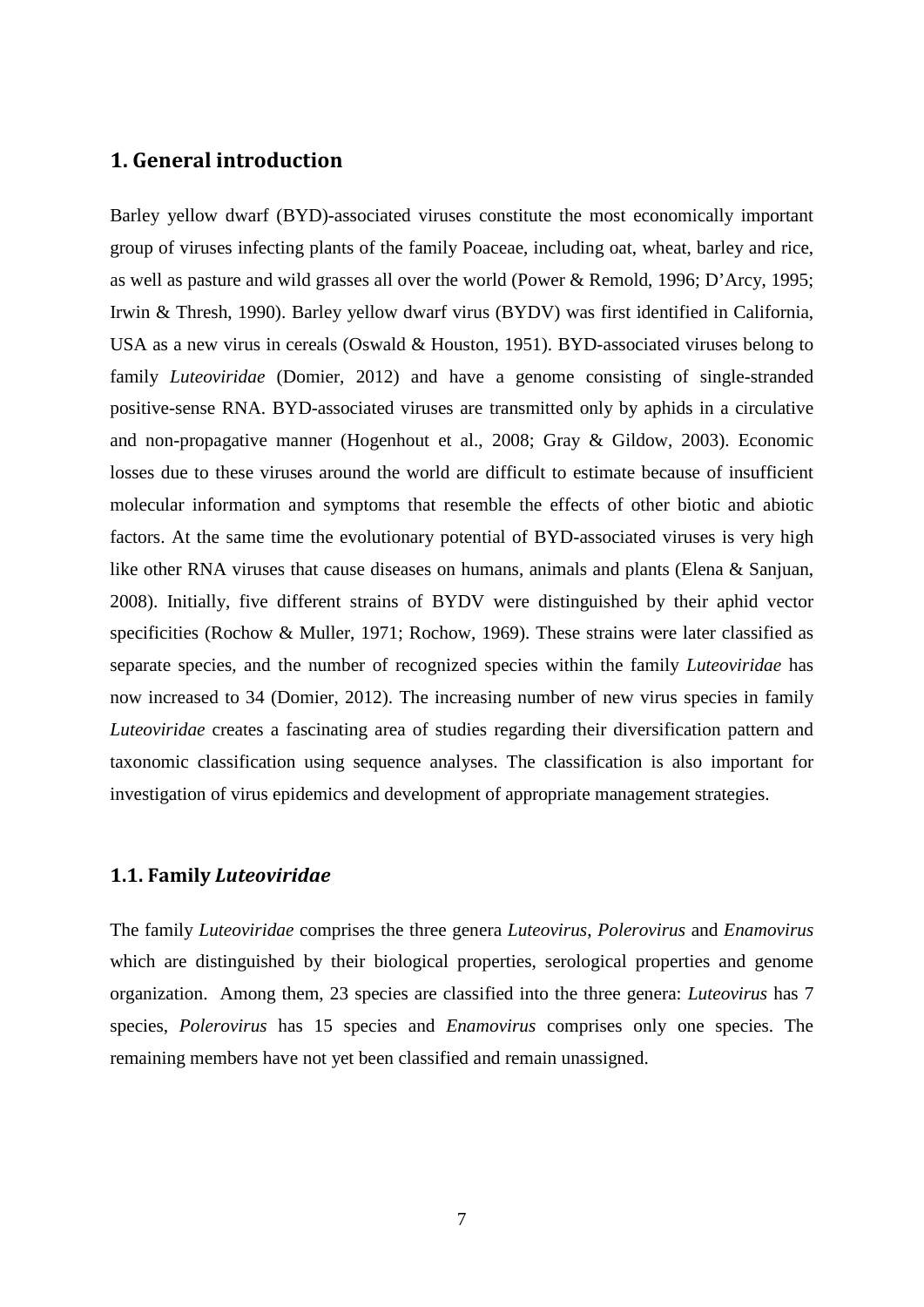#### <span id="page-9-0"></span>**1.2. Genome structure and function of family** *Luteoviridae*

The genome structure and nucleotide sequences of a large number of virus genomes, including those of viruses in the family *Luteoviridae*, have been determined after a rapid development of molecular techniques. The three genera of family *Luteoviridae* are clearly distinguished by differences in the genome structure and nucleotide sequence (Fig. 1).



**Fig. 1.** Genome organization of genera *Luteovirus*, *Polerovirus* and *Enamovirus* within the family *Luteoviridae*.

The genomes of the three genera in family *Luteoviridae* harbour five or six open reading frames (ORFs), which have been predicted to encode proteins of between 4 kDa and 132 kDa (Fig. 1) (Domier, 2012). The 5´ part of the genome of both genera *Polerovirus* and *Enamovirus* contains ORF0, which encodes a suppressor of RNA silencing (Mangwende et al., 2009), but that is absent from viruses of the genus *Luteovirus*. ORF0 is also responsible for symptom induction and determination of viral host range, and it overlaps with ORF1. ORF1 and ORF2 overlap and encode the replication-related proteins. The 3´ half is mostly conserved among all members of *Luteoviridae*. ORFs 3, 4 and 5 are highly similar in arrangement for *Luteovirus* and *Polerovirus* (Domier, 2012), but ORF4 is absent from *Enamovirus*. ORF4 has been shown to be necessary for long distance movement of some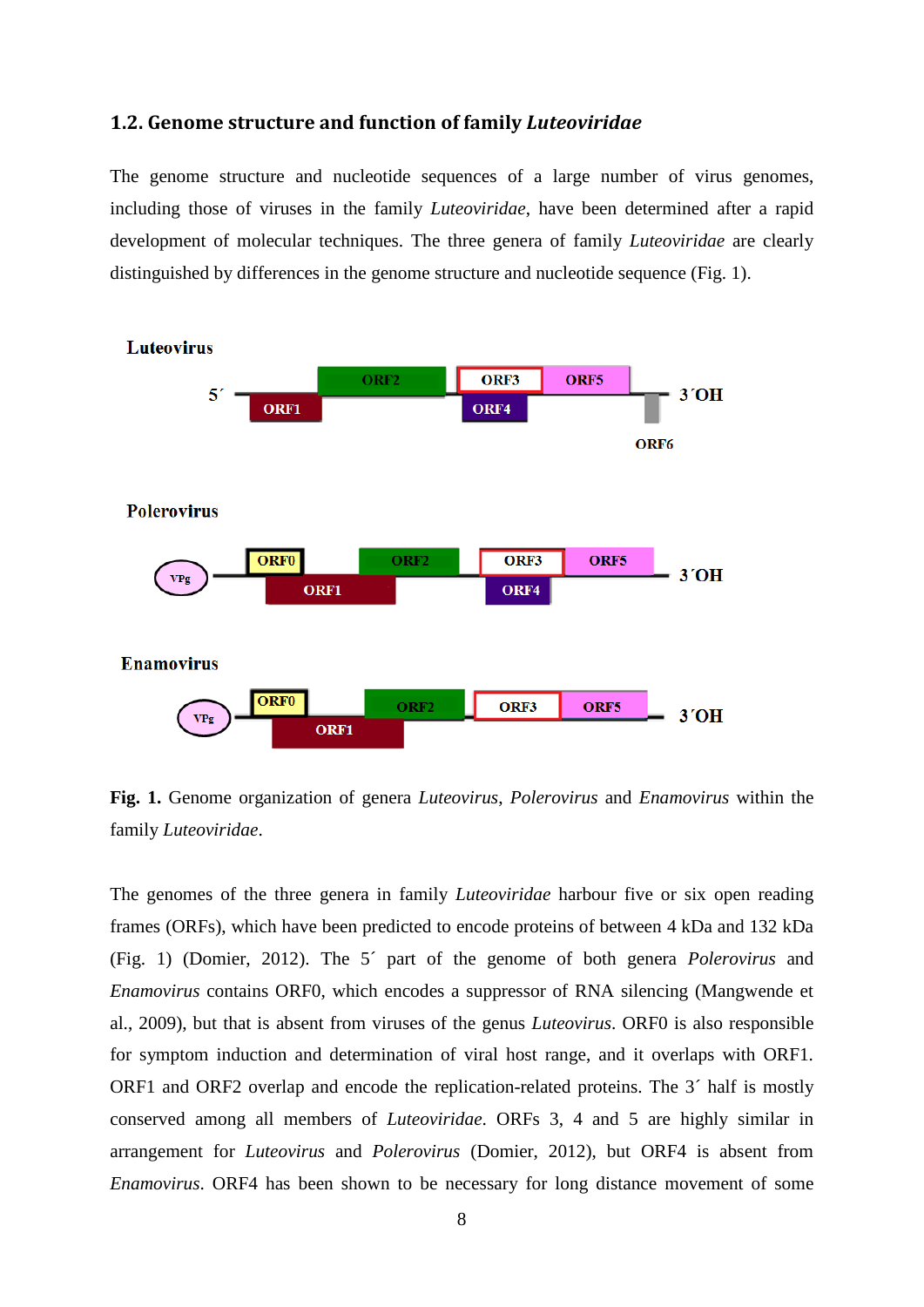luteoviruses and poleroviruses (Chay et al., 1996). ORF3 encodes the coat protein (CP). ORF5 is necessary for aphid transmission (Brault et al., 2005; Gray & Gildow, 2003; Chay et al., 1996) and it may also be involved in systemic virus movement within plants (Peter et al., 2009; Ziegler-Graff et al., 1996) and phloem limitation (Peter et al., 2009). The genome of viruses in the genus *Luteovirus* contains ORF6, which is situated at the 3´ end of the genome, but its function has not yet been elucidated (Domier, 2012).

#### <span id="page-10-0"></span>**1.3. Economic importance of family** *Luteoviridae* **and BYD-associated viruses**

Twenty six members were assigned into family *Luteoviridae*in 2005 (Fauquet et al., 2005), but this number has now increased (Table 1) (Domier, 2012) because of further studies, the availability of advanced detection methods and virus evolution. Many members of family *Luteoviridae* are regarded as serious pathogens in global agriculture. *Potato leaf roll virus* (PLRV), which belongs to the genus *Polerovirus*, may cause yield losses in potato cultivation from 10% in the most tolerant varieties to around 95% in the most susceptible varieties (Watson & Wilson, 1956). Over the last decades, many researches have been demonstrated that PLRV caused huge losses of potato tubers and reduced tuber size (Wang et al., 2011; Valkonen, 2007). Experimental data showed that PLRV infected seeds gave 60% less of total tuber yield and 88% less of market value than potato plants derived from healthy seed tubers (Hamm & Hane, 1999).

Luteoviruses also create mixed infection with related and unrelated viruses. These mixed infections are causing serious disease epidemics, for example "Beet yellowing viruses" are causing a disease on beet leaves upon co-infection of *Beet yellows virus* (BYV, family *Closteroviridae*, genus *Closterovirus*), *Beet western yellows virus* (BWYV, family *Luteoviridae*, genus *Polerovirus*) and *Beet chlorosis virus* (BChV, family *Luteoviridae*, genus *Polerovirus*) (Liu et al., 2001; Hauser et al., 2000). The mixed infections have probably played an important role in the evolution of luteoviruses and other viruses. Within family *Luteoviridae*, BYD-associated viruses have been considered to be the most economically important ones, since they are disease agents in many cereals serving as staple crops. The disease causes greatest yield losses from infection at early stages to stem extension (Thackray et al., 2005; Mckridy et al., 2002). For example, early sown wheat crops, from mid April to late May, that are exposed to early migration and infestation of aphids, face grain yield loss of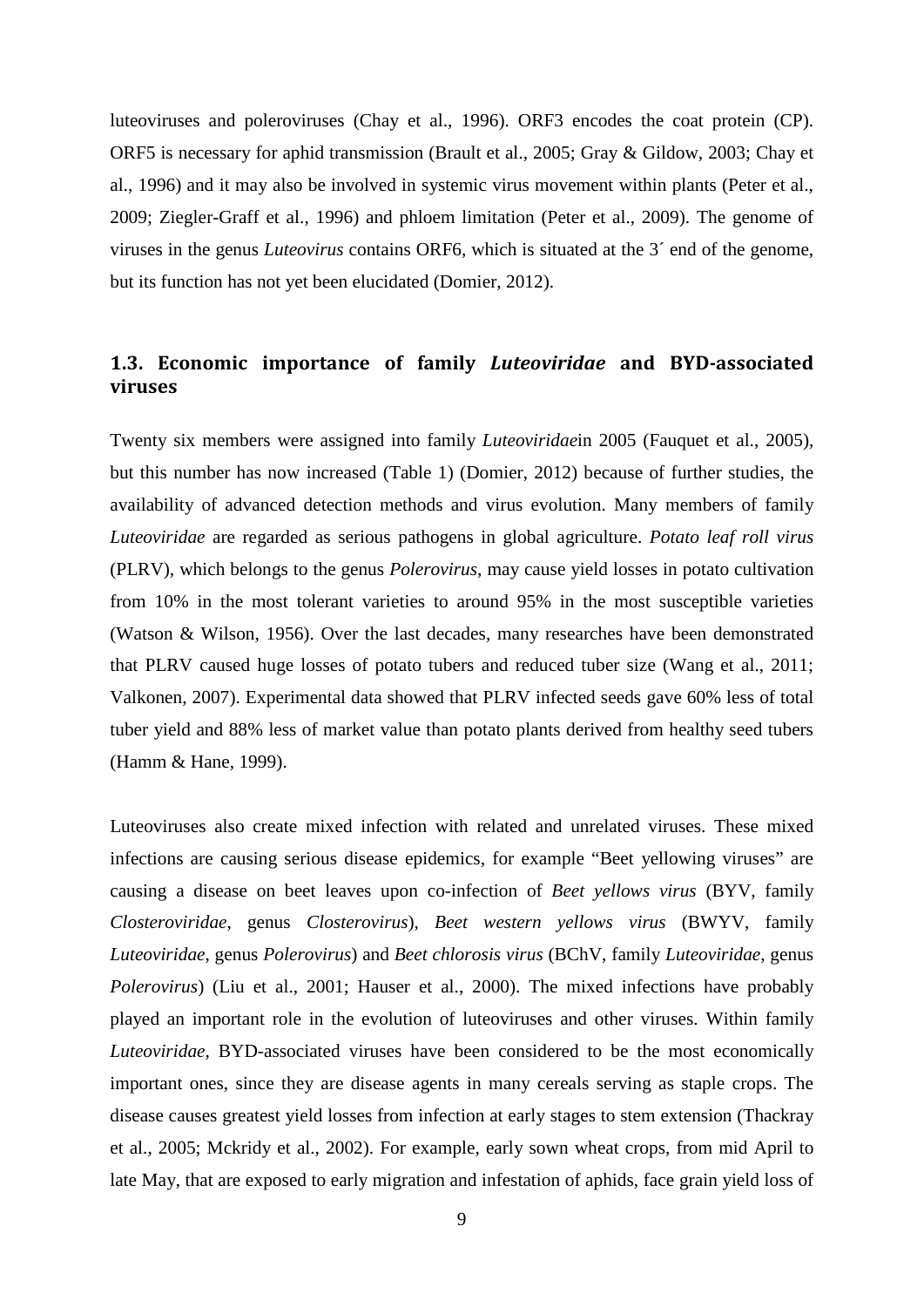up to 60% in a Mediterranean-type environment (Thackray et al., 2009). In an another study, around 100 aphids per day per plant are estimated to cause around 1% grain yield loss on wheat in Brazil (Savaris et al., 2013). However, aphids also cause sporadic yield losses through direct feeding (Michael, 2002).

Many phytopathogenic infections, including those of luteoviruses, became more serious from the early 20<sup>th</sup> century when larger areas were used for monoculture. Monoculture constituted a great habitat for luteoviruses, like other pathogens, to evolve and spread. Thus, since the  $20<sup>th</sup>$ century various control measures have been implemented to avoid crop losses (Robert & Lemaire, 1999). In the beginning, the crops were protected by applying insecticides (aphicides) to viral vectors. Although insecticide application might substantially increase the yield as well as being a cheap technique for controlling luteoviruses (Stoetzer et al., 2014), it also has caused increased negative effects on the environment and on human health (Orden et al., 2004; Pimentel et al., 1992; Babu & Hallam, 1989). Accordingly other control measures are needed to eliminate the negative impact caused by insecticides. One strategy is integrated pest management, which includes, e.g., combinations of altering sowing dates with insecticide applications for viral vectors (McGrath & Bale, 1990). However, it is not effective during all circumstances, since it mainly depends on vector population dynamics (Morgan, 2000), plant genotypes, virus species (Baltenberger et al., 1987), environmental conditions, monitoring tools and quarantine activities. Another control measure is the use of natural resistance genes, which have been identified in some major crops such as the *Yd*2 gene in barley (Schaller et al., 1964) and *Bdv*1 in wheat (Makkouk & Kumari, 2009). However, these genes fail to provide protection against all BYD-associated viruses. Tolerant lines havealso been identified against BYDV (Burnett et al., 1995), but the tolerance is multigenic and difficult to manipulate through conventional breeding. Researchers have tried to introduce artificial resistance genes to disrupt replication of BYDV (Miller & Young, 1995). However, as a result of rapid evolution, viruses may evade plant host immune systems (Holmes, 2009; Garcia & McDonald, 2003; McDonald & Linde, 2002). According to recent research, luteoviruses and poleroviruses may inhibit plant defense mechanisms, such as RNA silencing pathways (Burgyan & Havelda, 2011).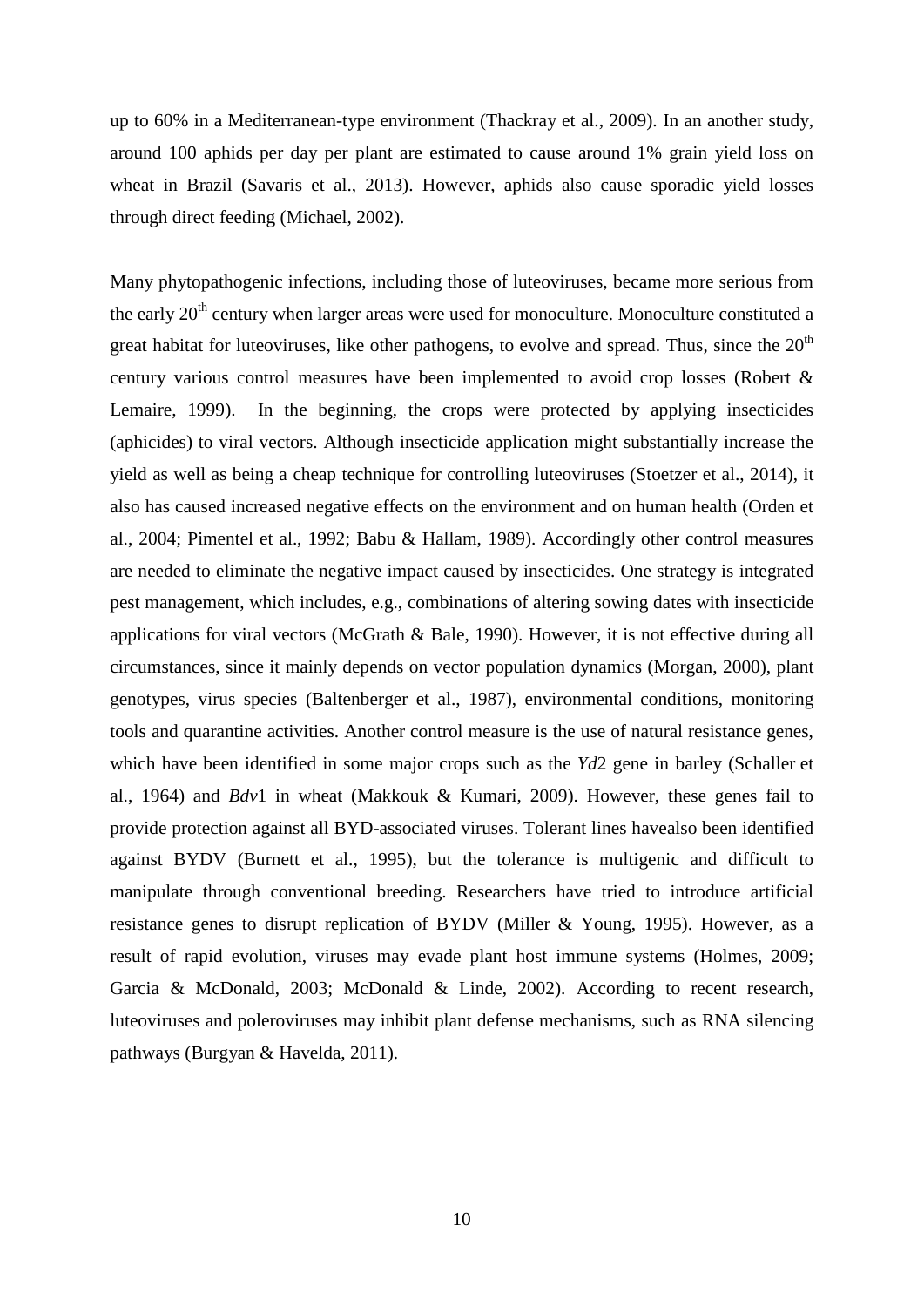|                | <b>Genus Luteovirus</b>                                             |                                                                            |                                  |                               |
|----------------|---------------------------------------------------------------------|----------------------------------------------------------------------------|----------------------------------|-------------------------------|
|                | Species name                                                        | Names of isolates                                                          | Abbreviations                    | Sequence accession<br>numbers |
| -1             | Barley yellow dwarf virus-MAV                                       | Barley yellow dwarf virus-<br>$MAV - PS1$                                  | BYDV-MAV-<br>PS1                 | D01213                        |
| $\overline{2}$ | Barley yellow dwarf virus-PAS                                       | Barley yellow dwarf virus-PAS<br>$-129$                                    | <b>BYDV-PAS</b><br>$\sim$<br>129 | AF218798                      |
| 3              | Barley yellow dwarf virus-PAV                                       | Barley yellow dwarf virus-PAV<br>- Australia                               | BYDV-PAV -<br><b>AUS</b>         | X07653                        |
| $\overline{4}$ | Bean leaf roll virus                                                | Bean leaf roll virus - Michigan                                            | <b>BLRV-MI</b>                   | AF4451393                     |
| 5              | spring<br>dwarf-associated<br>Rose<br>virus - California            | Rose spring dwarf-associated<br>virus - California                         | RSDaV-CA                         | EU024678                      |
| 6              | Soybean dwarf virus                                                 | Soybean dwarf virus - Tas-1                                                | SbDV-TAS-1                       | L24049                        |
|                | Members of genus Luteovirus which have not been approved as species |                                                                            |                                  |                               |
| 7              | Barley yellow dwarf virus-GAV                                       |                                                                            | <b>BYDV-GAV</b>                  | AY220739                      |
|                | <b>Genus Polerovirus</b>                                            |                                                                            |                                  |                               |
| 1              | Beet chlorosis virus                                                | Beet chlorosis virus - 2a                                                  | BChV-2a                          | AF352024                      |
| $\overline{2}$ | Beet mild yellowing virus                                           | Beet mild yellowing virus -<br>2ITB                                        | <b>BMYV-2ITB</b>                 | X83110                        |
| 3              | Beet western yellows virus                                          | Beet western yellows virus-<br><b>USA</b>                                  | <b>BWYV-US</b>                   | AF473561                      |
| $\overline{4}$ | Carrot red leaf virus                                               | Carrot red leaf virus - UK1                                                | CtLRV-UK1                        | AY695933                      |
| 5              | Cereal yellow dwarf virus-RPS                                       | Cereal yellow dwarf virus-RPS<br>$-$ Mex $1$                               | CYDV-RPS-<br>Mex1                | AF235168                      |
| 6              | Cereal yellow dwarf virus-RPV                                       | Cereal yellow dwarf virus-RPV<br>$-{\,}NY$                                 | CYDV-RPV -<br>NY                 | L25299                        |
| $\tau$         | Chickpea chlorotic stunt virus                                      | Chickpea chlorotic stunt virus -<br>Et-fb-am1                              | CpCSV-Et-fb-<br>am1              | AY956384                      |
| 8              | Cucurbit<br>aphid-borne<br>yellows<br>virus                         | Cucurbit aphid-borne yellows<br>virus-N                                    | CABYV-N                          | X76931                        |
| 9              | Melon aphid-borne yellows virus                                     | aphid-borne<br>yellows<br>Melon<br>virus - Beijing                         | MABYV-BJ                         | EU000534                      |
| 10             | Potato leaf roll virus                                              | Potato<br>leaf<br>roll<br>virus<br>$\overline{\phantom{0}}$<br>UK:Scotland | PLRV-UK                          | D00530                        |
| 11             | Sugarcane yellow leaf virus                                         | Sugarcane yellow leaf virus-<br>Florida                                    | ScYLV-FL                         | AF157029                      |

## **Table 1. Members in the family** *Luteoviridae* **(**Domier, 2012).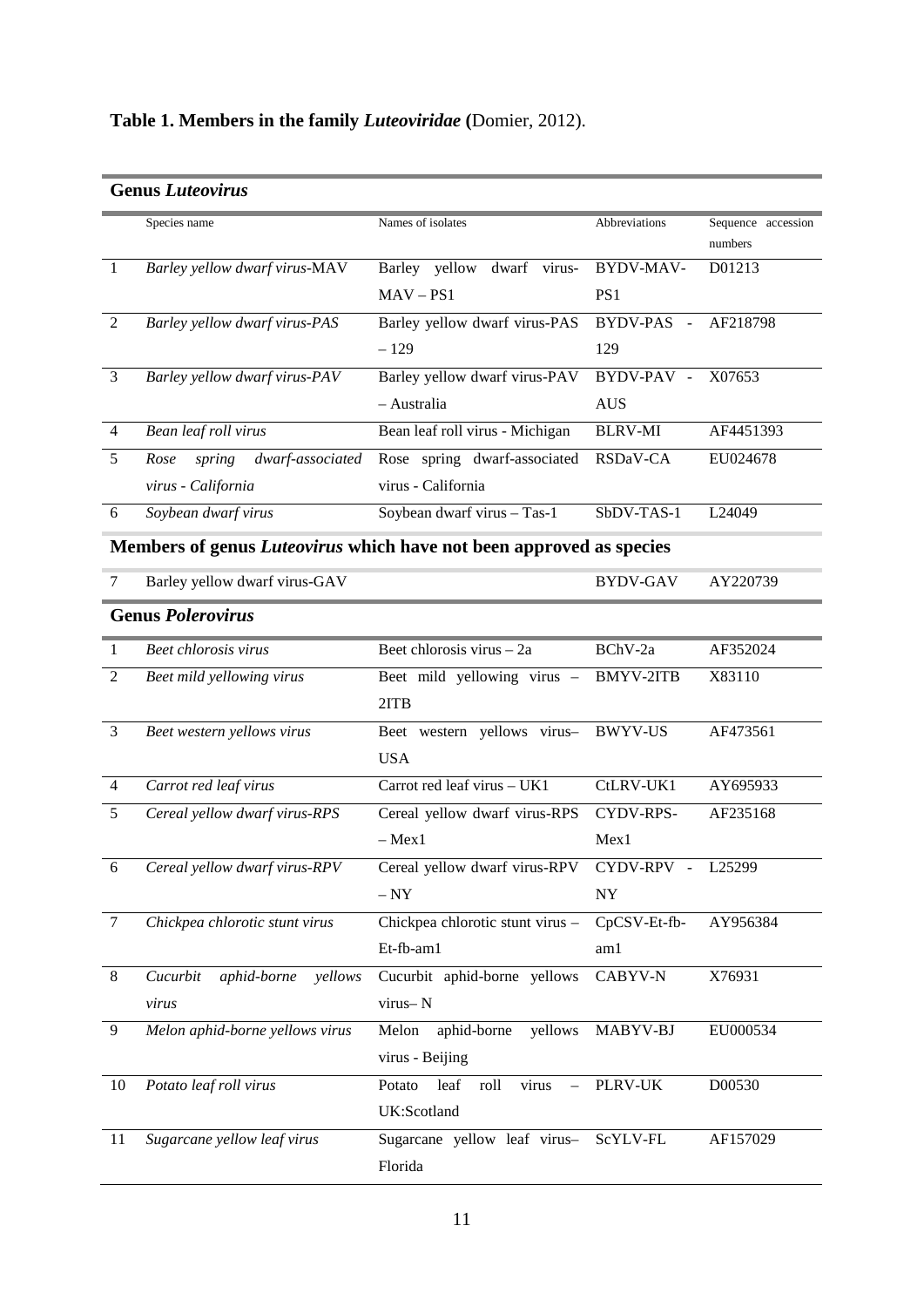| 12             | Tobacco vein distorting virus                                               | Tobacco vein distorting virus - TVDC-CN |                  | EF529624 |
|----------------|-----------------------------------------------------------------------------|-----------------------------------------|------------------|----------|
|                |                                                                             | China:Longlin                           |                  |          |
| 13             | Turnip yellows virus                                                        | Turnip yellows virus FL-1               | TuYV-FL1         | X13063   |
|                | Members of genus <i>Polerovirus</i> which have not been approved as species |                                         |                  |          |
| 14             | Cotton leafroll dwarf virus                                                 |                                         | <b>CLRDV</b>     | GQ379224 |
| 15             | Suakwa aphid-borne yellows virus                                            |                                         | <b>SABYV</b>     | FJ425878 |
|                | <b>Genus Enamovirus</b>                                                     |                                         |                  |          |
| -1             | Pea enation mosaic virus-1                                                  | Pea enation mosaic virus-1- PEMV-1-WSG  |                  | L04573   |
|                |                                                                             | <b>WSG</b>                              |                  |          |
|                | <b>Unassigned species in the family Luteoviridae</b>                        |                                         |                  |          |
| $\perp$        | Barley yellow dwarf virus-GPV                                               | Barley yellow dwarf virus-GPV           | BYDV-GPV-        | EF174408 |
|                |                                                                             | $-04FX6$                                | 04FX6            |          |
| $\overline{2}$ |                                                                             | Wheat yellow dwarf virus-RPV            | WYDV-RPV         | FM865413 |
| $\mathfrak{Z}$ | Barley yellow dwarf virus-RMV                                               | Barley yellow dwarf virus-              | <b>BYDV-RMV-</b> | Z14123   |
|                |                                                                             | RMV - Illinois                          | IL               |          |
| $\overline{4}$ | Barley yellow dwarf virus-SGV                                               | Barley yellow dwarf virus-SGV           | BYDV-SGV-        | AY541038 |
|                |                                                                             | $- NY$                                  | <b>NY</b>        |          |
| 5              | Chickpea stunt disease associated                                           | Chickpea<br>disease<br>stunt            | CpSDaV-IC        | Y11530   |
|                | virus                                                                       | associated virus - IC                   |                  |          |
| 6              | Groundnut rosette assistor virus                                            | Groundnut rosette assistor virus        | GRAV-            | AF195824 |
|                |                                                                             | $-M16GCP$                               | M16GCP           |          |
| $\tau$         | Indonesian soybean dwarf virus                                              | Indonesian<br>soybean<br>dwarf          | <b>ISDV-IND</b>  |          |
|                |                                                                             | virus-IND                               |                  |          |
| 8              | Sweet potato leaf speckling virus                                           | leaf speckling<br>Sweet potato          | SPLSV-Peru       | DQ655700 |
|                |                                                                             | virus-Peru                              |                  |          |
| 9              | Tobacco necrotic dwarf virus                                                | Tobacco necrotic dwarf virus-           | <b>TNDV-JA</b>   |          |
|                |                                                                             | Japan                                   |                  |          |
|                | Members of family Luteoviridae which have not been approved as species      |                                         |                  |          |
| 10             | Chickpea yellows virus                                                      |                                         | CpYV             | GQ118150 |
| 11             | Lentil stunt virus                                                          |                                         | <b>LSV</b>       | GQ118152 |

## <span id="page-13-0"></span>**1.4. Disease symptoms of barley yellow dwarf**

BYD-associated viruses are phloem-limited and interfere with translocation of photosynthesis products from cells in leaves to sieve tube elements through plasmodesmata (Gray, 1996;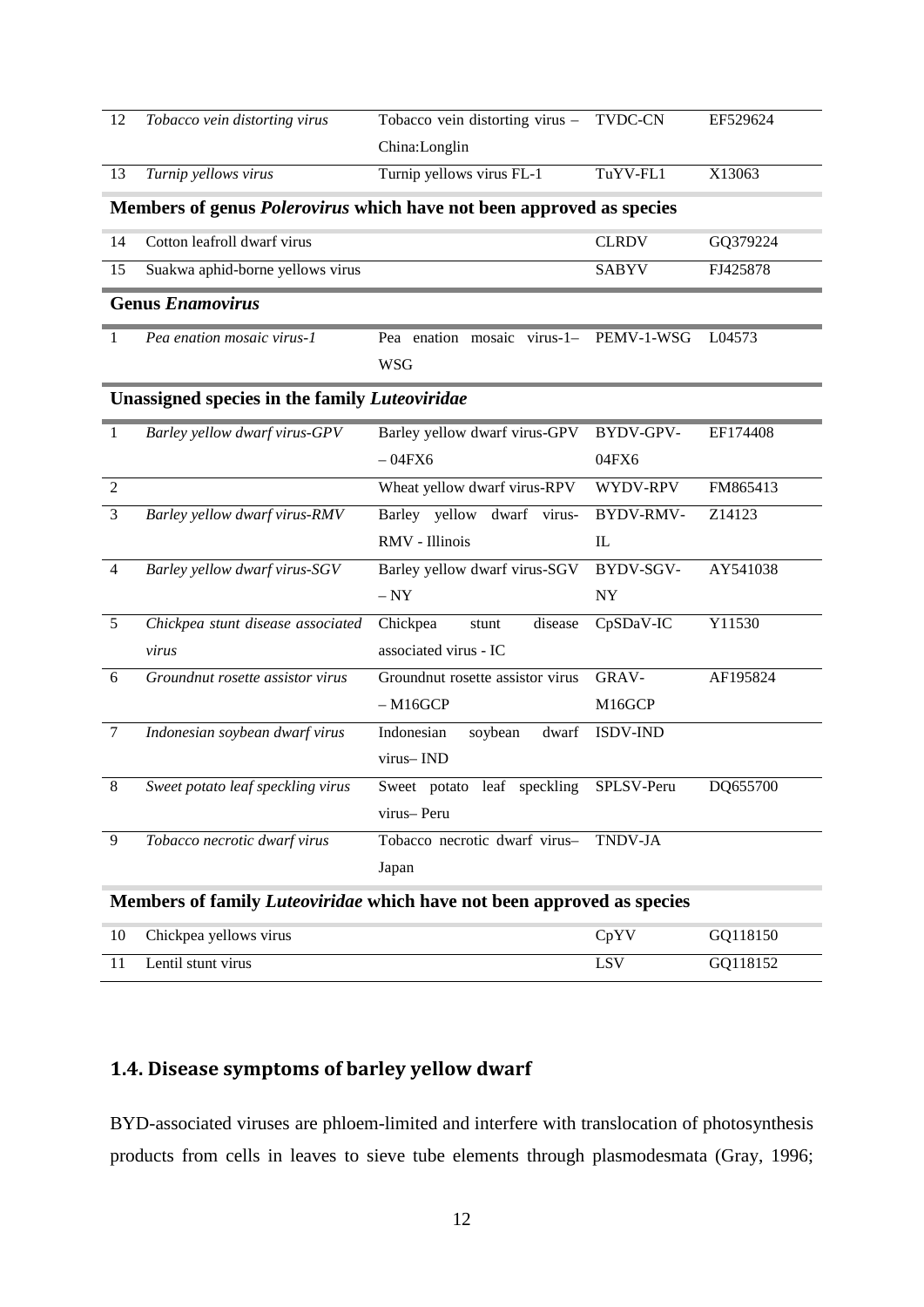Rochow & Duffus, 1981). Severe infection causes rolling, reddening or yellowing of leaves, stunted plants, inhibited root formation, delayed heading and reduced yield. However, disease symptoms may vary depending on the host plants and host plant genotypes. For instance, oats show reddening of the leaf blades along the vascular bundles, blasting of the florets, stunted growth and late heading (Yount et al., 1985), whereas infected barley and wheat show chlorosis or yellowing and stunted growth. Additionally, un-matured grains of infected plants are easily infected with other pathogens, especially fungal pathogens (D'Arcy, 1995). Until the discovery of BYDV (Oswald & Houston, 1951), it was considered that the symptoms were caused by environmental conditions such as temperature, soil moisture and soil fertility. Although these symptoms are caused by the virus, still it is very difficult to detect the virus and estimate yield losses using only symptomatology which may be masked by other factors.

#### <span id="page-14-0"></span>**1.5. Basic virological and biological characteristics of BYDV**

BYD-associated viruses have a genome consisting of positive sense single-stranded RNA (+ssRNA) and the total genome size is around 5.6 to 6.0 kb. The virions are hexagonal particles with a diameter of 24-25 nm. They are not enveloped and genomic RNA is encapsidated by CP with a molecular weight of 21 to 23kDa (Domier, 2012).

BYDVs are completely dependent on their vectors for their transmission (Fiebig et al., 2004). Viruses of each species are transmitted by a particular range of aphids (Rochow & Muller, 1971; Rochow, 1969). BYDV-PAV is efficiently spread by both the oat bird-cherry aphid (*Rhopalosiphum padi*) and the English grain aphid (*Sitobion avenae*; formerly *Macrosiphum avenae*). BYDV-MAV is effectively spread by the English grain aphid. BYDV-SGV is transmitted by the green bug (*Schizaphis graminum*) and rarely by the English grain aphid. BYDV-RMV is spread by the corn leaf aphid (*Rhopalosiphum maidis*) and also rarely by the oat bird-cherry aphid, the English grain aphid and the green bug. CYDV-RPV is transmitted by the oat bird-cherry aphid and rarely by the corn leaf aphid, the English grain aphid and green bug (Rochow, 1969). The virus names were mostly based on their vector specificity. Initially, vector specificity was a significant biological characteristic of the virus to distinguish the different virus serotypes.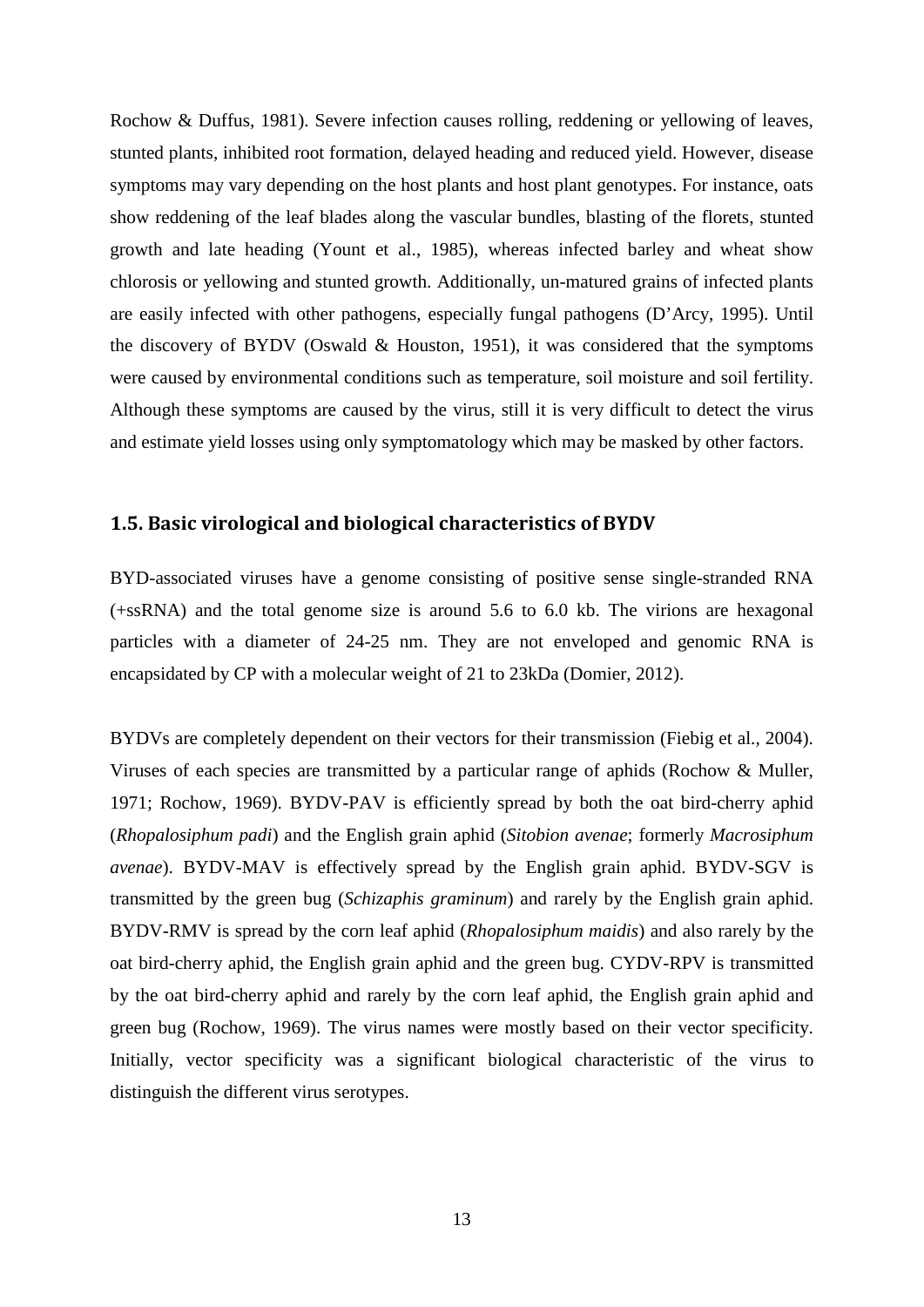#### <span id="page-15-0"></span>**1.6. Occurrence and impact of B/CYDVs in Sweden**

In Sweden B/CYDVs were detected for the first time in cereal crops in 1957 (Lindsten, 1964) and the viruses can have a great economic impact on spring-sown cereals, especially on oats (Lindsten, 1977). The various virus isolates may differ in symptom induction on infected plants and transmissibility by their vectors (Lindsten, 1978). The vectors were mainly *R. padi*, *S. avenae* and *Metopolophium dirhodum*, which transmitted BYDV-PAV, BYDV-MAV and CYDV-RPV, respectively (Eweida, 1985). However, BYDV-PAV and BYDV-MAV were most frequently occurring in Sweden (Eweida & Oxelfelt, 1985; Eweida, 1986). The viruses overwinter in infected wild grasses, which act as a reservoir (Plumb, 1983). *Festuca pratensis* (Ängssvingel) and *Lolium perenne* (Engelskt rajgräs) are commonly infected grasses, which are susceptible to B/CYDVs (Lindsten & Gerhardson, 1969). Bird-cherry trees (*Prunus padus*) are used by *R. padi* for overwintering and then they migrate to cereals in the spring (Östman et al., 2003). BYDV-PAV, BYDV-MAV and CYDV-RPV were detected in spring sown cereals and grasses in a field survey that was conducted in 2000 and 2001 in Latvia (Bisnieks et al., 2002). Yield losses caused by *R. padi* have been estimated to reach up to 600 kg/ha or around 15% of yield loss in barley (Hallqvist, 1991). However the yield loss may vary based on the host plants' growth stage. For instance, the infection of a Swedish BYDV-PAV isolate on early growth stages of oats decreased yield of grain biomass and plant height (Bisnieks et al., 2005).

#### <span id="page-15-1"></span>**1.7. Taxonomy of BYD-associated viruses**

#### <span id="page-15-2"></span>**1.7.1. Taxonomy of BYD-associated virus based on vector transmission**

The taxonomy of BYD-associated viruses has gone through several phases. In the beginning, the taxonomy was based on biological characterizations, such as vector specificity, host range and symptomatology. Mainly, biological properties such as virus-vector relationships were used for biological classification of BYD-associated viruses (Rochow & Muller, 1971; Rochow, 1969). According to this classification, BYDV / CYDV isolates from New York were classified into five serotypes or strains: BYDV-MAV, BYDV-SGV, BYDV-RMV, BYDV-PAV and CYDV-RPV. After that, two more strains were added: BYDV-GPV, which is efficiently transmitted by *S. graminum* and *R. padi* (Wang et al., 1998; Cheng et al., 1996; Zhou et al., 1987), and BYDV-GAV, which is specifically transmitted by *S. graminum* and *S.*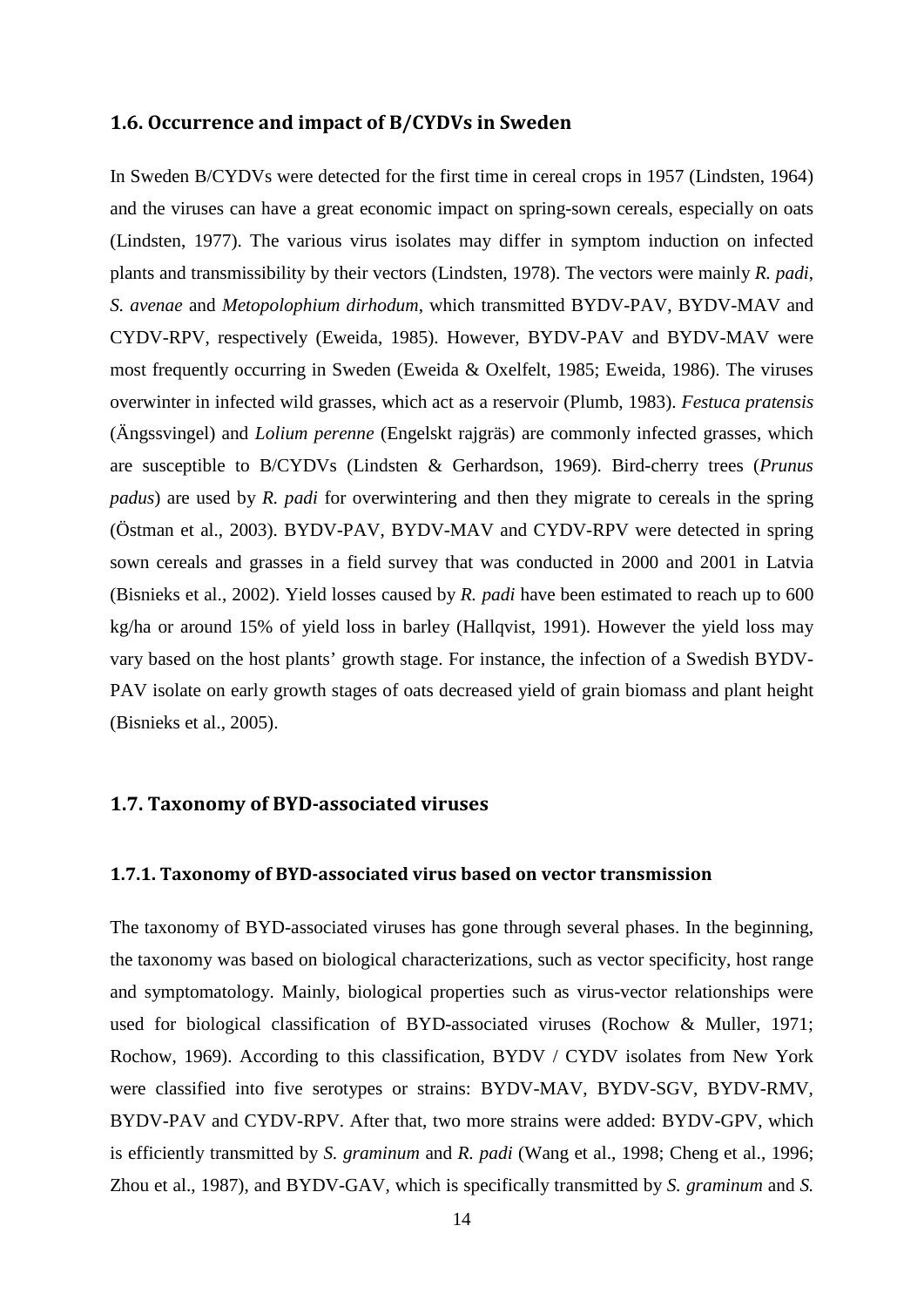*avenae* (Wang et al., 2001) in China. However, the vector based identification failed to classify all virus strains, because vector based characterization may not reflect the entire vector range of a particular virus strain. For instance, *S. graminum* is an efficient vector of some isolates of BYDV-PAV and CYDV-RPV, and *M. dirhodum* can be an efficient vector of some isolates of BYDV-MAV and BYDV-PAV (Gray et al., 1998). At the same time, this technique needs prior knowledge of the biology of the virus and biotype of the vector (Bencharki et al., 2000), access to one or several colonies of virus-free aphids, space for growth of test plants to inoculate the aphids and it also takes long time. Currently, to eliminate these constraints, several advanced methods are widely used for classification of virus isolates.

#### <span id="page-16-0"></span>**1.7.2. Taxonomy of BYD-associated virus based on serological properties**

The serological properties of BYD-associated viruses were used to re-classify these viruses as species and identify their relationship with other members of family *Luteoviridae*. Serological methods, such as enzyme-linked immunosorbent assay (ELISA), tissue-blot immunoassay (TBIA), and serologically specific electron microscopy (SSEM), provide rapid and more specific information. Different ELISA techniques include double antibody sandwich (DAS-ELISA) or triple antibody sandwich (TAS-ELISA), and they are widely used for the identification of B/CYDVs (Lister & Rochow, 1978). Strain-specific antibodies have been established for six of the B/CYDVs: BYDV-MAV, BYDV-RMV, BYDV-SGV, BYDV-PAV, BYDV-GAV and CYDV-RPV (Wang et al, 2001; Lister & Rochow, 1979). It has also been possible to determine the serological relationships between different luteoviruses with ELISA tests. B/CYDVs were divided into two groups based on serological relationships. Group 1 contained MAV, PAV and SGV and group 2 included RPV and RMV (Martin & D'Arcy, 1990). Although DAS-ELISA is very effective in detection of luteoviruses in both infected plants and their vectors, specific ELISA tests are not available for all species and especially not for new unassigned species (Malmstrom & Shu, 2004). ELISA tests may also fail to detect viruses if the viral titer is low (Peter et al., 2009). Other serological techniques, such as TBIA, immunogold-labelling techniques and SSEM are rarely used for detection and classification purposes (D´Arcy et al., 1999).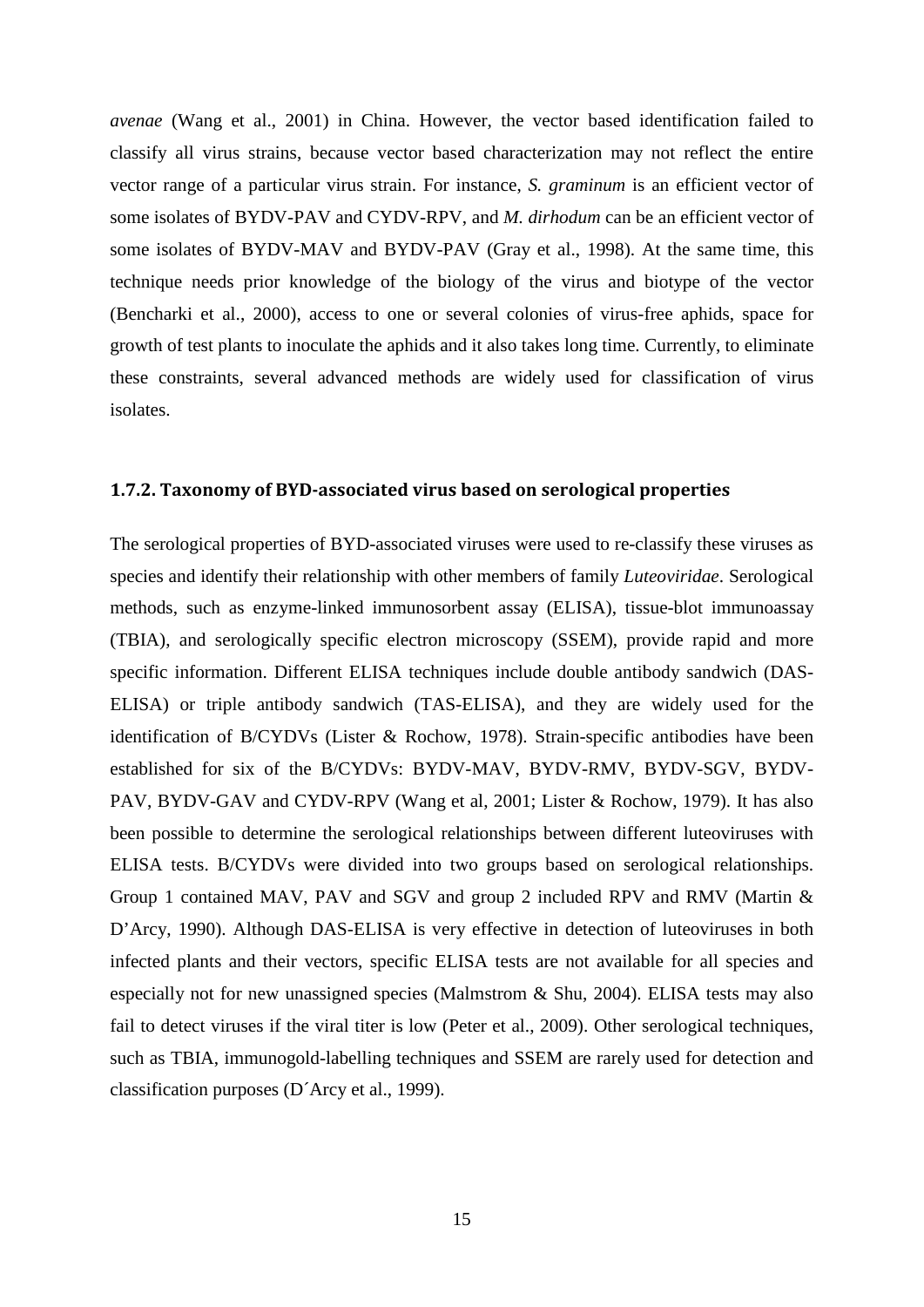#### <span id="page-17-0"></span>**1.7.3. Taxonomy of BYD-associated virus based on nucleic acid-based diagnostics**

Nucleic acid-based diagnostics is being a very rapid and streamlined approach in modern classification and it also offers several advantages compared to the ELISA tests (Martin et al., 2000; Henson & French, 1993). Detection of phytopathogens has been revolutionized by this technique (Vincelli & Tisserat., 2008; James et al., 2006; Elnifro et al., 2000). Among them, B/CYDV could be easily detected and classified by nucleic acid-based techniques, especially reverse-transcription polymerase chain reaction (RT-PCR) which could detect B/CYDV in low-titre host plants or with small amount of samples (Nassuth et al., 2000; Figueira et al., 1997). The success of the RT-PCR process depends on suitable primers for the amplification of luteovirus sequences (Deb & Anderson, 2008; Vigano & Stevens, 2007; Malmstrom & Shu, 2004) or other +ssRNA viruses that are causing diseases on the same hosts as luteoviruses (Viswanathan et al., 2009) in both monoplex and multiplex RT-PCR. Furthermore, these viruses could be detected through RT-PCR in their aphid vectors (He et al., 2006; Liu et al., 2006).

In recent years, the complete or partial nucleotide sequences and genome organization of several BYD-associated virus isolates have been determined (Zhang et al., 2009). This has led to a major reorganization of the taxonomy. The viruses causing barley yellow disease are classified into two genera: BYDV-PAV, -MAV and -PAS within the genus *Luteovirus*; CYDV-RPV and -RPS within the genus *Polerovirus*; while BYDV-SGV, -GPV, and -RMV have not yet been allocated to any genus (Domier, 2012). Virus isolates identified as BYDV-PAV have recently been suggested to be reclassified into three distinct species based on nucleotide sequences, symptom induction in different hosts and antibody reaction: BYDV-PAV as PAV-I; BYDV-PAS as PAV-II and Chinese isolates of BYDV-PAV-CN as PAV-III (Liu et al., 2007). These species were separated based on the recent agreement that variation at the amino acid level exceeding 10% for any viral gene product could be applied as the single principle for separating species within the family *Luteoviridae* (Domier, 2012).

#### <span id="page-17-1"></span>**1.8. B/CYDVs detection based on CP gene and its breakthrough**

Partial CP gene analysis of virus isolates positive in ELISA tests for BYDV-PAV and BYDV-MAV in Latvia and Sweden have been used to study genetic diversity (Bisnieks et al., 2004). In this study, a new variant, BYDV-PAV-Sal1, was discovered in Latvia. Although initially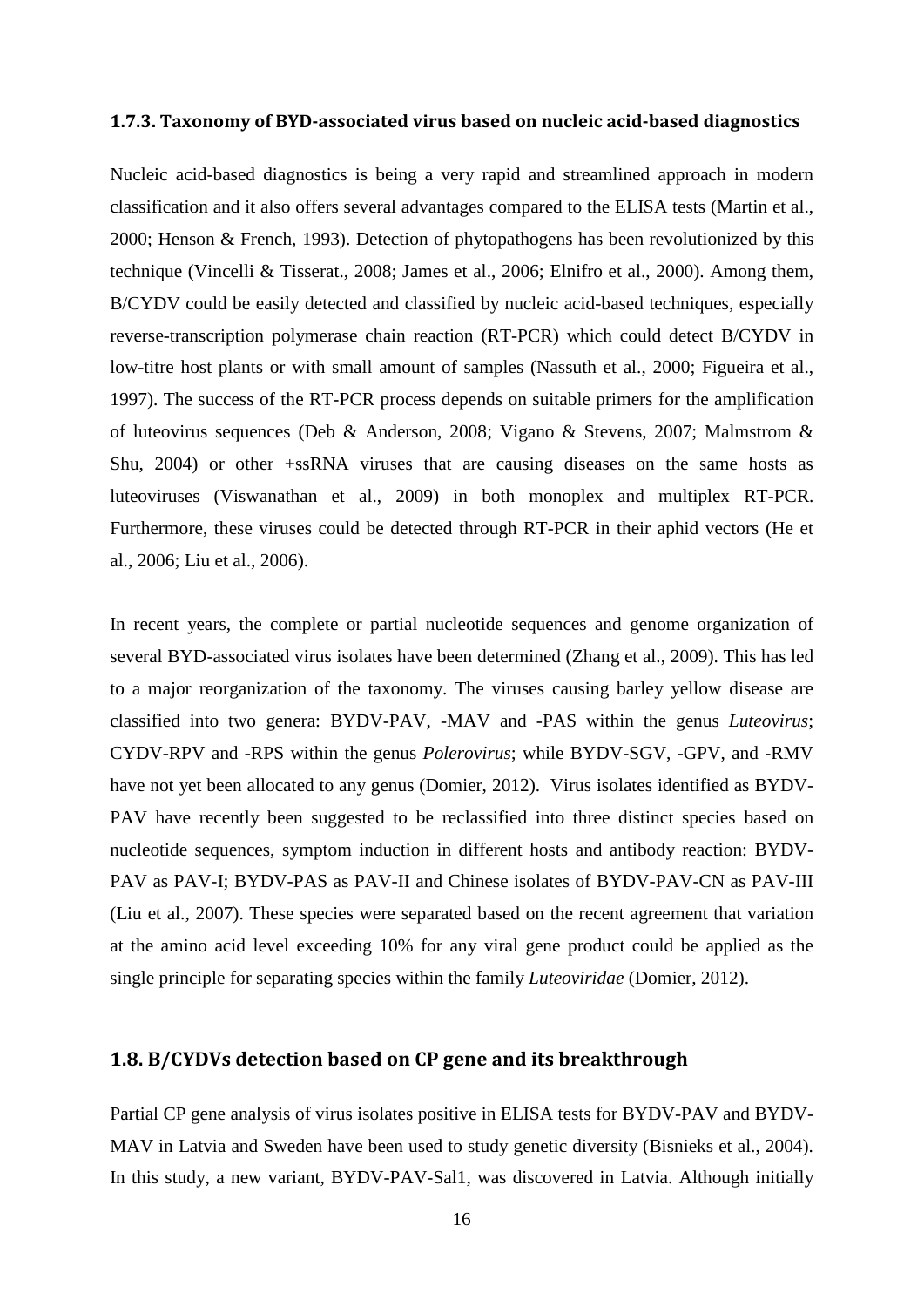the new variant was classified as BYDV-PAV based on detection by a PAV-specific antibody, it showed genetically clear variation from other BYDV species. The new variant PAV-Sal1 shared no more than 86% amino acid identity with other BYDV isolates. So, PAV-Sal1 was proposed to be a member of a new tentative species, Barley yellow dwarf virus-oat yellowing virus (BYDV-OYV). The isolate showed closest relationship with a new Chinese isolate (BYDV-PAV-CN), which has a genome of 5,652 nt (GenBank accession number: AY855920) (Bisnieks et al., 2004). However, comparison of the CP gene revealed that they shared only 87.8% amino acid identity (Liu et al., 2007). At the same time, this Chinese isolate showed only 71-74% amino acid identity with other isolates of BYDV-PAV (Jia et al., 2003) and it was 65% identical to BYDV-MAV isolates and 66% to BYDV-GAV (Liu et al., 2007).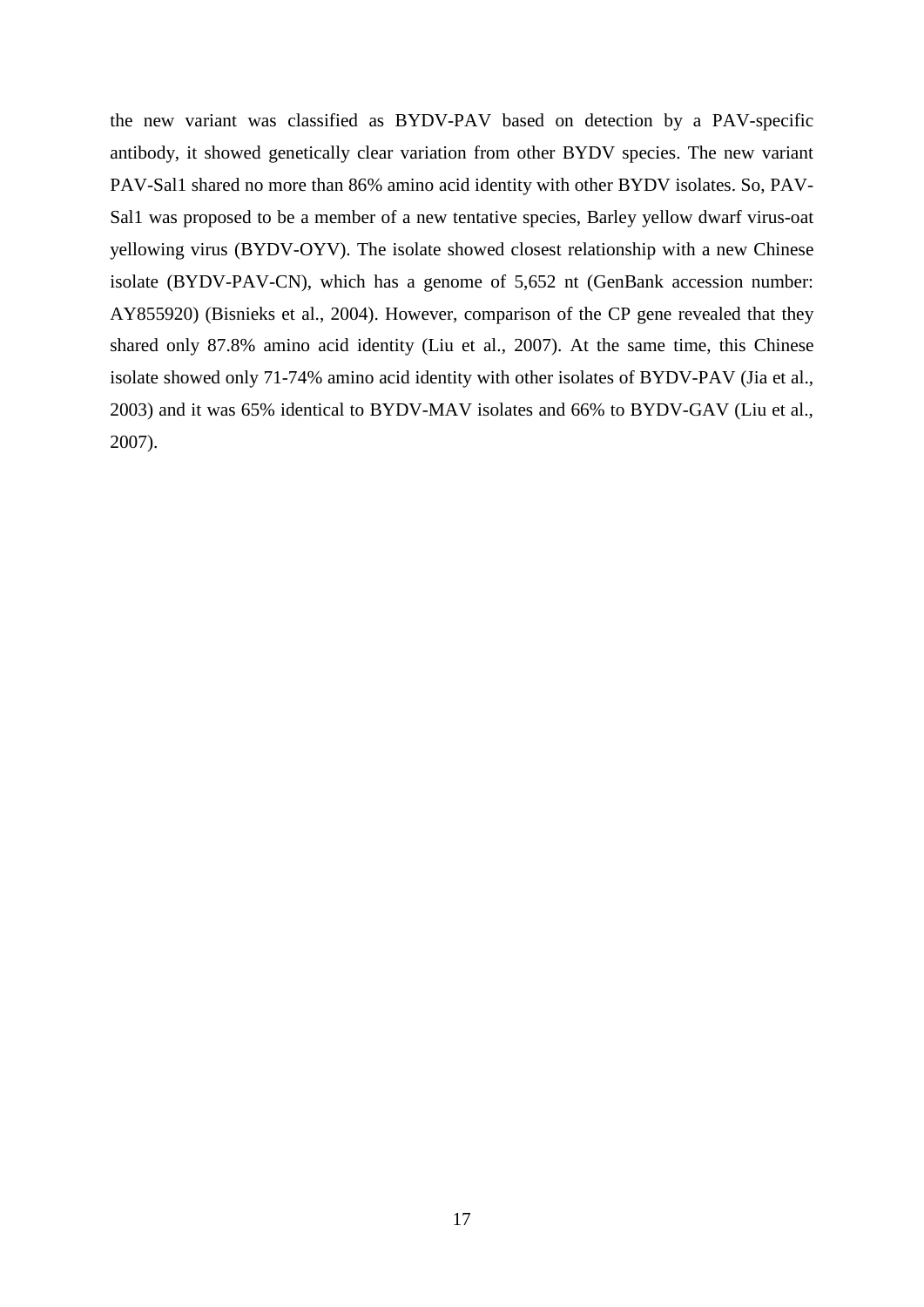## <span id="page-19-0"></span>**2. Aims of the study**

The objective of this study was to elucidate the relationship of BYDV-OYV, which is a new tentative species, to other BYDV species, using partial genome sequence analysis. Such information may support a better understanding of the molecular evolution of BYDV, the taxonomic status of BYDV-OYV and its relationship with BYDV-PAV-CN.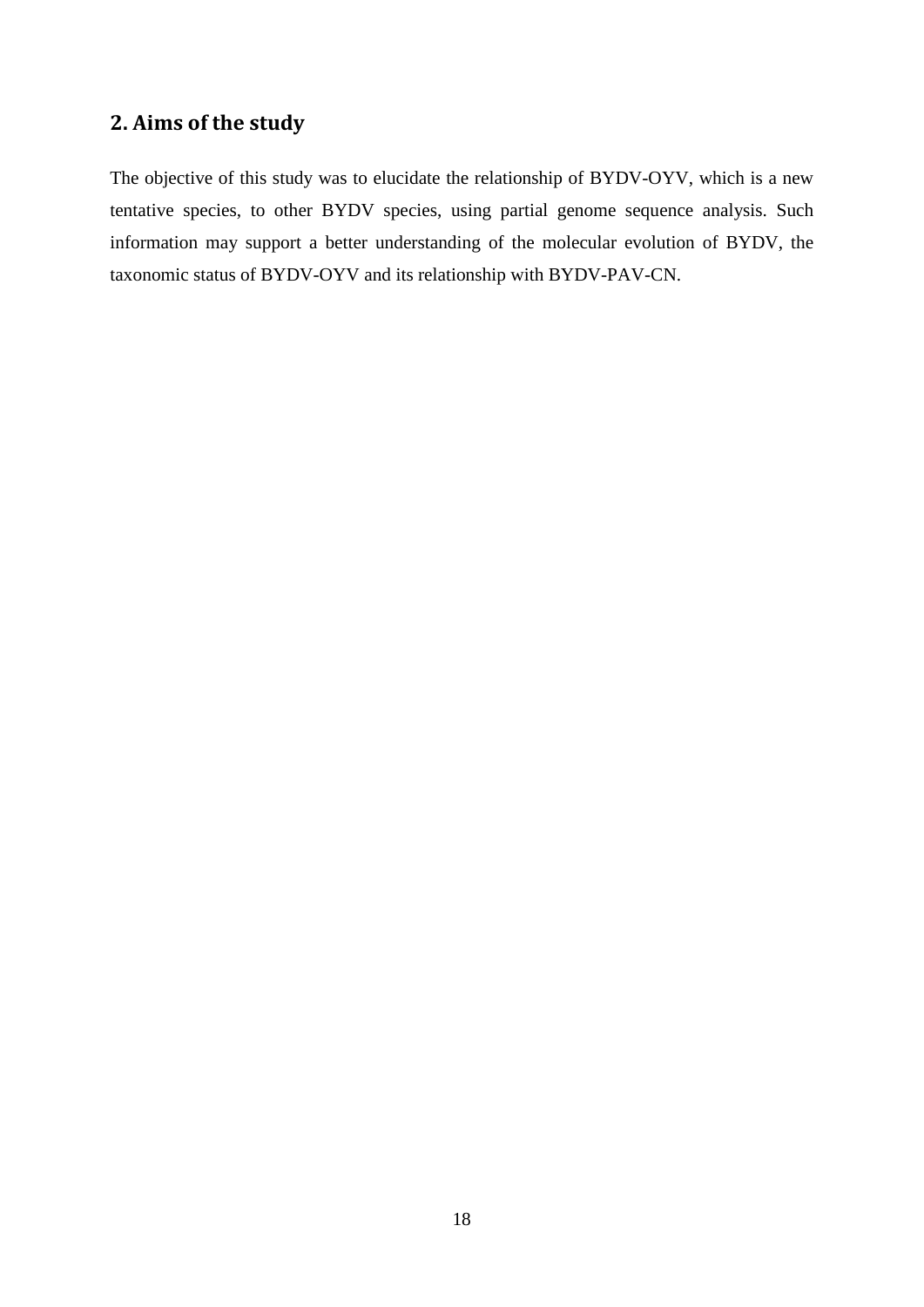### <span id="page-20-0"></span>**3. Materials and Methods**

### <span id="page-20-1"></span>**3.1. Plant materials**

Plant materials previously shown to be infected with BYDV-OYV (Eriksson et al., unpublished) were used to obtain a partial viral genome sequence. In this study, virus-infected plant extracts were obtained from two different grasses from the county of Jämtland, Sweden, collected in 2010: couch grass (*Elytrigia repens*; Kvickrot) and *Festuca pratensis* (Ängssvingel).

In the current study, two extracts of *F. pratensis* and two extracts of *E. repens*, which had previously been positive in ELISA tests for BYDV-PAV and -MAV, were used. The CP gene was amplified by immunocapture reverse transcription polymerase chain reaction (IC-RT-PCR) (Bisnieks et al., 2004).

#### <span id="page-20-2"></span>**3.2. Immunocapture-reverse transcription-polymerase chain reaction (IC-RT-PCR)**

Eppendorf tubes were coated with 50 µl polyclonal antibodies for BYDV-PAV (LOEWE Biochemica GmbH) and incubated overnight at 4ºC. After washing the tubes three times with 100 µl wash buffer (Table 2), 50 µl plant extract was added into each tube and the tubes were incubated overnight at 4ºC. After washing again (2 times with 100 µl wash buffer and 3 times with 100 µl Milli-Q water), reverse transcription (RT) and PCR were carried out (Liu et al., 2007; Malmstrom & Shu, 2004).

|                                 | <b>Coating buffer</b>                   |                  | <b>Washing buffer</b>                   |  |  |
|---------------------------------|-----------------------------------------|------------------|-----------------------------------------|--|--|
|                                 | $(pH 9.6;$ for 1000 ml distilled water) |                  | $(pH 7.4;$ for 1000 ml distilled water) |  |  |
| Na <sub>2</sub> CO <sub>3</sub> | 1.59 <sub>g</sub>                       | <b>NaCl</b>      | 8.00 <sub>g</sub>                       |  |  |
| NaHCO <sub>3</sub>              | 2.93 g                                  | $KH_2PO_4$       | $0.20$ g                                |  |  |
|                                 |                                         | $Na2HPO4(12H2O)$ | $1.15$ g                                |  |  |
|                                 |                                         | KCl              | $0.20$ g                                |  |  |
|                                 |                                         | Tween 20         | $0.50$ g                                |  |  |

#### **Table 2. ELISA buffers used in immunocapture**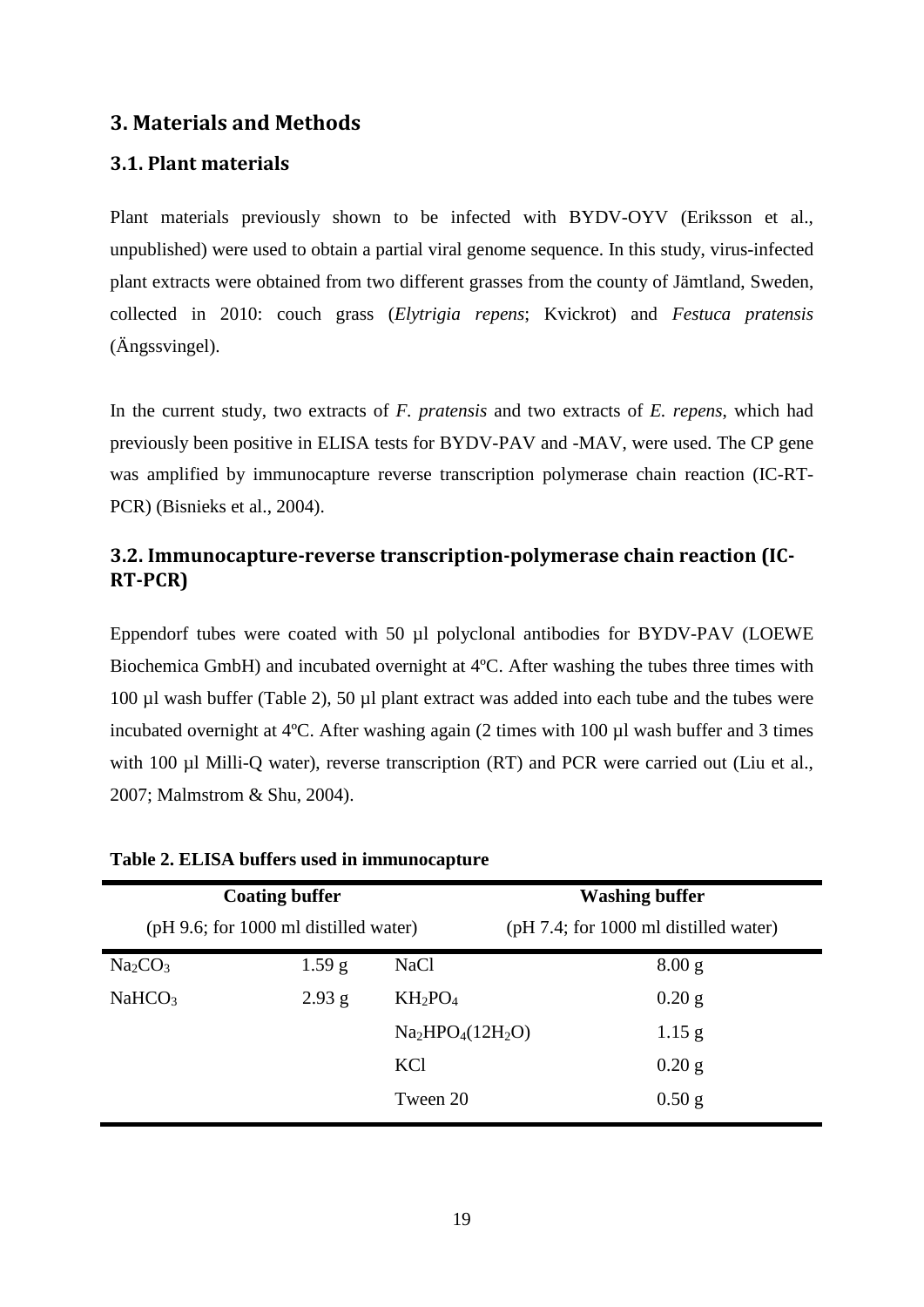#### <span id="page-21-0"></span>**3.3. RT-PCR with CP gene**

First, RT for the CP gene was carried out using primer Yan-R<sup>a</sup> (Malmstrom & Shu, 2004). Yan-R<sup>a</sup> primer (2 µl of 10 µM) and Milli-Q (9µl) water were added to the eppendorf tubes from step 3.2 where virus particles had been captured. The tubes were incubated at 70ºC for 10 minutes and rapidly cooled on ice for 5 minutes. Then, the cDNA synthesis was carried out using a cDNA synthesis kit (Superscript III Reverse Transcriptase, Invitrogen by Life Technologies) according to the manufacturer's instructions.

PCR amplification of the CP gene was carried out using the primer pair Yan- $R<sup>a</sup>$  and Shu-F (Table 3; Malmstrom & Shu, 2004) with 2  $\mu$ l 10X Dream Taq buffer (Fermentas), 0.5  $\mu$ l 10 mMdNTP, 0.12 µl Dream Taq, 15.5 µl distilled water and 2 µl cDNA. As a negative control, PCR was run without template ("water blanks") to monitor for contamination. The cDNA template of the CP gene was amplified using a  $T100^{TM}$  Thermal Cycler (Bio-Rad) with PCR conditions as shown in Table 4.

#### <span id="page-21-1"></span>**3.4. Agarose gel electrophoresis**

The PCR products were analyzed in a 1% agarose gel with 0.5xTBE and stained with 1  $\mu$ g/ml Gel Red. PCR product (8µl) or control PCR product was loaded into each lane and 3.5 µl of 80-10,000 bp Mass Ruler DNA Ladder Mix was used as size standard. After the electrophoresis was complete, the amplification products were visualized under ultraviolet light.

#### <span id="page-21-2"></span>**3.5. Gel extraction and purification**

DNA fragments were purified from gels using a gel purification kit (Gene JET<sup>TM</sup> Gel Extraction Kit, Fermentas) according to the manufacturer's instructions. For confirmation, purified PCR fragments were analyzed by gel electrophoresis.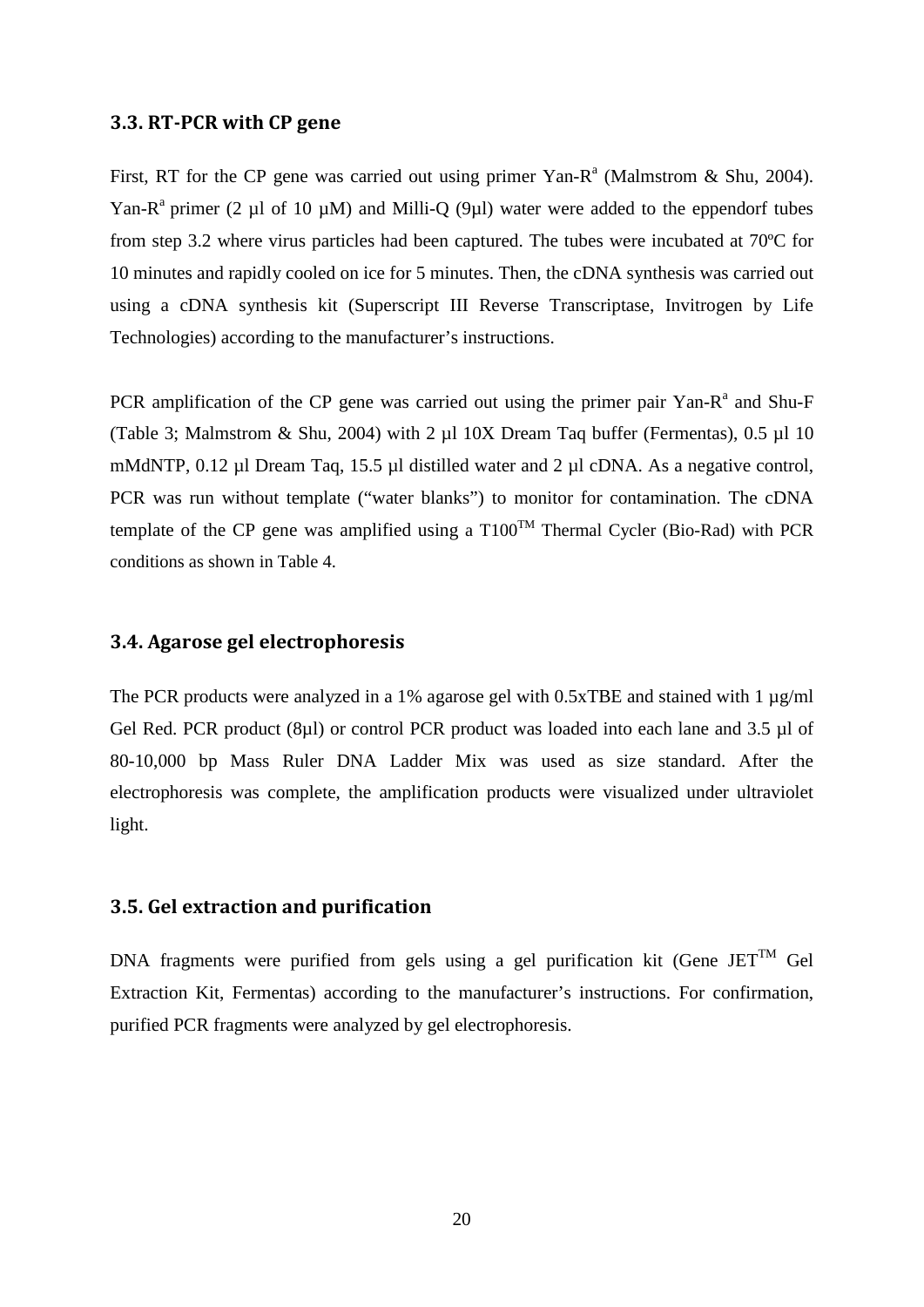#### <span id="page-22-0"></span>**3.6. Cloning of purified DNA**

The purified DNA was cloned using CloneJET PCR Cloning Kit (Thermo Scientific) and Subcloning Efficiency *Escherichia coli* DH5α Competent Cells (Invitrogen) according to the manufacturers' instructions.

#### <span id="page-22-1"></span>**3.7. Colony PCR**

The selected colonies were picked using 1-10  $\mu$ l pipet tips and placed into 30  $\mu$ l water in Eppendorf tubes. The presence of clone inserts was analyzed by gel electrophoresis after PCR amplification. Two µl 10X Dream Taq buffer (Fermentas), 0.2 µl pJET Forward sequencing primer, 0.2 µl pJET Reverse sequencing primer, 0.4 µl dNTP, 0.1 µl Dream Taq, 16 µl water and 1 µl bacterial suspension were used in the PCR amplification. The PCR amplification was carried out using the following program: initial denaturation at 95ºC for 2 minutes and 30 seconds, followed by 30 cycles of denaturation at 95ºC for 30 seconds, primer annealing at 50ºC for 30 seconds, primer extension at 72ºC for 1 minute and then final extension at 72ºC for 10 minutes.

#### <span id="page-22-2"></span>**3.8. Overnight bacterial culture**

Clones containing inserts of the expected size were inoculated into 4 ml LB containing ampicillin 4 µg/ml and incubated overnight at 37ºC with shaking.

#### <span id="page-22-3"></span>**3.9. Purification of plasmid**

Plasmid DNA was isolated from the overnight cultures using the Gene JET Plasmid Miniprep Kit (Fermentas) according to the manufacturer's instructions. After purification, the yield and purity of plasmid DNA was measured using a nanodrop instrument (Thermo Scientific).

#### <span id="page-22-4"></span>**3.10. Restriction analysis of purified plasmid DNA and sequencing**

The purified plasmids were cut by the two restriction enzymes *Xho*I and *Xba*I. For this procedure, 2 µl 10X Fast Digest Buffer, 0.5 µl *Xba*l, 0.5 µl *Xho*l, 16 µl water and 1 µl purified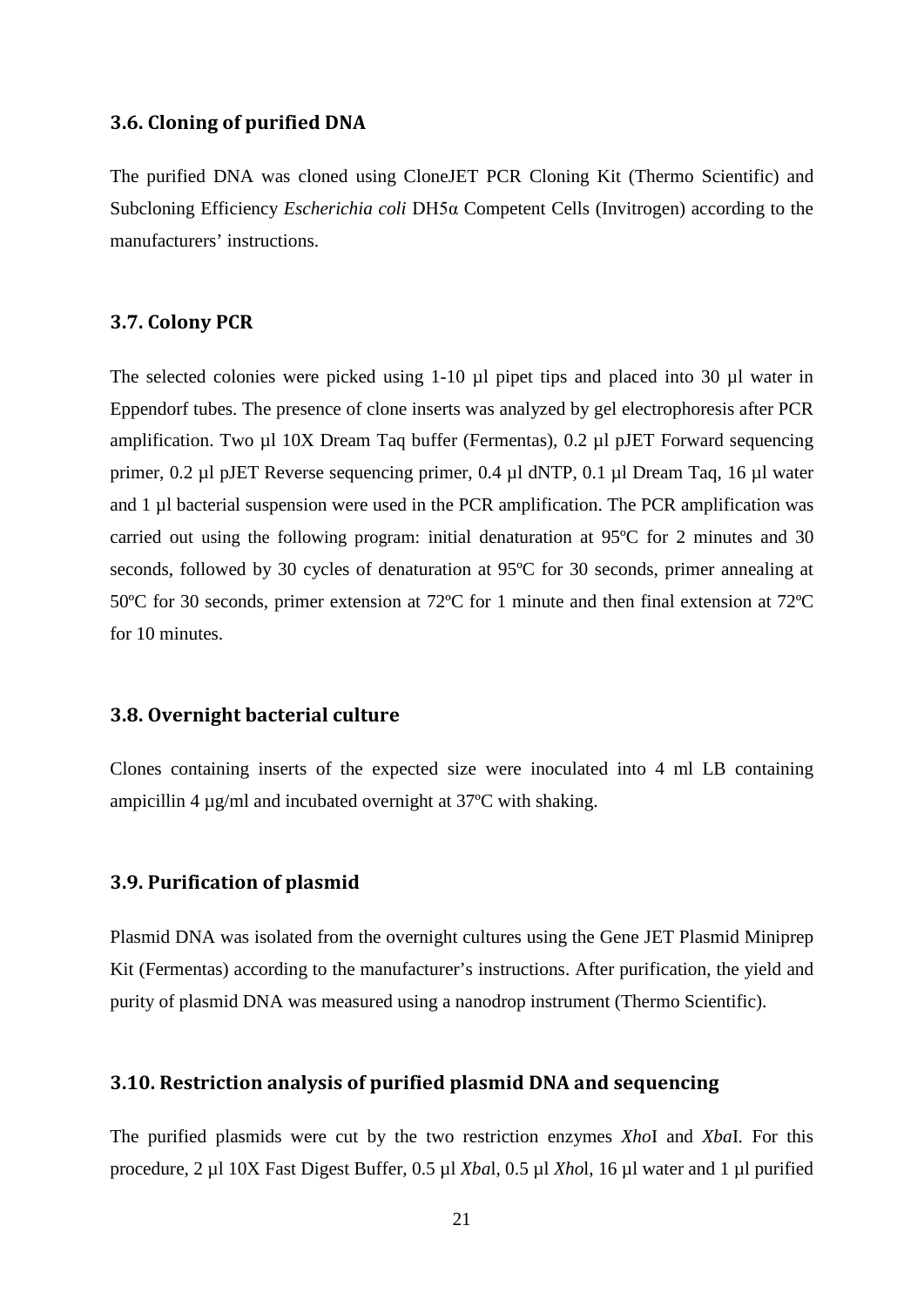plasmid DNA were used. The presence of inserts was analyzed and confirmed by electrophoresis. Twenty µl purified plasmid DNA  $(100 \text{ ng/u})$  with insert of the expected size was sent to Macrogen Online Sequencing, Amsterdam, the Netherlands (http://www.macrogen.com/eng/) for sequencing. The purified plasmid DNA was sequenced using primers pJET forward and pJET reverse (Thermo Scientific).

#### <span id="page-23-0"></span>**3.11. Sequence analysis and virus-specific primer design**

The obtained sequences were edited to remove sequences of primers and vectors before sequence similarity searches in the GenBank database with Blastn (http://www.ncbi.nlm.nih.gov/BLAST/). The determined sequences and the sequences from GenBank with highest identities were aligned using multiple sequence alignment, ClustalW (http://www.genome.jp/tools/clustalw/).



**Fig. 2.** Partial genomic map of members of the genus *Luteovirus* and localization of primers used (adapted from Liu et al., 2007).

To obtain additional sequence information for BYDV-OYV, previously published as well as newly designed primers were used (Fig. 2; Table 3). Two degenerate primers P47 (+) and P55 (-), which had been designed from the known BYDV-PAV-CN CP sequence (Liu et al., 2007),were used in PCR to amplify the ORF6 region of BYDV-OYV. Two universal primers, Yan-R<sup>a</sup> and Shu-F (Malmstrom & Shu, 2004) were used to amplify the CP gene. Two primers, OYV2 and OYV3, were designed to obtain the ORF5 region. Primer OYV2 was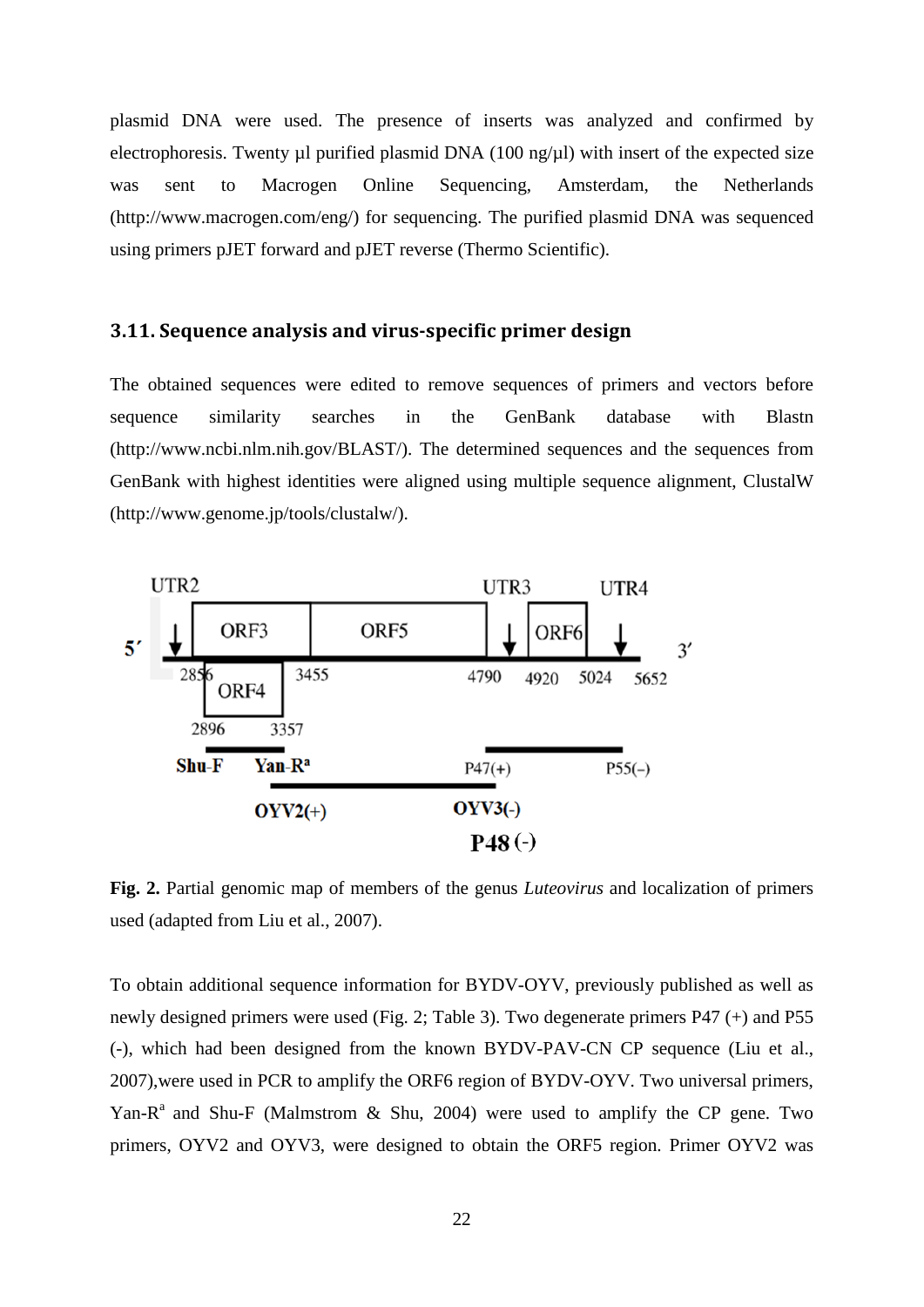designed from a region of the CP gene and OYV3 was designed based on the obtained sequence of UTR3.

| Nucleotide sequences 5' to 3'<br><b>Primers</b> |                               | <b>Reference</b>      |
|-------------------------------------------------|-------------------------------|-----------------------|
| $Yan-Ra$                                        | <b>TGTTGAGGAGTCTACCTATTTG</b> | Malmstrom & Shu, 2004 |
| $Shu-F$                                         | <b>TACGGTAAGTGCCCAACTCC</b>   | Malmstrom & Shu, 2004 |
| $OYV2 (+)$                                      | TGAACTCGACACTGCGTGCA          | Newly designed primer |
| $OYV3$ (-)                                      | <b>CTACCCGAGCTTATGAACCT</b>   | Newly designed primer |
| $P47 (+)$                                       | <b>GCAAAGGAGTACAAGGCACAAT</b> | Liu et al., 2007      |
| $P48(-)$                                        | <b>GTTGACAGCCCACCCTCCAA</b>   | Liu et al., 2007      |
| $P55(-)$                                        | GGATTGCTATGGTTTATGTCC         | Liu et al., 2007      |

**Table 3. Primers used in the experiment**

#### <span id="page-24-0"></span>**3.12. The partial nucleotide sequence of BYDV-OYV**

#### <span id="page-24-1"></span>**3.12.1. Reverse transcription-polymerase chain reaction (IC-RT-PCR)**

The virus RNA was captured using the immunocapture process like in step 3.2. RT was performed using different complementary sequence primers (Table 3) to synthesize cDNAs from different parts (Fig. 2) of the virus genome based on step 3.3. Then, the PCR amplifications of cDNAs were performed separately using different primer pairs and different PCR programs (Table 4) as explained in step 3.3.

|  |  |  | Table 4. PCR conditions for primers used for amplification of the BYDV-OYV genome |  |  |
|--|--|--|-----------------------------------------------------------------------------------|--|--|
|  |  |  |                                                                                   |  |  |

| <b>Primer</b> | <b>PCR</b> conditions | <b>Number of cycles</b> |                    |    |
|---------------|-----------------------|-------------------------|--------------------|----|
| pairs         |                       |                         |                    |    |
| $Yan-Ra$      | Initial denaturation  | $95^{\circ}$ C          | $2.30 \text{ min}$ |    |
| $Shu-F$       | Denaturation          | $95^{\circ}$ C          | 30 s               |    |
|               | Annealing             | $55^{\circ}$ C          | 30 s               | 35 |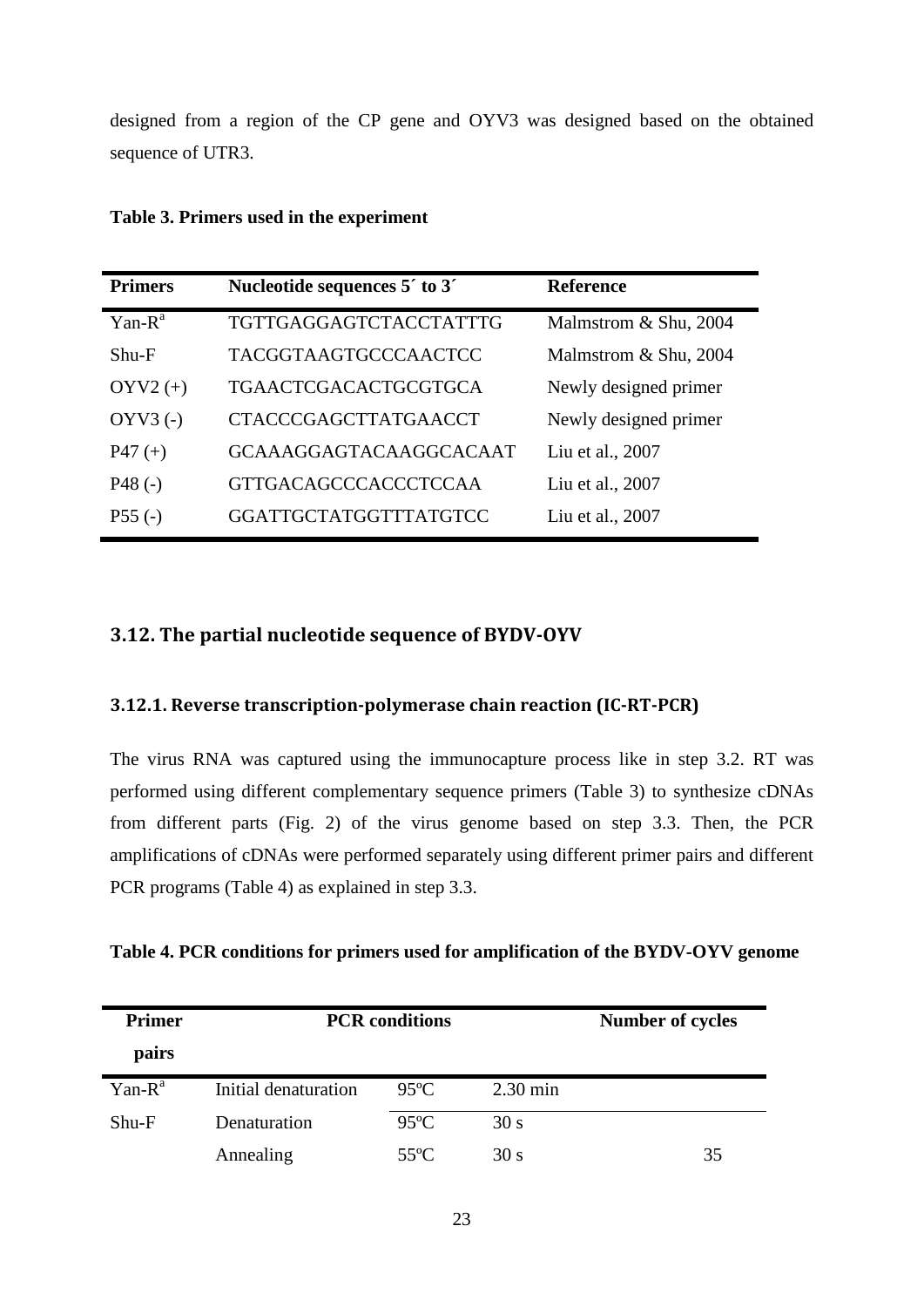|            | Primer extension     | $72^{\circ}$ C | 1 min              |    |
|------------|----------------------|----------------|--------------------|----|
|            | Final extension      | $72^{\circ}C$  | $10 \text{ min}$   |    |
|            | Indefinite hold      | $12^{\circ}C$  | $\infty$           |    |
| $OYV3$ (-) | Initial denaturation | $95^{\circ}$ C | $2.30 \text{ min}$ |    |
| $OYV2 (+)$ | Denaturation         | $95^{\circ}$ C | 30 s               |    |
|            | Annealing            | $53^{\circ}$ C | $2 \text{ min}$    | 35 |
|            | Primer extension     | $72^{\circ}$ C | 2 min              |    |
|            | Final extension      | $72^{\circ}$ C | $10 \text{ min}$   |    |
|            | Indefinite hold      | $12^{\circ}C$  | $\infty$           |    |
| $P55(-)$   | Initial denaturation | $95^{\circ}$ C | 2.30 min           |    |
| $P47 (+)$  | Denaturation         | $95^{\circ}$ C | 30 s               |    |
|            | Annealing            | 48°C           | 2 min              | 35 |
|            | Primer extension     | $72^{\circ}$ C | 1 min              |    |
|            | Final extension      | $72^{\circ}$ C | $10 \text{ min}$   |    |
|            | Indefinite hold      | $12^{\circ}$ C | $\infty$           |    |

After PCR amplifications, the same steps as mentioned in 3.4 to 3.10 were repeated to obtain the partial sequence of BYDV-OYV. The purified plasmid DNA of ORF6 was sequenced using primers pJET forward and pJET reverse (Thermo Scientific) like sequencing of CP gene. However, the purified plasmid of DNA of ORF5 was sequenced using primers T7 and SP6. ORF5 was amplified using sample Ängssvingel 30 instead of sample Ängssvingel 2, since Ängssvingel 2 was diluted to very low concentration.

#### <span id="page-25-0"></span>**3.13. Sequence and phylogenetic analysis**

A partial genomic sequence of BYDV-OYV was assembled from the three sequenced PCR fragments using MegAlign (DNASTAR Lasergene 11) (Fig. 3). Two similar clones were used to obtain each fragment. The assembled sequence was analysed using ORF finder in NCBI (http://www.ncbi.nlm.nih.gov/projects/gorf/) to locate ORFs and untranslated intergenic regions (UTRs). The BYDV-OYV sequence was aligned with genome sequences of different B/CYDVs, which were obtained from GenBank (Table 5), using ClustalW in MEGA 5.2.1 (Tamura et al., 2011). The phylogenetic tree was constructed using the neighbor-joining algorithm in MEGA 5.2.1. Distances were calculated using Tamura 3-parameter model in the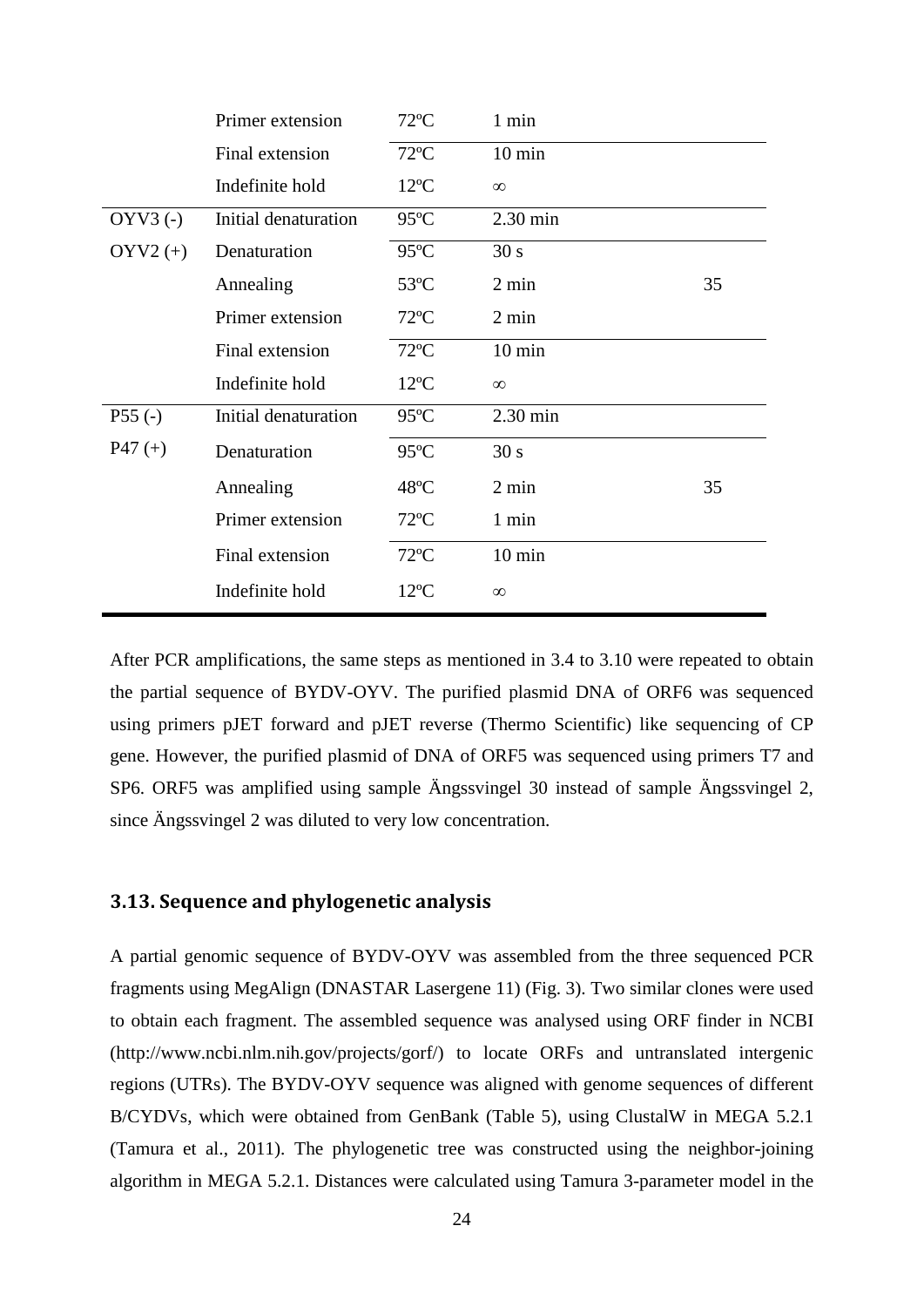analysis. The robustness of the internal branches of the tree was estimated by bootstrap analysis using 500 replicates.



**Fig. 3.** Assembled sequence fragments of BYDV-OYV using MegAlign in DNASTAR.

**Table 5. The viruses used in the alignment and phylogenetic analysis**

| <b>Name of virus</b>        | <b>Accession number</b> |
|-----------------------------|-------------------------|
| BYDV-PAS-129                | AF218798                |
| <b>BYDV-PAV-III</b>         | AF235167                |
| <b>BYDV-GAV</b>             | AY220739                |
| <b>BYDV-PAV-CN</b>          | AY855920                |
| <b>BYDV-OYV</b>             |                         |
| BYDV-MAV-PS1                | D11028                  |
| BYDV-PAV isolate 016        | EF521835                |
| BYDV-PAV isolate 052        | EF521841                |
| <b>BYDV-PAV</b> isolate 068 | EF521846                |
| BYDV-PAV isolate 05GG2      | EU332309                |
| BYDV-PAV isolate 05GG5      | EU332310                |
| BYDV-PAV isolate 05ZZ4      | EU332321                |
| BYDV-PAV isolate 05ZZ1      | EU332320                |
| BYDV-PAV isolate 06GY5      | EU332329                |
| BYDV-PAV isolate 06KM14     | EU332332                |
| <b>CYDV-RPV</b>             | L25299                  |
| PAV-Sal1                    | AJ563410                |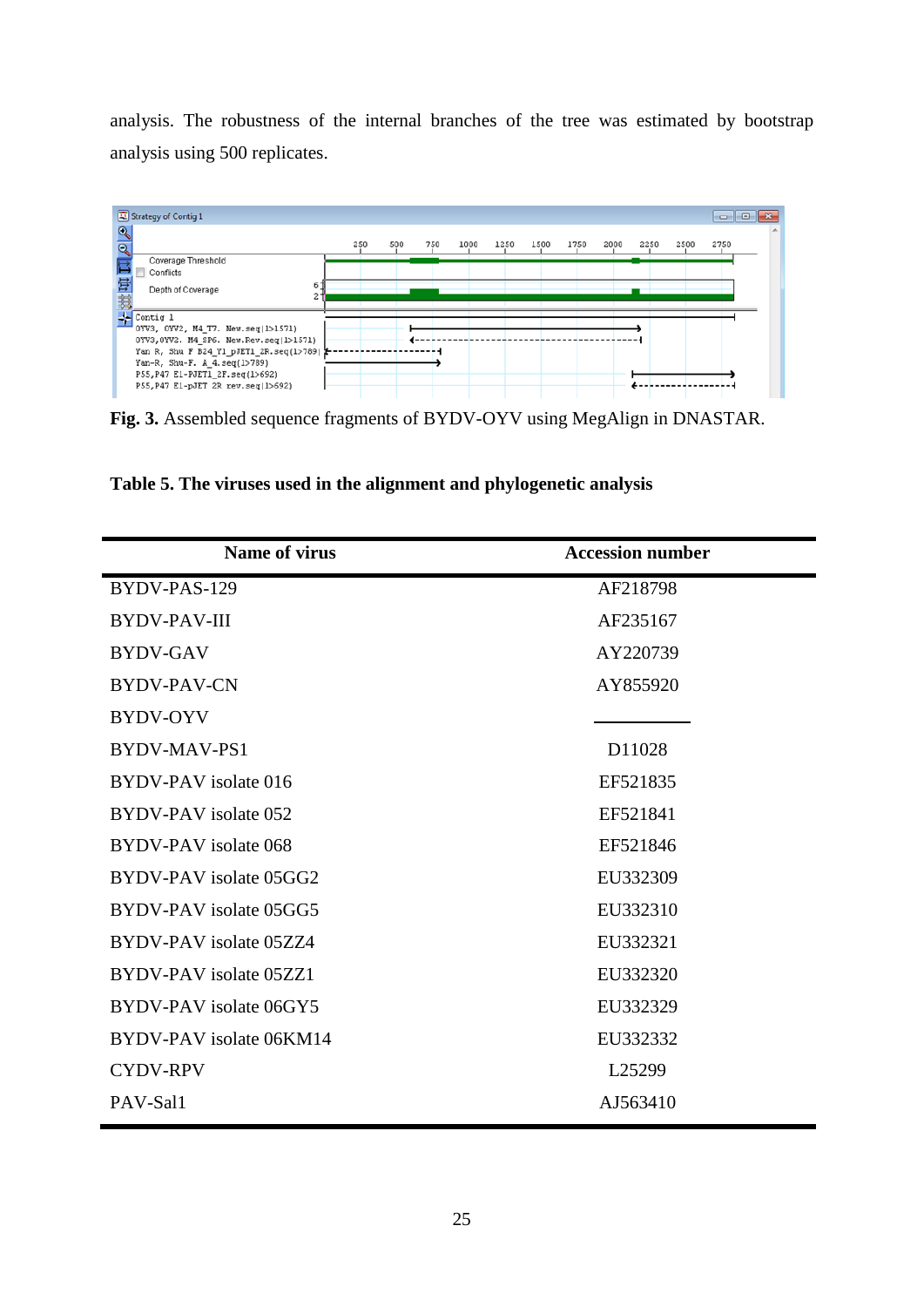#### <span id="page-27-0"></span>**4. Results**

#### <span id="page-27-1"></span>**4.1. Selection of infected plant**

In this study, plant materials previously shown to be infected with BYDV-OYV (Eriksson et al., unpublished) were used to obtain a partial genome sequence. The infected plant materials were obtained from two different grasses: *E. repens* (Kvickrot) and *F. pratensis* (Ängssvingel), from the county of Jämtland, Sweden in 2010. Initially, the CP gene was amplified by RT-PCR. Viral RNA was captured from BYDV-OYV infected leaves using immunocapture and then cDNA was obtained using reverse transcription. PCR amplification of the CP gene was carried out using the primer pair  $Yan-R<sup>a</sup>$  and Shu-F yielding a distinct DNA band of the expected size (around 790 bp) (Fig. 4). The gel picture indicates the successful amplification for (Ängssvingel-2) A2, (Ängssvingel-30) A30, (Kvickrot-K15) K-15 and (Kvickrot-K19) K19. No amplification was obtained in the negative control experiment indicating the absence of any contamination.



**Fig. 4.** PCR amplification products of the CP gene (~790 bp). Lanes 1 to 4 contain PCR products  $(1 - A2, 2 - A30, 3 - K15, 4 - K19)$  and lanes 5 and 6 contain negative control. Lane M contains 80-10,000 bp Mass Ruler DNA Ladder. The DNA bands marked with a black and gray arrow indicate expected size of PCR products and primer, respectively.

#### <span id="page-27-2"></span>**4.2. Gel extraction and purification of the CP gene**

The PCR product of the CP gene for Ängssvingel-2 was purified using a gel extraction kit and then the purified DNA was run in a gel (Fig. 5). The purified DNA fragment showed the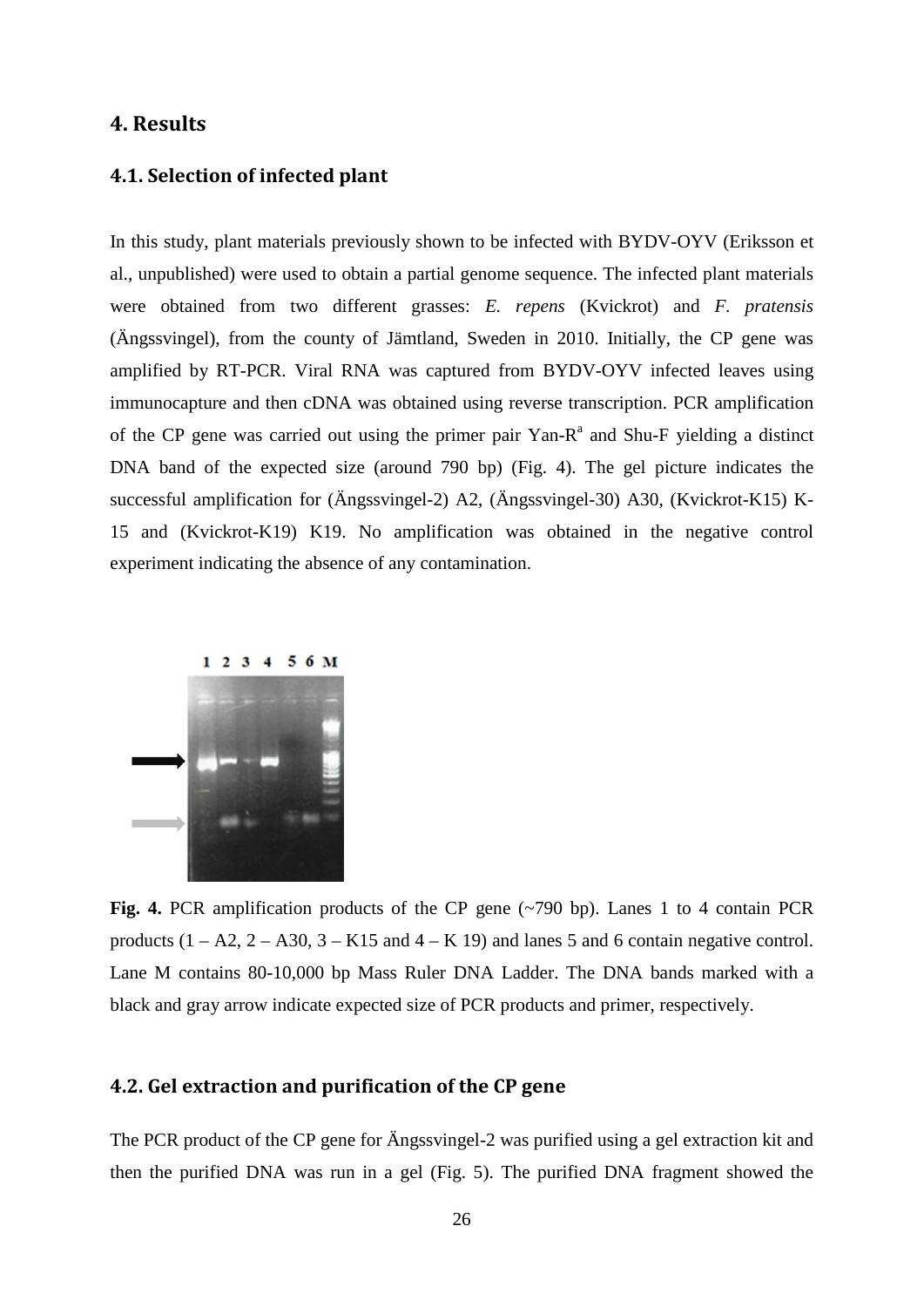expected size (~790 bp) and the strength of the band showed that the DNA amount was sufficient for cloning (Fig. 5).



**Fig. 5.** PCR product for BYDV-OYV CP after gel purification. The purified DNA fragment had been amplified with the primers Yan-R<sup>a</sup> and Shu-F ( $\sim$ 790 bp) from the source plant Ängssvingel – 2.Lane M contains 80-10,000 bp Mass Ruler DNA Ladder. The arrow marks the expected size of purified DNA fragment.

#### <span id="page-28-0"></span>**4.3. Colony PCR**

The purified DNA fragment was cloned into the pJET2.1 cloning vector in *E. coli* cells. Colony PCR was performed to select positive colonies, which contained the recombinant cloning vector. The expected DNA bands (~790 bp) were obtained for all tested colonies (Y1 to Y8) (Fig. 6) and four clones (Y1, Y3, Y4 and Y5) were used for subsequent bacterial culture.



**Fig. 6.**ColonyPCR products for BYDY-OYV CP gene (insert size ~790 bp). M is 80-10,000 bp Mass Ruler DNA Ladder.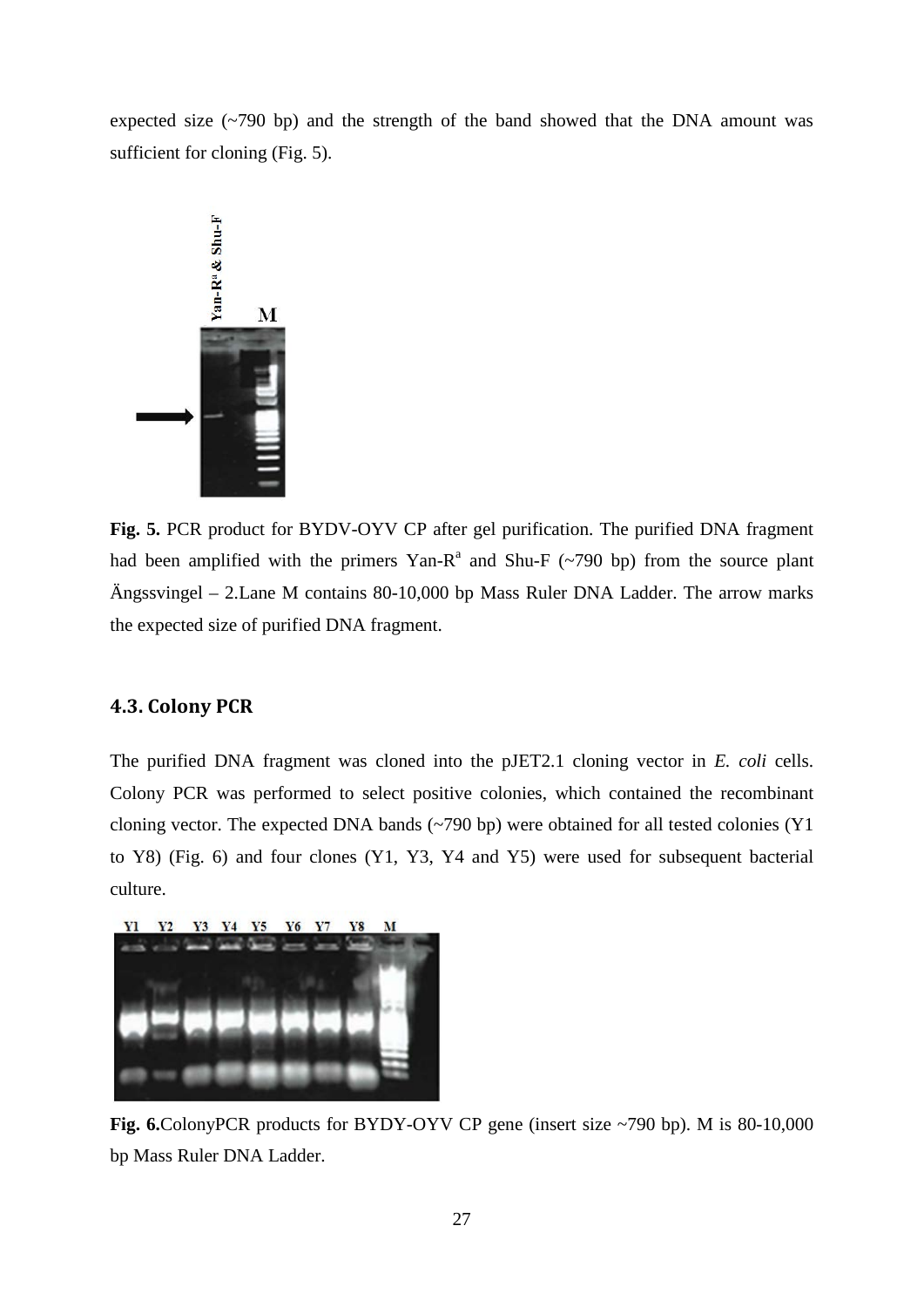#### <span id="page-29-0"></span>**4.4. Restriction analysis of purified recombinant plasmids**

After recombinant plasmid purification from overnight bacterial culture, the presence of correct insert was tested using restriction enzyme digests with *Xba*I and *Xho*I. The plasmids with inserts of the correct size were selected and sequenced. Gel electrophoresis showed that clones Y1, Y2 and Y3 contained inserts of the correct size (Fig. 7).



**Fig. 7.** Gel picture from plasmid restriction analysis with *Xba*I and *Xho*I to identity clones with insert of PCR product, which had been amplified using primers  $Yan-R<sup>a</sup>$  and Shu-F (insert size ~790 bp).M contains 80-10,000 bp Mass Ruler DNA Ladder.

#### <span id="page-29-1"></span>**4.5. RT-PCR with different sets of primers**

First-strand cDNAs were synthesized from the viral genomic RNA using different complementary sequence primers (Table 3). Two different fragments of the BYDV-OYV genome (Fig. 2) were obtained using two different primer pairs (Table 3) in this process. One fragment mainly contained ORF5 encoding a readthrough protein and another one mostly contained ORF6 encoding the P6 protein.

According to the gel pictures (Fig. 8A & B), the amplified two different PCR products are of the expected sizes for the targeted genome regions of BYDV-OYV: ~1465 bp (ORF5) and  $\sim$  690 bp (ORF6), respectively. The PCR product for ORF5 was obtained from the sample Ängsvingel-30 (A-30) (Fig. 8A) and for ORF6 (Fig. 8B) from Ängssvingel-2 (A-2).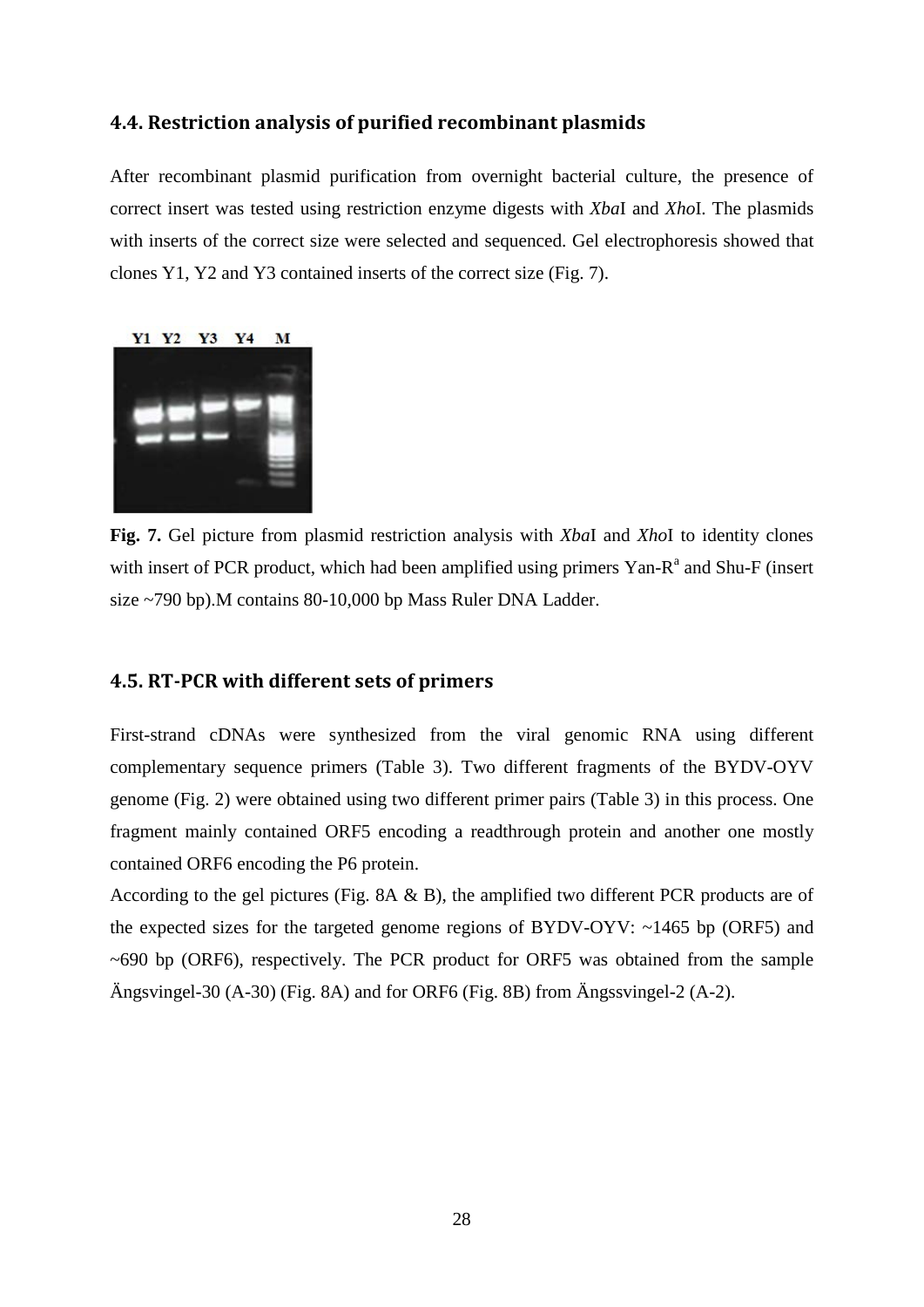

**Fig. 8.** PCR products for BYDV-OYV obtained with two sets of primers. A. The black arrow in figure A represents the PCR product, which was amplified using the primers OYV-3 and OYV-2 (~1465 bp), source plant Ängssvingel-30 (A-30). B. The black arrow in figure B indicates the DNA fragment was amplified using the primers P55 and P47 (~690 bp), source plant Ängssvingel-2 (A-2). Lane M contains 80-10,000 bp Mass Ruler DNA Ladder. The gray band shows primer dimer.



**Fig. 9.** PCR products for BYDV-OYV after gel purification. (A) The black arrow marks purified DNA fragment, which was amplified with the primers OYV-3 and OYV-2 (~1465 bp), source plant Ängssvingel-30 (A-30). (B) The gray arrow indicates amplification product with the primers P55 and P47 (~690 bp), source plant Ängssvingel-2 (A-2). Lane M contains 80-10,000 bp Mass Ruler DNA Ladder.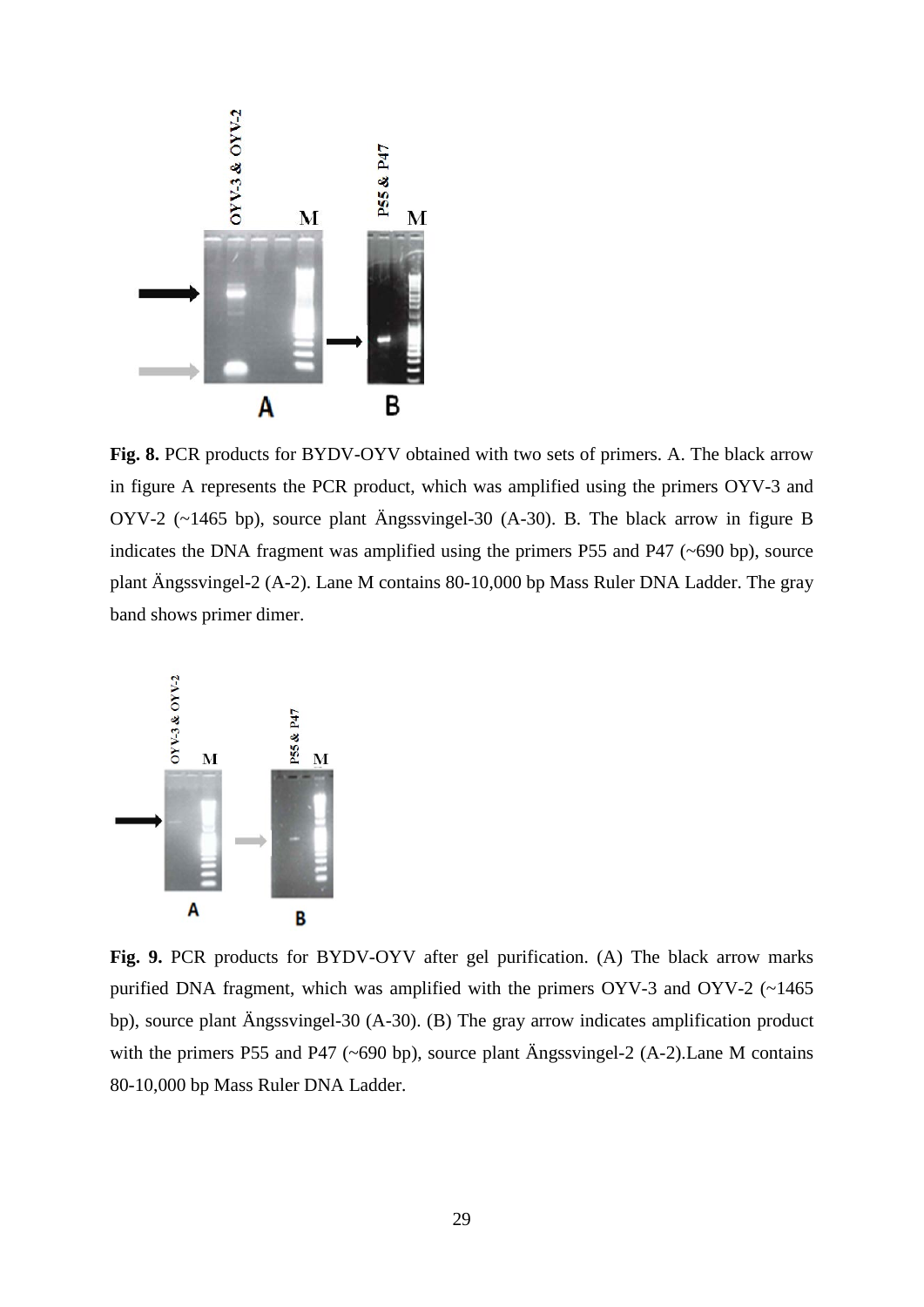#### <span id="page-31-0"></span>**4.6. Cloning of PCR fragments (ORF5 and ORF6)**

The purified DNA fragments (Fig. 9) were cloned into the pJET2.1 cloning vector in *E. coli* cells. Colony PCR was performed to select positive colonies, which contained the desired insert, but the expected DNA band was only obtained for the ORF6 clones. However, when the other fragment for ORF5 was cloned into the pGEM – T Easy Vector, a positive result was obtained.

#### <span id="page-31-1"></span>**4.7. Restriction analysis of purified recombinant plasmids (ORF5 and ORF6)**

The restriction analysis of purified recombinant plasmids was performed to ensure that all the clones contained the expected DNA inserts. According to the analysis, clones O3 and O4 contained an insert of the expected size  $(\sim 1465 \text{ bp})$  corresponding to the 3<sup>'</sup> ends of ORF4 and ORF3, and complete ORF5 (Fig. 10A). Clones P1 and P2 also showed positive results for cloning of a DNA fragment, which included the 3' end of ORF5, complete ORF6, complete UTR3 and partial UTR4 (Fig. 10B). The four positive clones (O3, O4, P1 and P2) were sent for sequencing.



**Fig. 10**. Gel pictures from plasmid restriction analyses with *Xba*I and *Xho*I. (A) Cloning of PCR products amplified using primers OYV-3 and OYV-2 (insert size ~1465 bp). (B) Cloning of PCR products amplified using primers P55 and P47 (insert size ~690 bp). M is 80- 10,000 bp Mass Ruler DNA Ladder.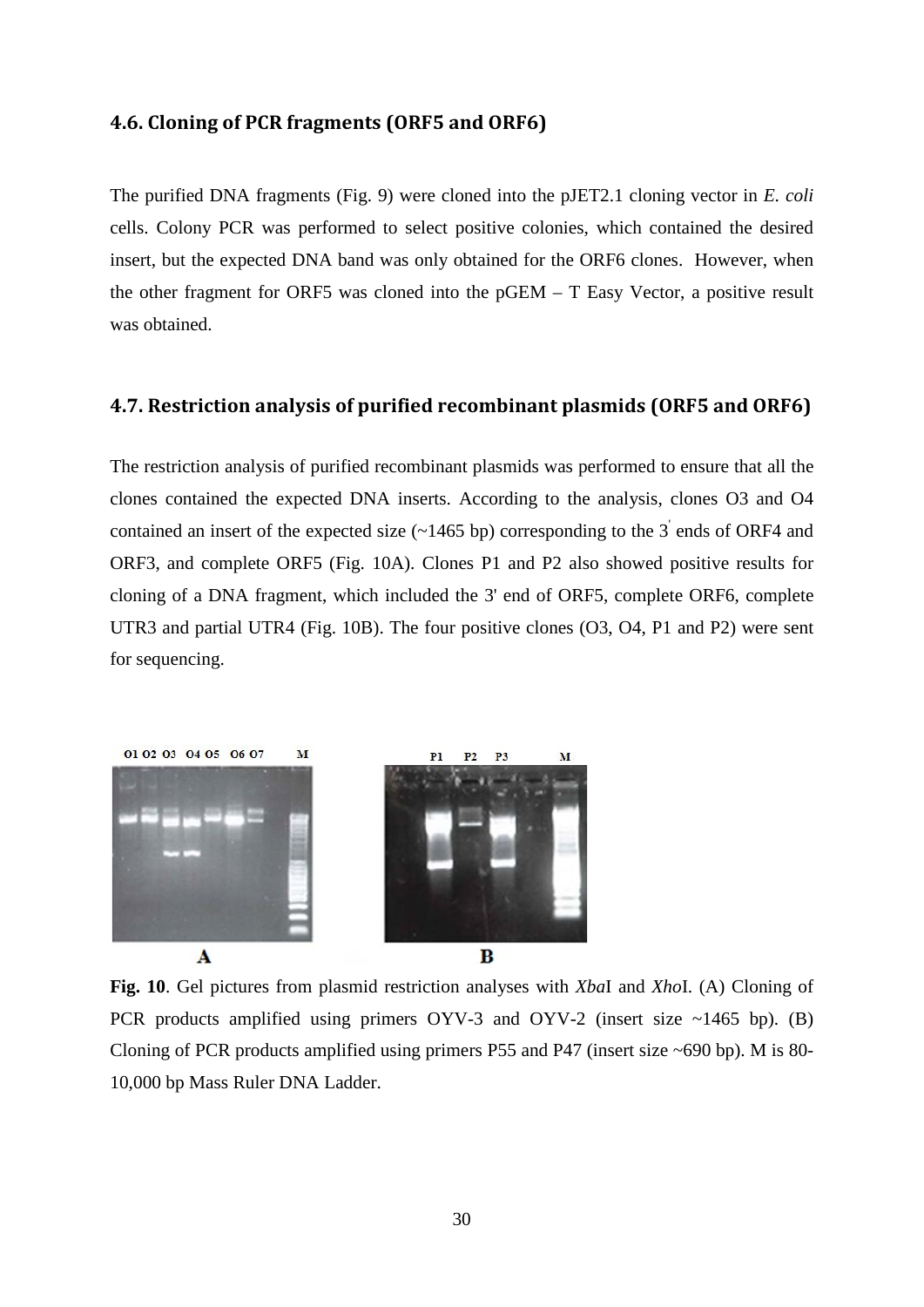#### <span id="page-32-0"></span>**4.8. Genomic organization of the partial BYDV-OYV sequence and comparisons with other members of the genus** *Luteovirus*

Two similar clones for each of the three fragments were used in the analysis. The identity of the determined DNA sequences were confirmed by BLAST searches of GenBank. The confirmed sequences, which showed significant similarity to members of family *Luteoviridae*, were assembled using MegAlign (Fig. 3). The sequenced part of BYDV-OYV genome is 2,792ntlong and contained 4 ORFs and 3 UTRs (Fig. 11). The genome organization of the virus is similar to that of BYDV-PAV-CN (Liu et al., 2007) and other members of the genus *Luteovirus* (Fig. 1) (Domier, 2012). The sequenced genome region contains a partial UTR2 (193 nt). ORF3, 708 nt, encodes a coat protein with a calculated molecular weight (MW) of  $\sim$ 26 kDa. ORF4, 462 nt, encodes a putative movement protein of  $\sim$ 17 kDa and it is contained completely within ORF3, but in a different reading frame. ORF4 of the virus is similar to other members of family *Luteoviridae*. ORF5, 1260 nt, is translated in fusion with ORF3 as a result of in-frame translation readthrough of the ORF3 stop codon. ORF6, 123nt, of BYDV-OYV encodes a putative protein with a predicted MW of ~44kDa, which is similar to BYDV-PAV 05GG5 (EU332310) and BYDV-PAV-III (AF235167). UTR3 (79 nt) is located between ORF5 and ORF6 and varies in length among BYDV species. UTR4 is located downstream of ORF6.



**Fig. 11.**Partial genomic map of BYDV-OYV.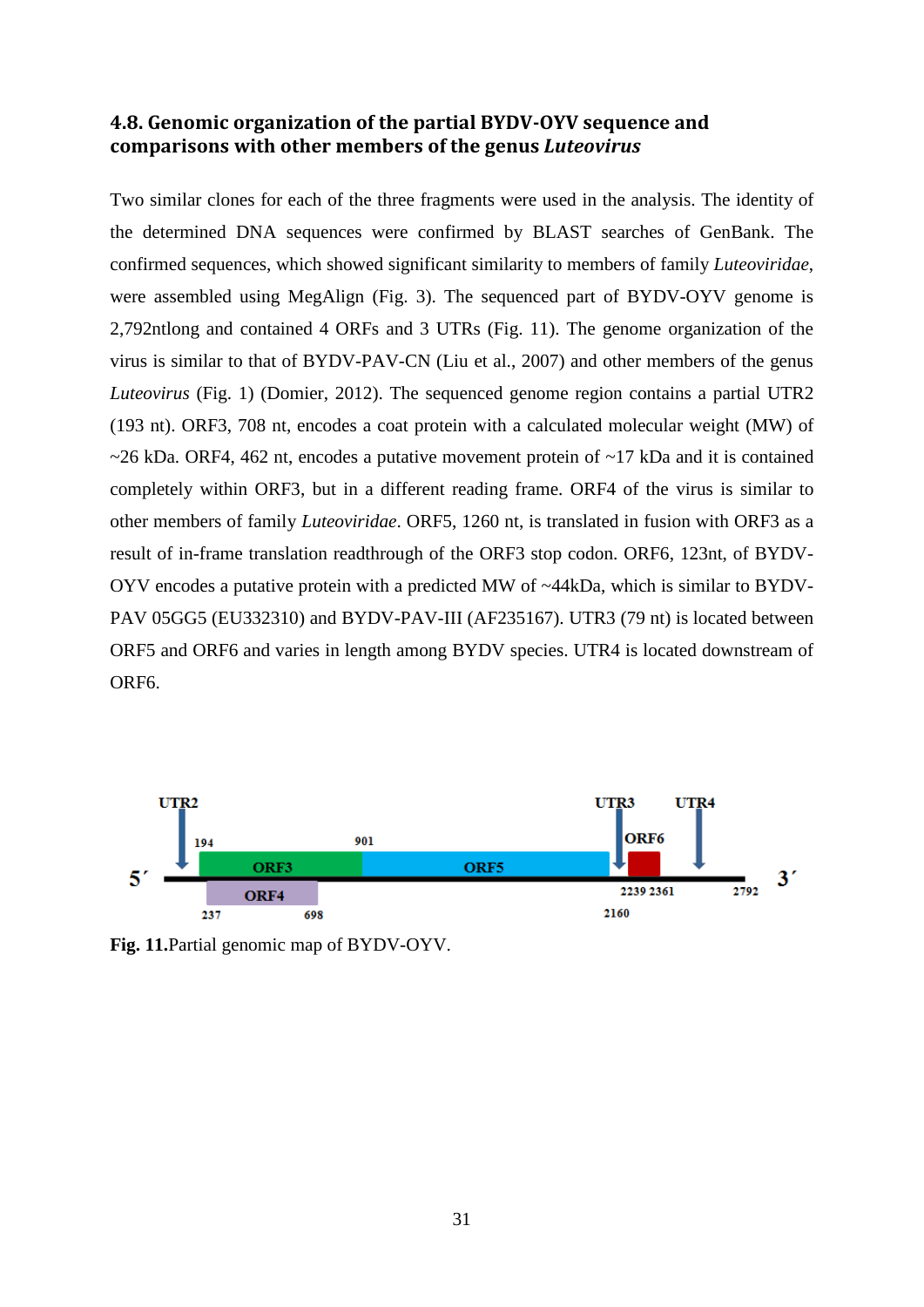|    |      | 2    | 3    | 4    | 5    | 6    | 7    | 8    | Percent Identity<br>9 | 10   | 11   | 12   | 13    | 14   | 15   | 16   |    |                         |
|----|------|------|------|------|------|------|------|------|-----------------------|------|------|------|-------|------|------|------|----|-------------------------|
|    |      | 84.6 | 70.8 | 81.5 | 82.3 | 67.8 | 85.0 | 85.4 | 85.0                  | 84.9 | 81.4 | 81.3 | 81.3  | 84.8 | 84.8 | 39.5 | 1  | BYDV-PAS-129            |
| 2  | 19.1 |      | 72.1 | 79.3 | 79.9 | 69.6 | 97.6 | 93.6 | 97.9                  | 92.8 | 79.2 | 78.9 | 78.9  | 97.3 | 92.7 | 39.2 | 2  | BYDV-PAV-III            |
| 3  | 38.1 | 36.5 |      | 70.1 | 69.6 | 88.4 | 72.2 | 72.6 | 72.2                  | 72.8 | 69.8 | 69.4 | 69.4  | 72.3 | 72.8 | 34.4 | 3  | BYDV-GAV                |
| 4  | 24.0 | 26.1 | 37.5 |      | 82.8 | 67.3 | 79.5 | 79.4 | 79.5                  | 79.3 | 97.4 | 89.9 | 89.9  | 79.7 | 79.7 | 39.1 | 4  | BYDV-PAV-CN             |
| 5  | 22.3 | 24.6 | 39.4 | 21.6 |      | 67.2 | 80.3 | 80.1 | 80.4                  | 79.8 | 82.5 | 82.6 | 82.6  | 80.2 | 79.8 | 38.8 | 5  | <b>BYDV OYV</b>         |
| 6  | 40.2 | 37.2 | 11.4 | 39.2 | 40.3 |      | 69.5 | 70.1 | 69.4                  | 70.1 | 67.2 | 67.2 | 67.2  | 69.5 | 70.3 | 34.8 | 6  | BYDV-MAV-PS1            |
| 7  | 18.4 | 2.9  | 36.3 | 25.8 | 24.1 | 37.3 |      | 93.7 | 98.6                  | 92.9 | 79.4 | 79.1 | 79.1  | 97.6 | 92.9 | 39.3 | 7  | BYDV-PAV isolate 016    |
| 8  | 17.9 | 8.0  | 35.6 | 25.7 | 24.2 | 36.3 | 7.9  |      | 93.8                  | 94.4 | 79.4 | 79.3 | 79.3  | 93.7 | 94.4 | 39.1 | 8  | BYDV-PAV isolate 052    |
| g  | 18.4 | 2.5  | 36.3 | 25.8 | 23.8 | 37.5 | 1.6  | 7.7  |                       | 93.3 | 79.3 | 79.0 | 79.0  | 97.9 | 93.2 | 39.1 | g  | BYDV-PAV isolate 068    |
| 10 | 18.7 | 8.9  | 35.2 | 25.9 | 24.8 | 36.2 | 8.7  | 6.8  | 8.2                   |      | 79.3 | 79.3 | 79.3  | 92.9 | 99.3 | 39.3 | 10 | BYDV-PAV isolate 05GG2  |
| 11 | 23.9 | 26.1 | 38.1 | 3.1  | 22.0 | 39.4 | 25.7 | 25.5 | 25.9                  | 25.9 |      | 90.0 | 90.0  | 79.5 | 79.6 | 39.2 | 11 | BYDV-PAV isolate 05GG5  |
| 12 | 24.4 | 27.0 | 39.0 | 12.4 | 21.8 | 39.5 | 26.7 | 26.2 | 26.8                  | 26.2 | 12.1 |      | 100.0 | 79.5 | 79.6 | 39.2 | 12 | BYDV-PAV isolate 05ZZ4  |
| 13 | 24.4 | 27.0 | 39.0 | 12.4 | 21.8 | 39.5 | 26.7 | 26.2 | 26.8                  | 26.2 | 12.1 | 0.0  |       | 79.5 | 79.6 | 39.2 | 13 | BYDV-PAV isolate 05ZZ1  |
| 14 | 18.7 | 3.3  | 36.2 | 25.4 | 24.1 | 37.4 | 2.9  | 7.9  | 2.6                   | 8.7  | 25.6 | 26.0 | 26.0  |      | 93.1 | 39.0 | 14 | BYDV-PAV isolate 06GY5  |
| 15 | 18.9 | 9.0  | 35.1 | 25.4 | 24.8 | 35.8 | 8.8  | 6.8  | 8.4                   | 0.9  | 25.4 | 25.8 | 25.8  | 8.5  |      | 39.5 | 15 | BYDV-PAV isolate 06KM14 |
| 16 | 79.7 | 78.4 | 89.9 | 81.5 | 81.9 | 86.3 | 77.8 | 78.3 | 78.6                  | 77.7 | 81.3 | 81.3 | 81.3  | 78.9 | 77.2 |      | 16 | CYDV-RPV                |
|    |      | 2    | 3    | 4    | 5    | 6    |      | 8    | g                     | 10   | 11   | 12   | 13    | 14   | 15   | 16   |    |                         |

state the copy of the copy

**Fig. 12.** Percent nucleotide identity between the partial genome sequence of BYDV-OYV (2,792 nt) and 15 isolates of family *Luteoviridae* (Table 5).

Among 15 analyzed Luteoviridae isolates, BYDV-OYV shared the highest nucleotide sequence identity with BYDV-PAV-CN (AY855920), BYDV-PAV isolate 05ZZ4 (EU332321), BYDV-PAV isolate 05ZZ1 (EU332320) and BYDV-PAV isolate 05GG5 (EU332310) at 82.8%, 82.6%, 82.6% and 82.5%, respectively (Fig. 12). Among these isolates, CYDV-RPV (L25299) showed lowest identity (38.8%) to BYDV-OYV.

#### <span id="page-33-0"></span>**4.9. Sequence comparisons of BYDV-OYV with other isolates of BYDV-PAV-CN and PAV-Sal1**

**Table 6. Percent nucleotide (nt) and deduced amino acid (aa) sequence identities between the CP gene (ORF3) of the Swedish BYDV-OYV isolate and available CP gene sequences of BYDV-PAV-CN and PAV-Sal1 (isolate of BYDV-OYV from Latvia)**

| <b>Region</b> | <b>BYDV-PAV-CN</b> |    | PAV-Sal1 |    |  |  |
|---------------|--------------------|----|----------|----|--|--|
| ORF3          | nt                 | aa | nt       | aa |  |  |
|               | 90                 | 87 | 95       | 93 |  |  |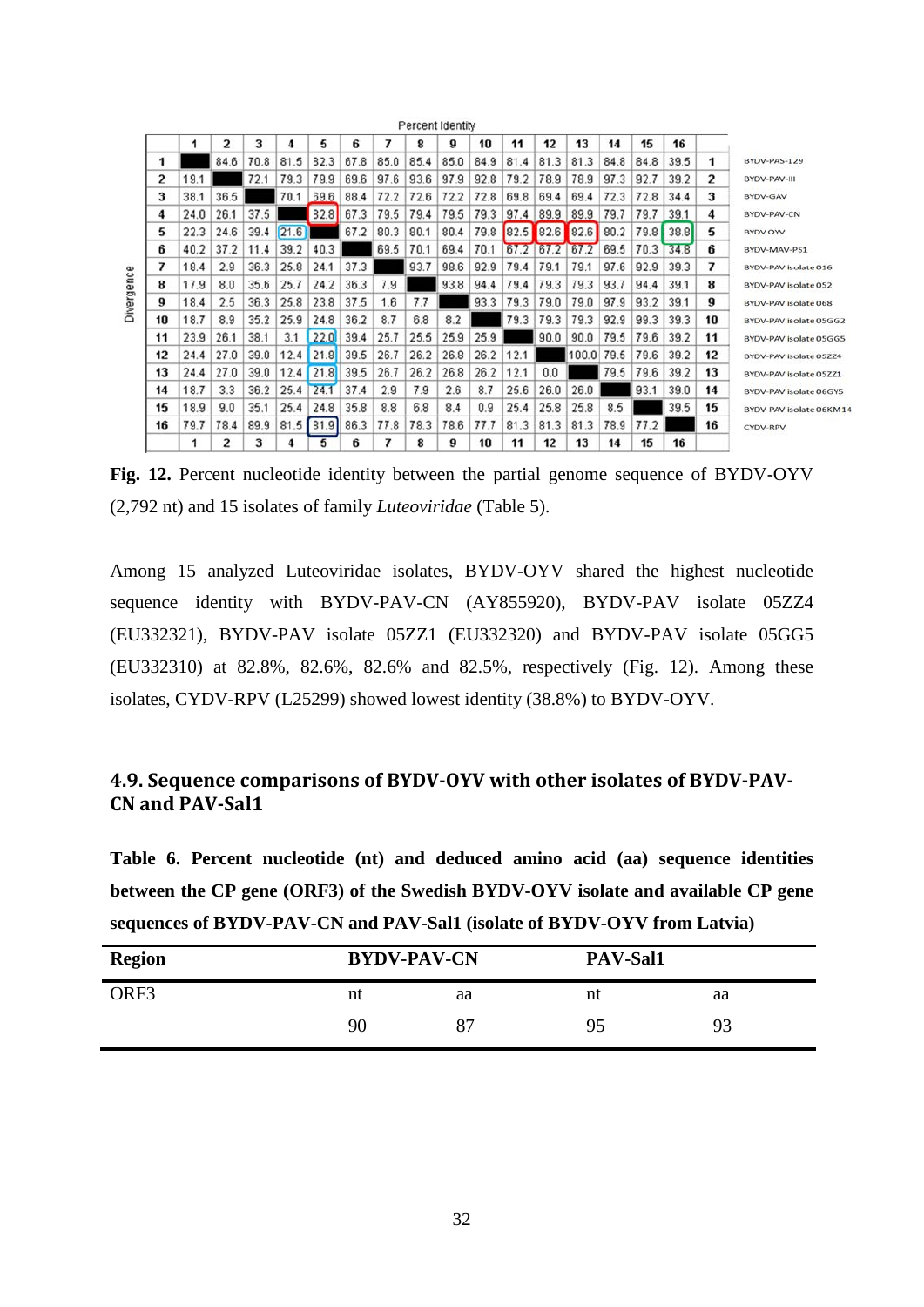Comparisons were made between the CP sequences of the Swedish BYDV-OYV isolate and those of BYDV-PAV-CN and PAV-Sal1, which is an isolate of BYDV-OYV from Latvia (Bisnieks et al., 2004). In a previous study (Bisnieks et al., 2004), BYDV-PAV-CN and PAV-Sal1 showed the closest relationship, and they were clearly divergent from other isolates of PAV, PAS and MAV. The results showed that BYDV-OYV and PAV-Sal1 shared the highest sequence identities, with 95% and 93% nucleotide and deduced amino acid sequence identities, respectively. Comparison between BYDV-OYV and BYDV-PAV-CN showed that these two isolates shared lower nucleotide (90%) and deduced amino acid (87%) identities, respectively, compared with the identities between BYDV-OYV and PAV-Sal1.

<span id="page-34-0"></span>**4.10. Phylogenetic analysis**

 $\overline{ }$ 

 $0.05$ 



**Fig. 13.**Neighbour-joining phylogenetic tree constructed from the available CP gene of 14 members of the genera *Luteovirus* and *Polerovirus* and BYDY-OYV. The bootstrap values are indicated at the branch points. Horizontal lines are in proportion to the number of nucleotide differences between branch nodes. The scale bar corresponds to 0.05 estimated amino acid substitutions per site. Accession numbers are listed in Table 5.

A Neighbour-joining phylogenetic tree was produced to explain the relationship between the genera *Luteovirus* and *Polerovirus* and BYDY-OYV (Fig. 13) from available CP gene.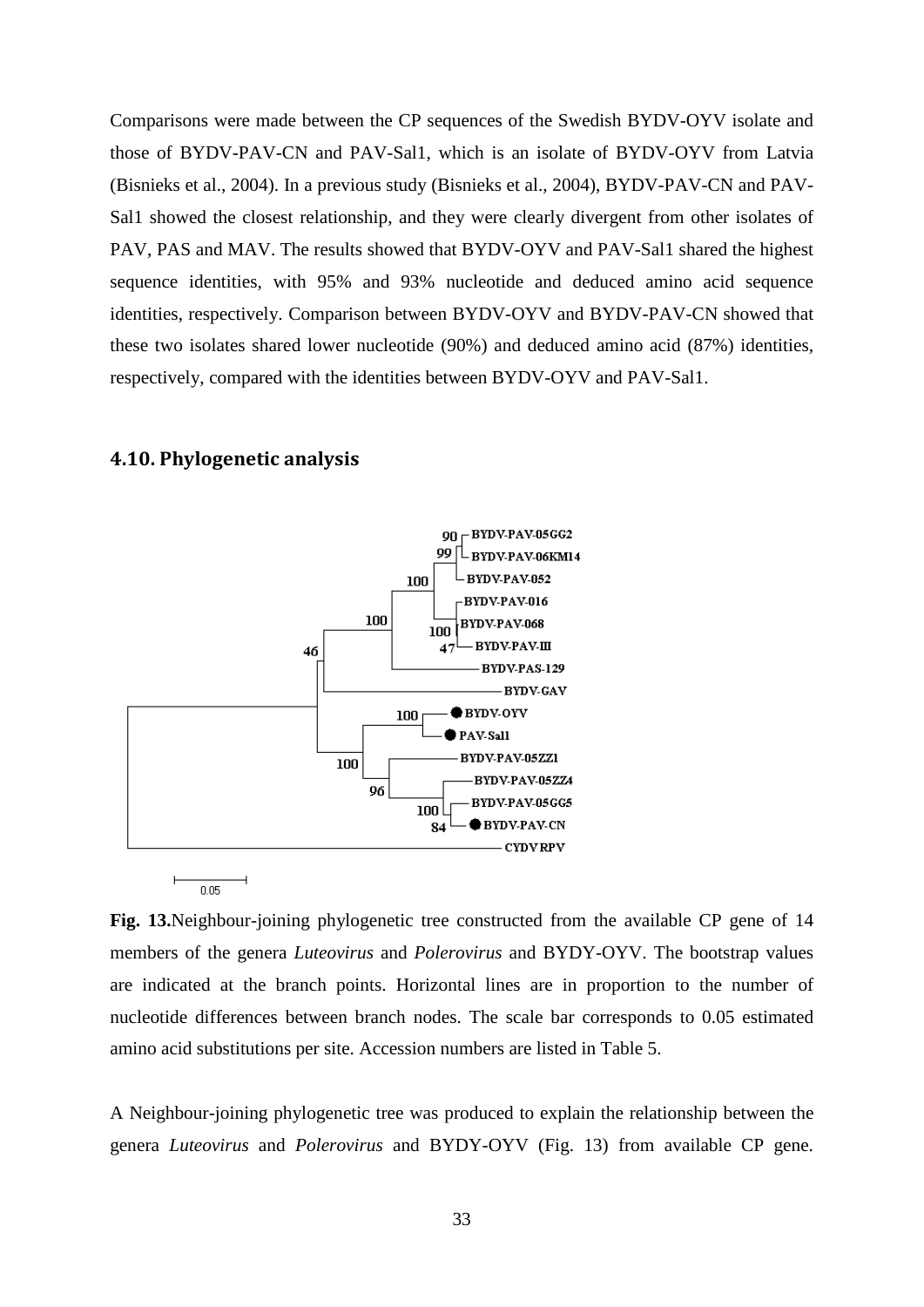BYDV-OYV and Latvian isolate PAV-Sal1 are located in same clades. The location of BYDV-PAV-CN represents that the virus is distantly related to BYDV-OYV and PAV-CN.



**Fig. 14.**Neighbour-joining analysis of 15 members of the genera *Luteovirus* and *Polerovirus* as well as BYDY-OYV based on the alignment of 2,792 nt of the partial genome. The bootstrap values are indicated at the branch points. Horizontal lines are in proportion to the number of nucleotide differences between branch nodes. The scale bar corresponds to 0.05 estimated amino acid substitutions per site. Accession numbers are listed in Table 5.

A phylogenetic tree was constructed based on partial nucleotide sequences of 15 isolates of the genera *Luteovirus* and *Polerovirus* as well as BYDY-OYV (Fig. 14). The tree contains two major significant clades and the species CYDV-RPV. CYDV-RPV is a polerovirus and forms an outgroup to the others, which are luteoviruses (genus *Luteovirus*). Among the luteoviruses, there are different well-supported groups (clades). BYDV-MAV and BYDV-GAV constitute one separate group (100% bootstrap). PAV-I (isolates of BYDV-PAV) and PAV-II (BYDY-PAS) form one group (100% bootstrap), among the PAV-like viruses, while BYDV-OYV, PAV-IIIa and PAV-IIIb form another group (100% bootstrap). According to the phylogenetic analysis, BYDV-OYV is most closely related to viruses of PAV-IIIa and PAV-IIIb, but it is still distinctly different.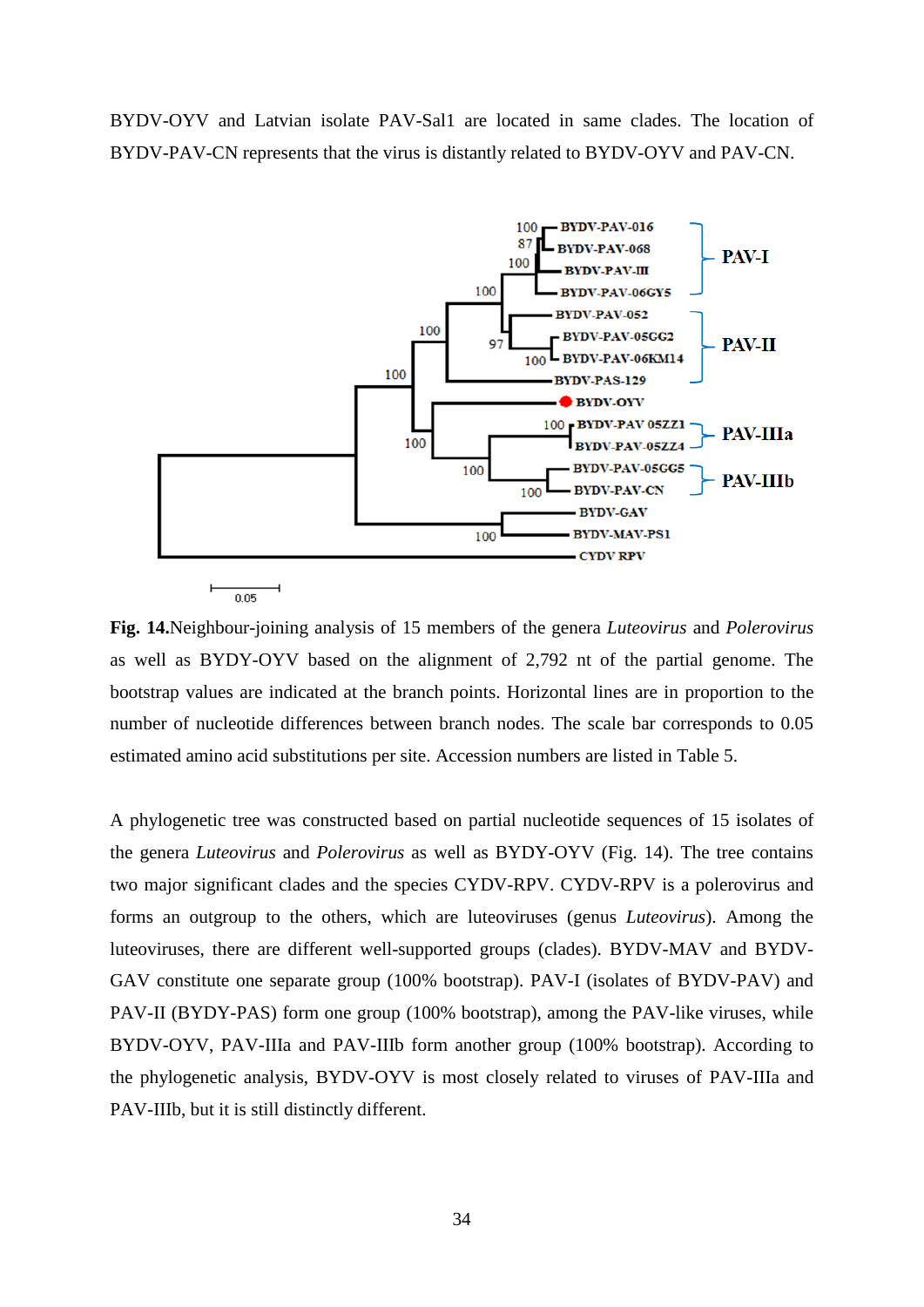#### <span id="page-36-0"></span>**5. Discussion**

The primary aim of the study was to characterize and clarify the relationship of virus isolates of BYDV-OYV from the county of Jämtland, Sweden with other isolates of BYDV. BYDV-OYV is a new tentative species, which has been suggested in a study of BYDV diversity in Latvia based on CP gene sequence analysis (Bisnieks et al., 2004).The Latvian isolate was initially classified as BYDV-PAV (BYDV-PAV-Sal1) because it was positive for BYDV-PAV in ELISA and it was captured by BYDV-PAV antibodies in immunocapture. However, this classification turned out to be incorrect after sequence analysis of the RT-PCR product of the CP gene (Bisnieks et al., 2004).

The Swedish isolates of BYDV-OYV were also positive for BYDV-PAV in ELISA (Eriksson et al., unpublished).At the same time, a phylogenetic analysis with BYDV-OYV and 14 isolates of the genera *Luteovirus* and *Polerovirus* based on available CP gene sequences showed that BYDV-OYV was clearly separate from isolates of BYDV-PAV, BYDV-PAV-CN, BYDV-PAS and BYDV-MAV. The phylogenetic tree showed that the Swedish isolate of BYDV-OYV and PAV-Sal1 belong to the same species and they shared 95% nucleotide (nt) and 93% amino acid (aa) identities. According to the International Committee on the Taxonomy of Viruses (ICTV) guidelines, virus isolates with a variation at amino acid level exceeding 10% for any viral gene product could be classified as separate species within the family *Luteoviridae* (Domier, 2012). Bisnieks et al. (2004) have shown that the Latvian isolate PAV-Sal1 showed closest relationship with BYDV-PAV-CN, which frequently occurs in wheat in northern China (Liu et al., 2007). Nucleotide and deduced amino acid identities between the CP gene of BYDV-OYV and BYDV-PAV-CN proved that BYDV-OYV and BYDV-PAV-CN are different species with an aa sequence identity below 90% (Domier, 2012). They shared only 90% nt and 87% aa identities.

To understand better the relationships between BYDV-OYV, BYDV-PAV-CN and other species of family *Luteoviridae*, additional genomic sequences were amplified in this study. Some primers used in RT-PCR were the same as those used for obtaining the genome of BYDV-PAV-CN (Liu et al., 2007). Primer OYV3 (-) was designed to replace primer P48 (-) after difficulties to obtain the fragment covering ORF5. Primer OYV3 (-) was designed based on the sequence of the newly amplified ORF6 of BYDV-OYV. The reason for the failure of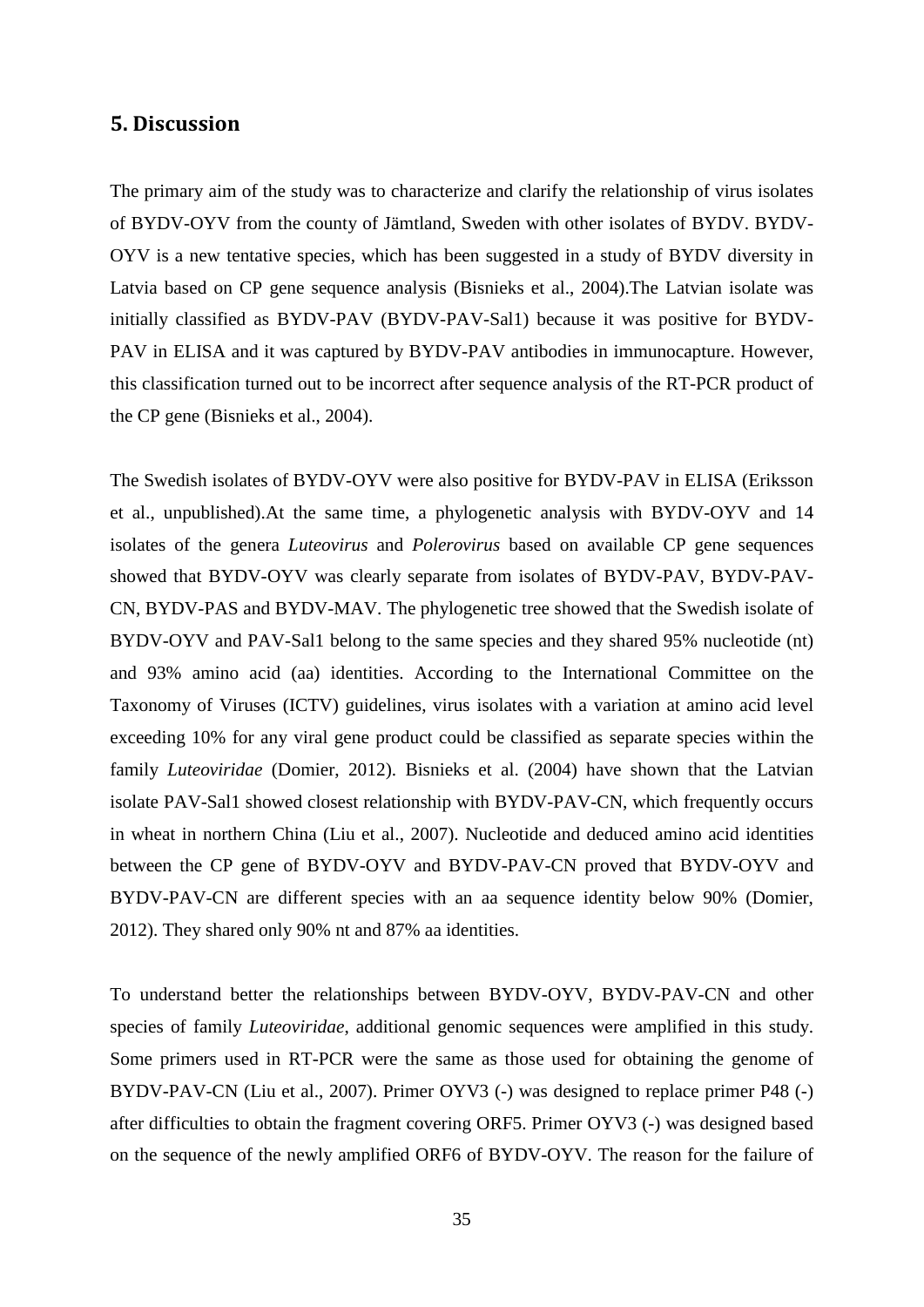amplification is probably because primer P48 (-) has the sequence TTGGA**G**GGTGGGCTGTCAAC and the corresponding region of the amplified UTR3 has a nucleotide difference at the  $6<sup>th</sup>$  position (TTGGA $\overline{AGGTGGGCTGTC}$ AAC). This difference was discovered after amplification of the ORF6 fragment.

The phylogenetic analysis with the partial genome sequence of BYDV-OYV and other isolates of family *Luteoviridae* showed that BYDV-OYV belongs to family *Luteoviridae*. The position of BYDV-OYV showed that it is more closely related to the groups of PAV-IIIa and PAV-IIIb than to the groups of PAV-I and PAV-II (Liu et al., 2007; Wu et al., 2011). BYDV-OYV is grouping between PAV-I, PAV-II and PAV-III. Comparison of nucleotide identities between the partial genome sequence of BYDV-OYV (2,792 nt) and 15 isolates of family *Luteoviridae* also gave a similar result. BYDV-OYV shared a nucleotide identity of 82.8% with BYDV-PAV-CN (PAV-IIIb), 82.6% with BYDV-PAV isolate 05ZZ4 (PAV-IIIa) and BYDV-PAV isolate 05ZZ1 (PAV-IIIa) and 82.5% with BYDV-PAV isolate 05GG5 (PAV-IIIb). BYDV-OYV shows more than 10% nt difference and less than 90% nt identity to all other isolates of family *Luteoviridae*.

Although the findings with partial genome sequences support the hypothesis that BYDV-OYV is a new species within family *Luteoviridae*, a complete genome sequence of BYDV-OYV is necessary for a taxonomic classification. The complete genome sequence provides important information when classifying viruses according to the guidelines of the ICTV. For example, it became clear that BYDV-RMV is a new species in the genus *Polerovirus* and it was renamed *Maize yellow dwarf virus-RMV*(MYDV-RMV) after determining its complete genome sequence (Krueger et al., 2013). The BYDV-OYV genome sequence of the 3' part was amplified in the current study. However, the genome sequence of the 5' end is also important for generating a better understanding of the molecular evolutionary dynamics, which result from mutation, recombination and reassortment (Elena & Sanjuan, 2008; Wu et al., 2011). Combinations of these molecular events can produce new viral forms (Escriu et al., 2007). Recombination seems to be one of the strongest forces shaping the genome in plant RNA viruses, especially in family *Potyviridae*, which is the largest family of plant RNA viruses, but also in family *Luteoviridae* (Domier et al., 2002). It may lead to a dramatic change in the biological properties of the virus and play a role in the emergence of new viral pathogens, including resistance-breaking and host-switching strains (Sztuba-Solinska et al., 2011; Bujarski, 2013).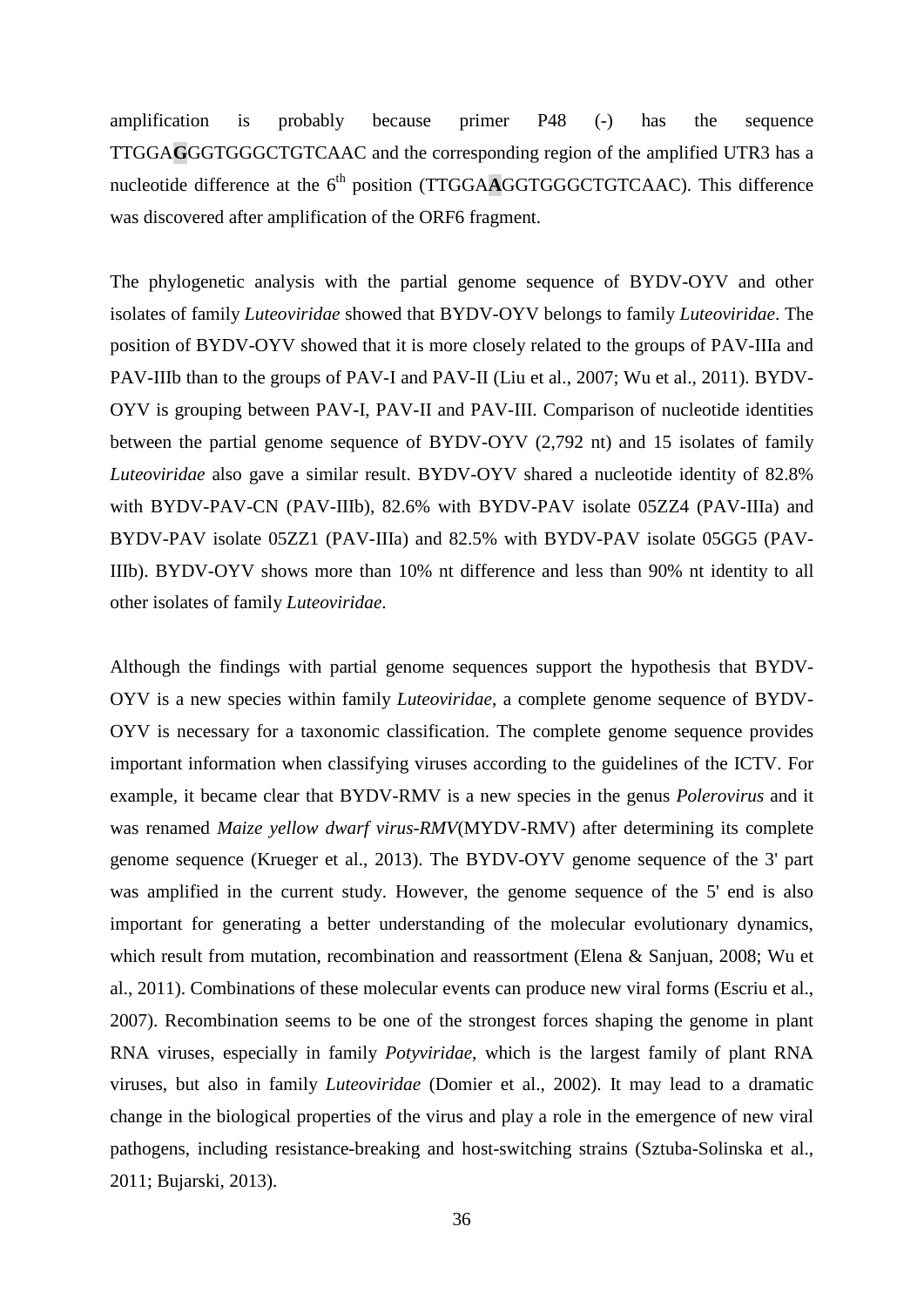<span id="page-38-0"></span>Determination of the complete genome sequence of an individual virus is also an important strategy to finding out an appropriate control strategy. The most environmentally feasible control strategy is breeding and the use of tolerant and resistant cultivars. Some natural resistance genes, such as the *Yd*2 gene in barley (Schaller et al., 1964) and *Bdv*1 in wheat (Makkouk & Kumari, 2009), have been identified against BYD-associated viruses. However, rapidly evolving viruses may evade these natural resistance genes very easily (Holmes, 2009; Garcia & McDonald, 2003; McDonald & Linde, 2002).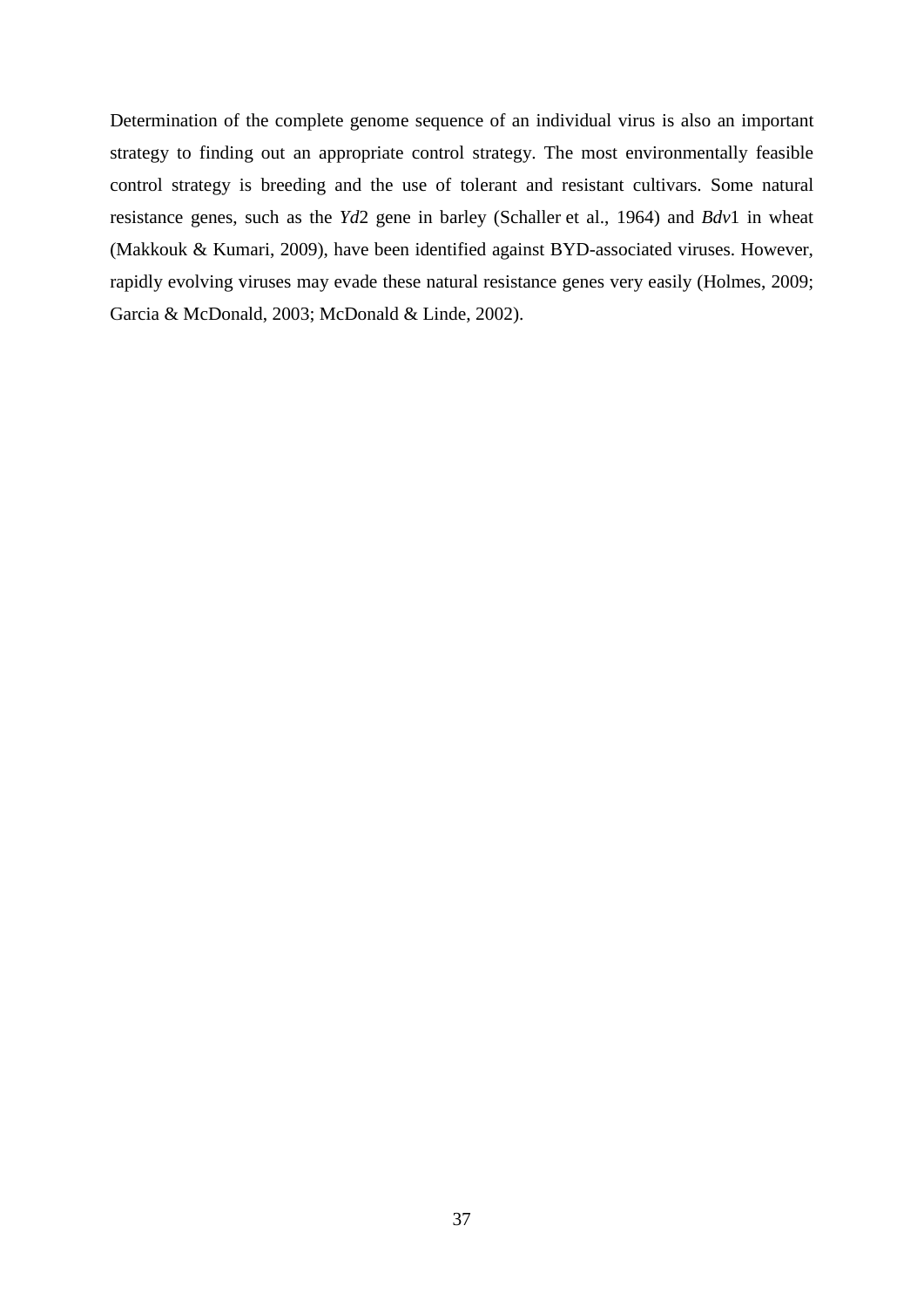#### **References**

Babu, S.C. & Hallam, A. 1989. Environmental pollution from pest control, integrated pest management and pesticide regulation policies. J. Environ. Manag. 29: 377-389.

Baltenberger, D.E., Ohm, H.W. & Foster, J.E. 1987. Reactions of oat, barley and wheat to infection with barley yellow dwarf virus isolates. Crop Sci. 27: 195-198.

Barult, V., Perigon, S., Reinbold, C., Erdinger, D., Scheidecker, D., Herrbach, E., Richards, K. & Ziegler-Graff. 2005. The polerovirus minor capsid protein determines vector specificity and intestinal tropism in the aphid. J. Virol. 79: 9685-9693.

Bencharki, B., Yamani, E.I. & Zaoui, D. 2000. Assessment of transmission ability of barley yellow dwarf virus-PAV isolates by different populations of *Rhopalosiphum padi* and *Sitobion avenae*. Eur. J. Plant Pathol. 106: 455-464.

Bisnieks, M., Kvarnheden, A. & Sigvald, R. 2002. Report of barley yellow dwarf disease incidence in Latvia. In: Henry, M. & McNab, A. (Eds). Barley yellow dwarf disease: Recent advances and future strategies. CIMMYT, Mexico. pp. 51-52.

Bisnieks, M., Kvarnheden, A., Sigvald, R. & Valkonen, J.P.T. 2004. Molecular diversity of the coat protein-encoding region of Barley yellowdwarf virus-PAV and Barley yellow dwarf virus-MAV from Latvia and Sweden. Arch. Virol. 149: 843-853.

Bisnieks, M., Persson, T., Eckersten, H. & Sigvald, R. 2005. The effects on yield and components of yield in oats infected with BYDV-PAV at different growth stages. J. Plant Dis. Protect. 112: 521-528.

Bujarski, J.J. 2013. Genetic recombination in plant-infecting messenger-sense RNA viruses: overview and research perspectives. Frontiers in Plant Sci. 4: 68.

Burgyan, J. & Havelda, Z. 2011. Viral suppressors of RNA silencing. Trends Plant Sci. 16: 265-272.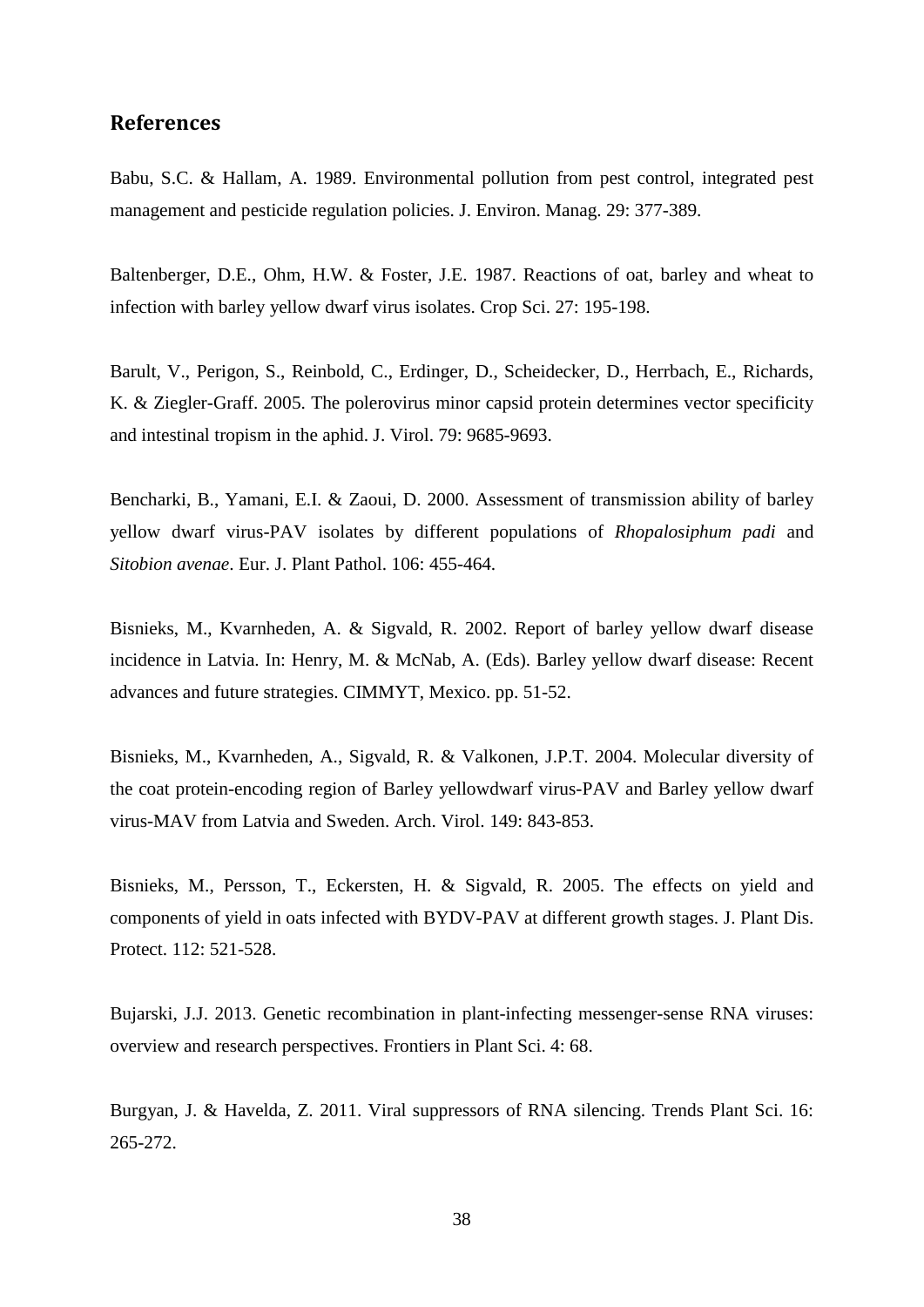Burnett, P.A., Comeau, A. & Qualset, C.O. 1995. Host plant tolerance or resistance for control of *Barley yellow dwarf*. In: D'Arcy, C.J & Burnett, P.A. (Eds). Barley yellow dwarf 40 years of progress*.* APS Press. St. Paul, MN, USA: pp. 29-54.

Chay, C.A., Gunasinge, U.B., Dinesh-Kumar, S.P., Miller, W.A. & Gray, S.M. 1996. Aphid transmission and systemic plant infection determinants of barley yellow dwarf virus luteovirus-PAV are contained in the coat protein, readthrough domain and 17 kDa protein, respectively. Virology 219: 57-65.

Cheng, Z.M., He, X.Y., Wu, M.S. & Zhou, G.H. 1996. Nucleotide sequence of coat protein gene for GPV isolate of barley yellow dwarf virus and construction of expression plasmid for plant. Sci. China. Ser. C-Life Sci. 39: 534-543.

D'Arcy, C.J. 1995. Symptomatology and host range of barley yellow dwarf. In: D'Arcy, C. J. & Burnett, P.A. (Eds). Barley yellow dwarf: 40 years of progress. APS Press. St. Paul, MN, pp. 9-28.

D'Arcy, C.J., Domier, L.L. & Torrance, L. 1999. Detection and diagnosis of luteoviruses. In: Smith, H.G. & Barker, H. (Eds). The Luteoviridae. CABI Publishing. Wallingford, UK: pp. 147-168.

Deb, M. & Anderson, J.M. 2008. Development of a multiplexed PCR detection method for Barley and Cereal yellow dwarf viruses, Wheat spindle streak virus, Wheat streak mosaic virus and Soil-borne wheat mosaic virus. J. Virol. Methods 148: 17-24.

Domier, L.L., McCoppin, N.K., Larsen, R.C. & D'Arcy, C.J. 2002. Nucleotide sequence shows that Bean leafroll virus has a luteovirus-like genome organization. J. Gen. Virol. 83: 1791-1798.

Domier, L.L. 2012. Family *Luteoviridae*. In: King, A.M.Q., Adams, M.J., Carstens, E.B. & Lefkowitz, E.J. (Eds). Virus taxonomy.9<sup>th</sup> report of the International Committee on Taxonomy of Viruses. Elsevier/Academic Press. Oxford, UK: pp. 1045-1053.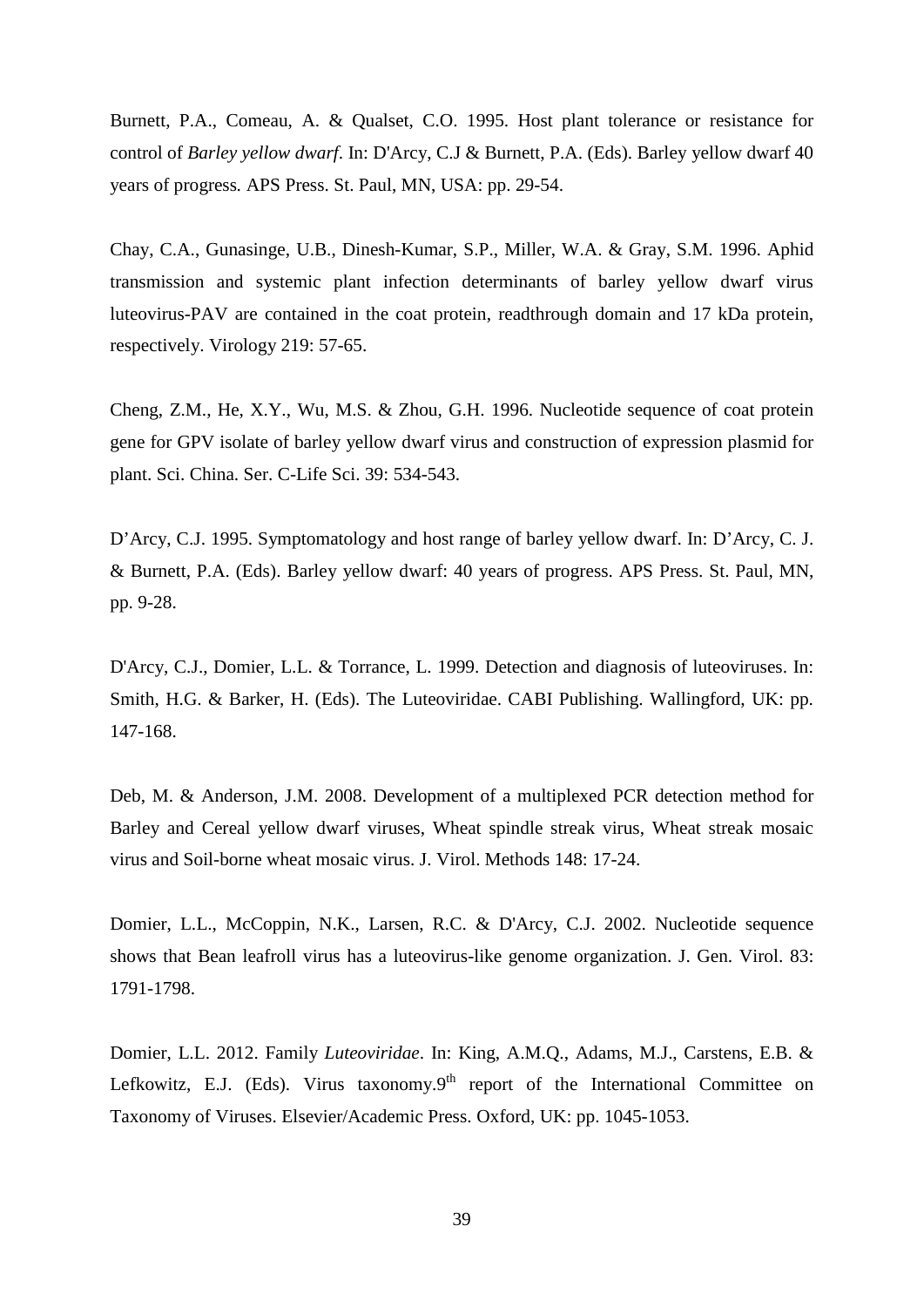Elena, S.F. & Sanjuan, R. 2008. Virus evolution, insights from an experimental approach. Annu. Rev. Ecol. Evol. Syst. 38: 27-52.

Elnifro, E.M., Ashshi, A.M., Cooper, R.J. & Klapper, P.E. 2000. Multiplex PCR: optimization and application in diagnostic virology. Clin. Microbiol. Rev*.*13: 559-570.

Escriu, F., Fraile, A. & Garcia-Arenal, F. 2007. Constraints to genetic exchange support gene coadaptation in tripartite RNA virus. PLoS Pathogens 3: 67-74.

Eweida, M. 1985. Swedish isolates of barley yellow dwarf virus-epidemiology, purification, characterization and serological properties. Växtskyddsrapporter, Avhandlingar. 8: 13-18.

Eweida, M. & Oxelfelt, P. 1985. Purification and properties of two Swedish isolates of barley yellow dwarf virus and their serological relationships with American isolates. Ann. Appl. Biol. 106: 475-482.

Eweida, M. 1986. Serological and biological characterisation of isolates of barley yellow dwarf virus in Sweden in 1983. Ann. Appl. Biol. 108: 333-339.

Fauquet, C.M., Mayo, M.A., Maniloff, J., Desselberger, U. & Ball, L.A. (Eds). Virus taxonomy.  $8<sup>th</sup>$  report of the International Committee on Taxonomy of Viruses. Elsevier/Academic Press. Oxford, UK: pp. 1259.

Fiebig, M., Poehling, H.M. & Borgemeister, C. 2004. Barley yellow dwarf virus, wheat and *Sitobion avenae*: a case of trilateral interactions. Entomol. Exp. Appl. 110: 11-24.

Figueira, A.R., Domier, L.L. & D'Arcy, C.J. 1997. Comparison of techniques for detection of barley yellow dwarf virus-PAV-IL. Plant Dis. 81: 1236-1240.

García-Arenal, F. & McDonald, B.A. 2003.An analysis of the durability of resistance to plant viruses. Phytopathology 93: 941-952.

Gray, S.M. 1996. Plant virus proteins involved in natural vector transmission. Trends Microbiol. 4:259-264.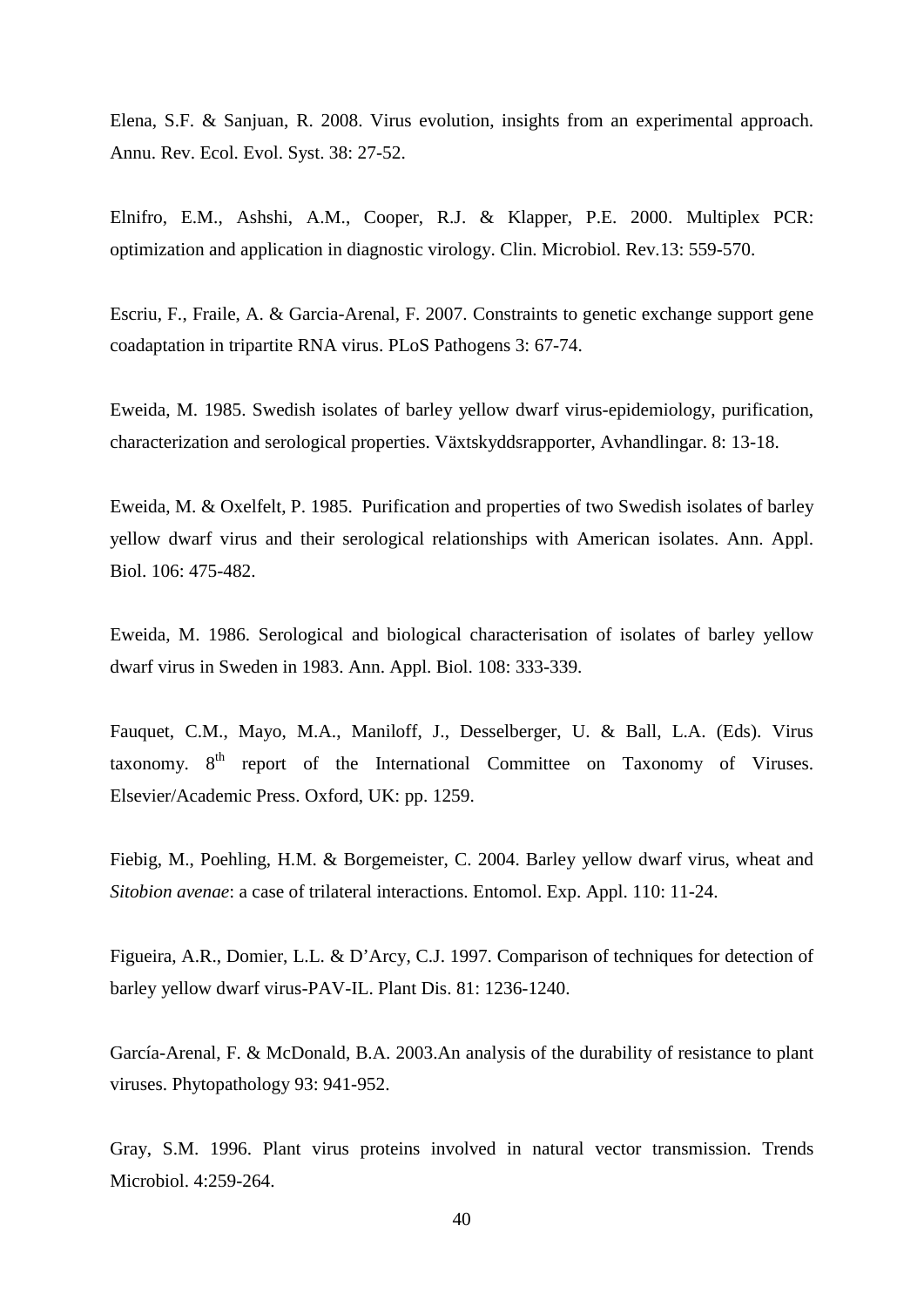Gray, S.M., Chapin, J.W., Smith, D.M., Banerjee, N. & Thomas, J.S. 1998.Barley yellow dwarf luteovirus and their predominant aphid vectors in winter wheat grown in South Carolina. Plant Dis. 82: 1328-1333.

Gray, S. & Gildow, F. E. 2003. Luteovirus-aphid interactions. Annu. Rev. Phytopathol. 41: 539-566.

Hallqvist, H. 1991. Bekämpningströsklarför havrebladlus (*Rhopalosiphum padi*) i vårsäd – resultat från Mellansverige. In: 32<sup>nd</sup> Swedish Crop Protection Conference. Swedish University of Agricultural Sciences, Uppsala, pp. 197-205.

Hamm, P.B. & Hane, D.C. 1999. Effects of seed borne potato leafroll virus on russet norkotah potato. Plant Dis. 83: 1122-1124.

Hauser, S., Stevens, M., Mougel, C., Smith, H.G., Fritsch, C., Herrbach, E. & Lemaire, O. 2000. Biological, serological and molecular variability suggest three distinct polerovirus species infecting beet or rape. Phytopathology 90: 460-466.

He, C., Molen, T.A., Xiong, X., Boiteau, G. & Nie, X. 2006. Cytochrome c oxidase mRNA as aninternal control for detection of Potato virus Y and Potato leafroll virus from single aphids by a co-amplification RT-PCR assay. J. Virol Methods 138: 152-159.

Henson, J. & French, R. 1993. The polymerase chain reaction and plant disease diagnosis. Annu. Rev. Phytopathol. 143: 369-373.

Hogenhout, S.A., Ammar, D., Whitfield, A.E. & Redinbaugh, M.G. 2008. Insect vector interactions with persistently transmitted viruses.Annu. Rev. Phytopathol. 46: 327-359.

Holmes, E. C. 2009. The evolution and emergence of RNA viruses. Oxford University Press, Oxford, United Kingdom.

Horn, F., Habekuß, A. & Stich, B. 2013. Natural variation for BYDV resistance in maize. Maydica 58: 173-181.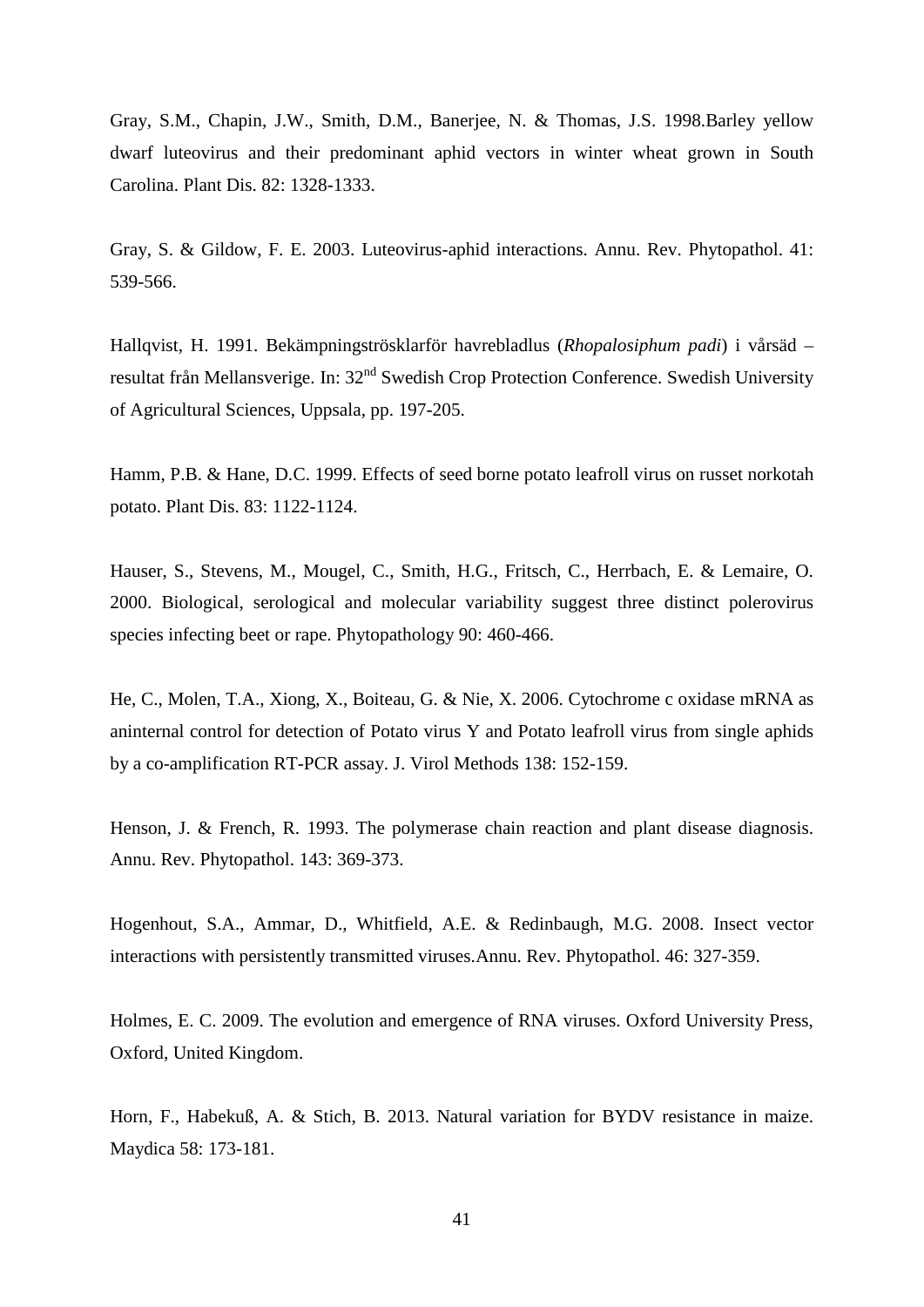Irwin, M.E. & Thresh, J.M. 1990. Epidemiology of barley yellow dwarf: a study in ecological complexity. Annu. Rev. Phytopathol. 28: 393-424.

James, D., Varga, A., Pallas, V. & Candresse, T. 2006. Strategies for simultaneous detection of multiple plant viruses. Can. J. Plant Pathol.28: 16-29.

Jia, L., Wu, M.S., Zhang, W.W. & Chen, Z.M. 2003. Cloning and sequencing of the coat protein gene for a BYDV-PAV Chinese isolate. Acta Phytopathol. Sin. 31: 219-224.

Krueger, E.N., Beckett, R.J., Gray, S.M. & Miller, W.A. 2013. The complete nucleotide sequence of the genome of barley yellow dwarf virus-RMV reveals it to be a new polerovirus distantly related to other yellow dwarf viruses. Fron. Microbiol. 4

Lindsten, K. 1964. Investigations on the occurrence and heterogeneity of barley yellow dwarf virus in Sweden. Lantbrukshögsk. Ann. 30: 581-600.

Lindsten, K. & Gerhardson, B. 1969. Investications on barley yellow dwarf virus (BYDV) in leys in Sweden. Statens växtskyddsanstalt – meddelanden 14: 127.

Lindsten, K. 1977. Aspects on the variation of Barley Yellow Dwarf. Ann. Phytopathol. 9: 301-305.

Lindsten, K. 1978. Något om rödsotangrepp i stråsäd och riskerna för nya angrepp. Växtskyddsnotiser 42: 51-57.

Lister, R.M. & Ranieri, R. 1995. Distribution and economic importance of *Barley yellow dwarf*. In: D'Arcy, C. J. & P. A. Burnett, P.A. (Eds). Barley yellow dwarf: 40 years of progress.APS Press. St. Paul, MN, USA: pp. 29-54.

Lister, R.W. & Rochow, W.F. 1978. Detection of barley yellow dwarf virus isolates in ELISA tests. Phytopathol. News 12: 172.

Lister, R.W. & Rochow, W.F. 1979. Detection of barley yellow dwarf virus by enzyme-linked immunosorbent assay. Phytopathology 69: 649-654.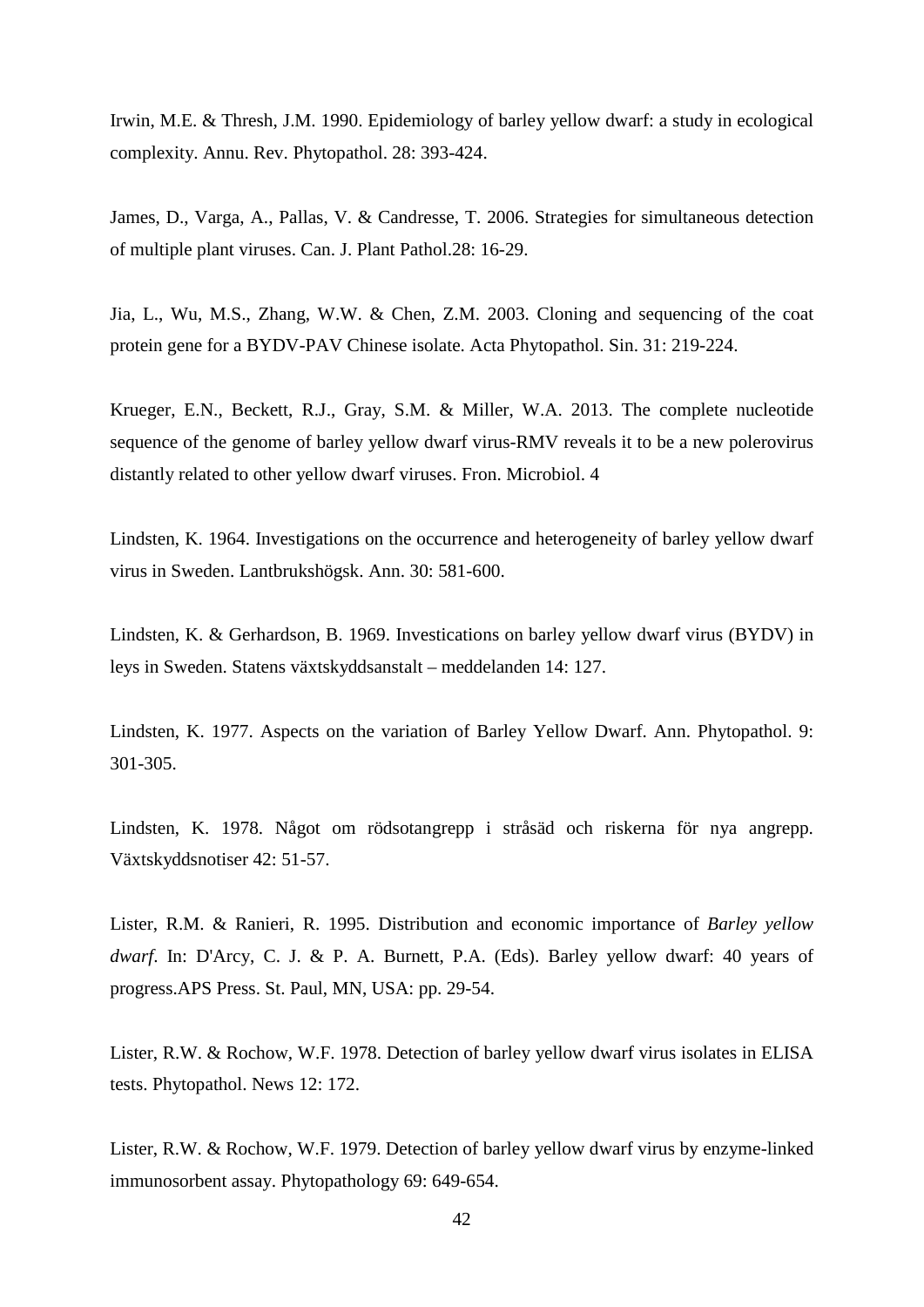Liu, H.Y., Wisler, G.C., Wintermantel, W.M. & Sears, J.L. 2001. Differentiation of poleroviruses in sugarbeet. J. Sugar Beet Res. 38:84.

Liu, S., Bonning, B.C. & Miller, W.A. 2006. A simple wax-embedding method for isolation of aphid hemolymph for detection of luteoviruses in the hemocoel. J. Virol. Methods 132: 174-180.

Liu, F., Wang, X., Liu, Y., Xie, J., Gray, S. M., Zhou, G. & Gao, B. 2007. A Chinese isolate of barley yellow dwarf virus-PAV represents a third distinct species within the PAV serotype. Arch. Virol. 152: 1365-1373.

Makkouk, K.M. & Kumari, S.G. 2009. Epidemiology and integrated management of persistently transmitted aphid-borne viruses of legume and cereal crops in West Asia and North Africa. Virus Res. 141: 209-218.

Malmstrom, C.M. & Shu, R. 2004. Multiplexed RT-PCR for streamlined detection and separation of barley and cereal yellow dwarf viruses. J. Virol. Methods 120: 69-78.

Mangwende, T., Wang, M.L., Borth, W., Hu, J., Moore, P.H., Mirkov, E.T. & Albert, H.H.2009. The P0 gene of *Sugarcane yellow leaf virus* encodesan RNA silencing suppressor with unique activities. Virology 384:38–50.

Martin, R.R. & D'Arcy, C.J. 1990. Relationships among luteoviruses based on nucleic acid hybridization and serological studies. Intervirology 31: 23-30.

Martin, R.R., James, D. & Levesque, C.A. 2000. Impacts of molecular diagnostic technologies on plant disease management. Annu. Rev. Phytopathol. 38: 207-239.

McDonald, B. A. & Linde, C. 2002. The population genetics of plant pathogens and breeding strategies for durable resistance. Euphytica 124:163-180.

McGrath, P.F. & Bale, J.S. 1990. The effects of sowing date and choice of insecticide on cereal aphids and barley yellow dwarf virus epidemiology in northern England. Ann. Appl. Biol. 117: 31-43.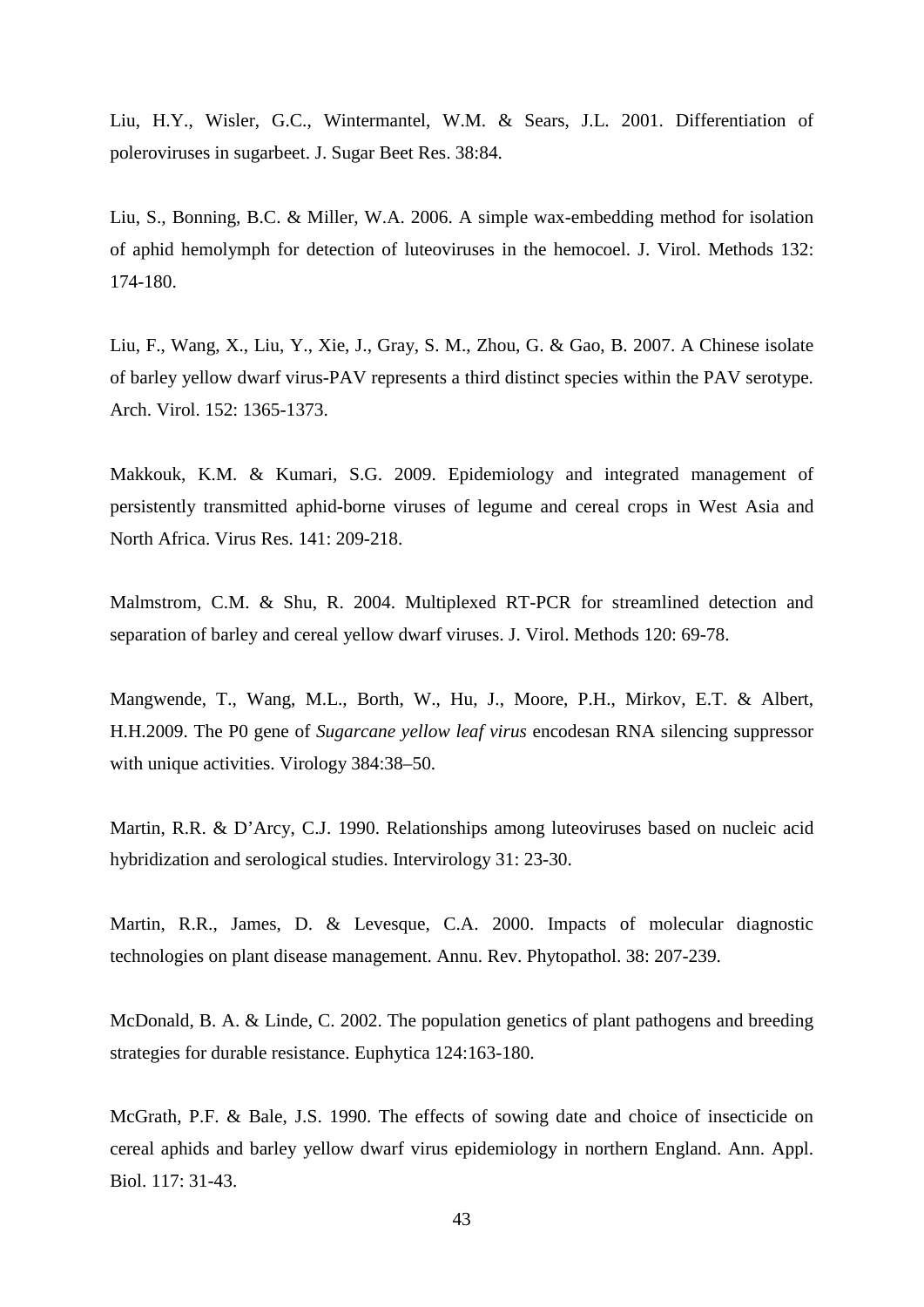McKirdy, S.J., Jones, R.A.C. & Nutter, F.W. 2002. Quantification of yield losses caused by barley yellow dwarf virus in wheat and oats. Plant Dis. 86: 769-773.

Melnyk, C.W., Molnar, A. & Baulcombe, D.C. 2011. Intercellular and systemic movement of RNA silencing signals. Embo J. 30: 3553-3563.

Michael, P. 2002. Cereal aphids and direct feeding damage to cereals. In: Jettner, R. (Eds). Cereal update. Perth, Australia: Department of Agric. Western Australia: pp. 55-60.

Miller, W.A., Liu, S. & Beckett, R. 2002. Barley yellow dwarf virus: Luteoviridae or Tombusvirirdae? Mol. Plant Pathol. 3: 177-183.

Miller, W.A. & Young, M.J. 1995. Prospects for genetically engineered resistance to Barley yellow dwarf viruses. In: D'Arcy C.J. & Burnett P.A. (Eds). Barley yellow dwarf: 40 years of progress. APS Press.St. Paul, MN, USA: pp. 345-370.

Morgan, D. 2000. Population dynamics of the bird cherry-oat aphid. *Rhopalosiphum padi* (L.), during the autumn and winter: A modeling approach. Agric. For. Entomol.2: 297-304.

Nassuth, A., Pollari, E., Helmeczy, K., Stewart, S. & Kofalvi, S.A.2000. Improved RNA extraction and one-tube RT-PCR assay for simultaneous detection of control plant RNA plus several viruses in plant extracts. J. Virol. Methods 90:37-49.

Oswald, J.W. & Houston, B.R. 1951.A new virus disease of cereals, transmissible by aphids. Plant Dis. Rep. 35: 471-475.

Ordon, F., Friedt, W., Scheurer, K., Pellio, B., Werner, K., Neuhaus, G., Huth, W., Habekuss, A. & Graner, A. 2004. Molecular markers in breeding for virus resistance in barley. J. Appl. Genet. 45: 145-159.

Östman, O., Ekbom, B. & Bengtsson, J. 2003. Yield increase attributable to aphid predation by ground-living polyphagous natural enemies in spring barley in Sweden. Ecol. Econ. 45: 149-158.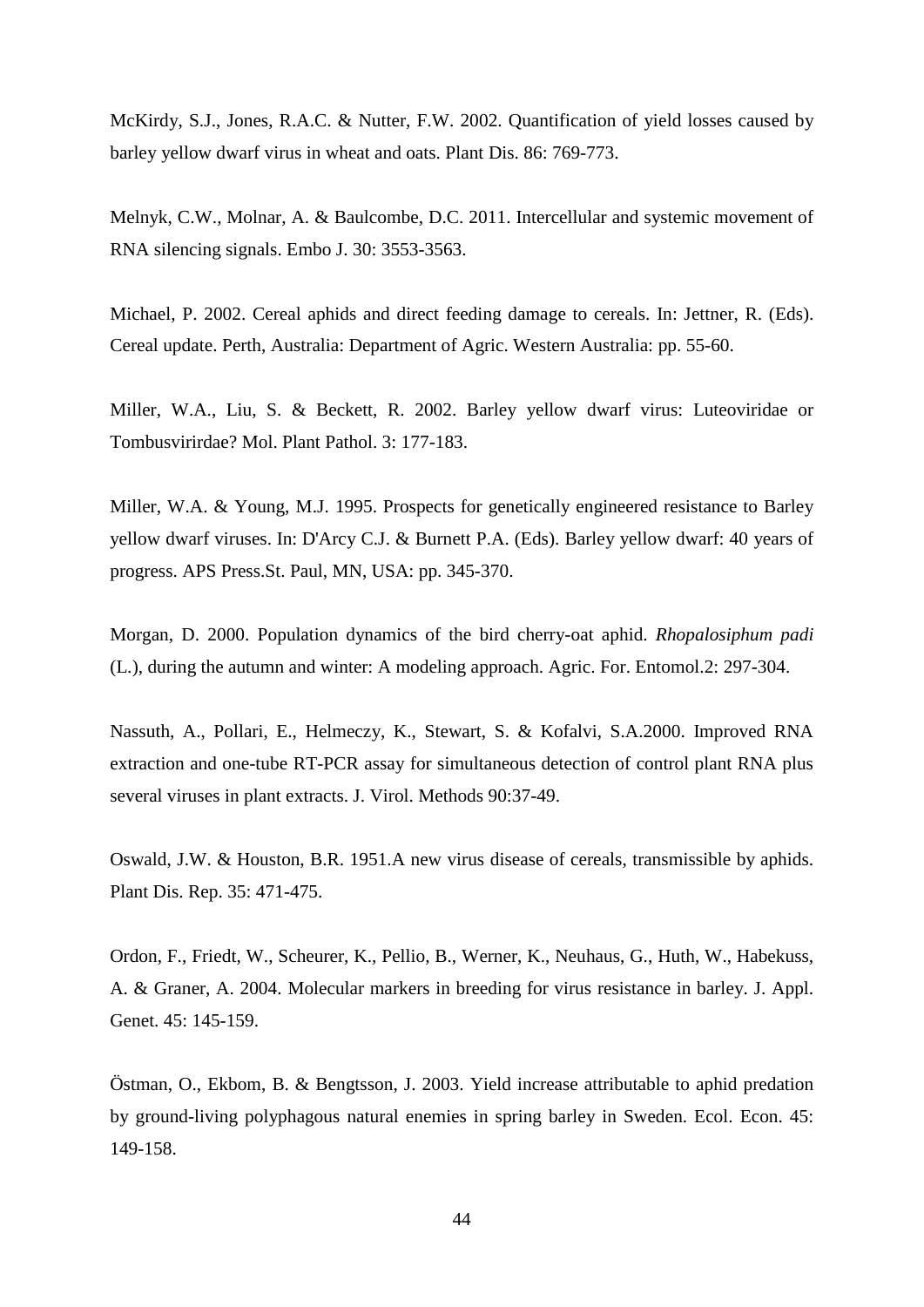Peter, K.A., Gildow, F., Palukaitis, P. & Gray, S.M. 2009. The C terminus of the polerovirus P5 readthrough domain limits virus infection to the phloem. J. Virol. 83:5419–5429.

Pimentel, D., Acquay, H., Biltonen, M., Rice, P., Silva, M., Nelson, J., Lipner, V., Giordana, S., Horowitz, A. & D' Amore, M. 1992. Environmental and economic costs of pesticide use. Bioscience 42: 750-760.

Plumb, R.T. 1983. Barley yellow dwarf virus – a global problem. In: Plumb, R.T. & Thresh, J. (Eds). Plant virus epidemiology – The spread and control of insect-borne viruses. Blackwell Scientific Publications. Oxford, UK: pp. 185-194.

Power, A.G. & Remold, S.K. 1996. Incidence of barley yellow dwarf virus in wild grass populations: implications for biotechnology risk assessment. Levin, M., Grim, C. & Angle, S. (Eds) Proceedings of the Biotechnology Risk Assessment Symposium, University of Maryland, Gaithersburg, MD, USA: pp. 58-65.

Robert, Y. & Lemaire, O. 1999. Epidemiology and control strategies. In: Smith, H.G. & H. Barker, H. (Eds.). The Luteoviridae. CABI Publishing. Wallingford, UK: pp. 211-279.

Robertson, N.L., French, R. & Gray, S.M. 1991. Use of group-specific primers and the polymerasechain reaction for the detection and identification of luteoviruses. J. Virol. 72: 1473-1477.

Rochow, W.F. 1969. Biological properties of four isolates of barley yellow dwarf virus. Phytopathology 59: 1580–1589.

Rochow, W.F. & Muller, I. 1971.A fifth variant of barley yellow dwarf virus in New York. Plant Dis. 55: 874-877.

Rochow, W.F. & Duffus, J.E. 1981. Luteoviruses and yellows diseases. In: Kursiak, E. Handbook of plant virus infections and comparative diagnosis (Eds.)*.* Elsevier Press, The Netherlands. pp. 147-170.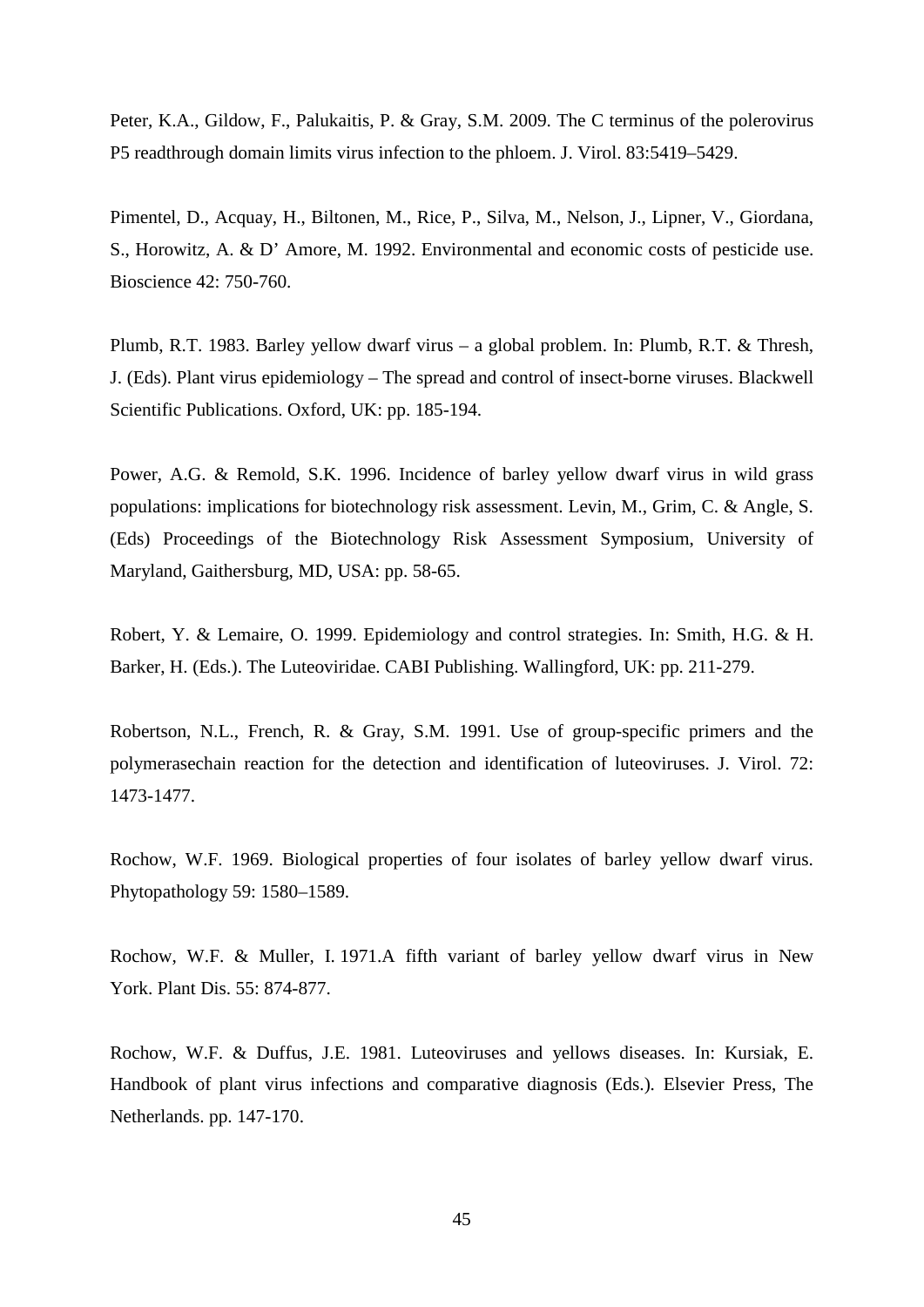Savaris, M., Lampert, S., Salvadori, J.R., Lau, D., Pereira, P.R.V.S. & Smaniotto, M.A. Population growth and damage caused by *Rhopalosiphum padi* (L.) (Hemiptera, Aphididae) on different cultivars and phonological stages of wheat. 2013. Neotropical Entomol. 42: 539- 543.

Schaller, C.W., Qualset, C.O. & Rutger, J.N. 1964. Inheritance and linkage of the  $vd_2$  gene conditioning resistance to the barley yellow dwarf virus disease in barley. Crop Sci. 4: 544- 548.

Stoetzer, A., Kawakami, J., Junior, A.L.M., Lau, D., Pereira, P.R.V.S. & Antoniazzi, N. 2014. Protective effect and economic impact of insecticide application methods on barley. Pesq. Agropec. Bras. 49: 153-162.

Sztuba-Solinska, J., Urbanowicz, A., Figlerowicz, M. & Bujarski, J.J. 2011. RNA-RNA recombination in plant virus replication and evolution. Ann. Rev. Phytopathol. 49: 415-443.

Tamura, K., Peterson, D., Peterson, N., Stecher, G., Nei, M. & Kumar, S. 2011. MEGA5: Molecular evolutionary genetic analysis using maximum likelihood, evolutionary distance and maximum parsimony methods. Mol. Biol. Evol. 28: 2731-2739.

Thackray, D.J., Diggle, A.J. & Jones, R.A.C. 2009. BYDY predictor: a simulation model to predict aphid arrival, epidemics of barley yellow dwrf virus and yield losses in wheat crops in a Mediterranean-type environment. Plant Pathol. 58: 186-202.

Thackray, D.J., Ward, L.T., Thomas-Caroll, M.L. & Jones, R.A.C. 2005. Role of winteractive aphids spreading barley yellow dwarf virus in decreasing wheat yields in a Mediterranean-type environment. Australian J. Agric.Res. 56: 1089-1099.

Valkonen, J.P.T. 2007. Viruses: economical losses and biotechnological potential. In: Vreugdenhil, D. Potato biology and biotechnology advances and perspectives (Eds.). Elsevier Press, The Netherlands. pp. 619-641.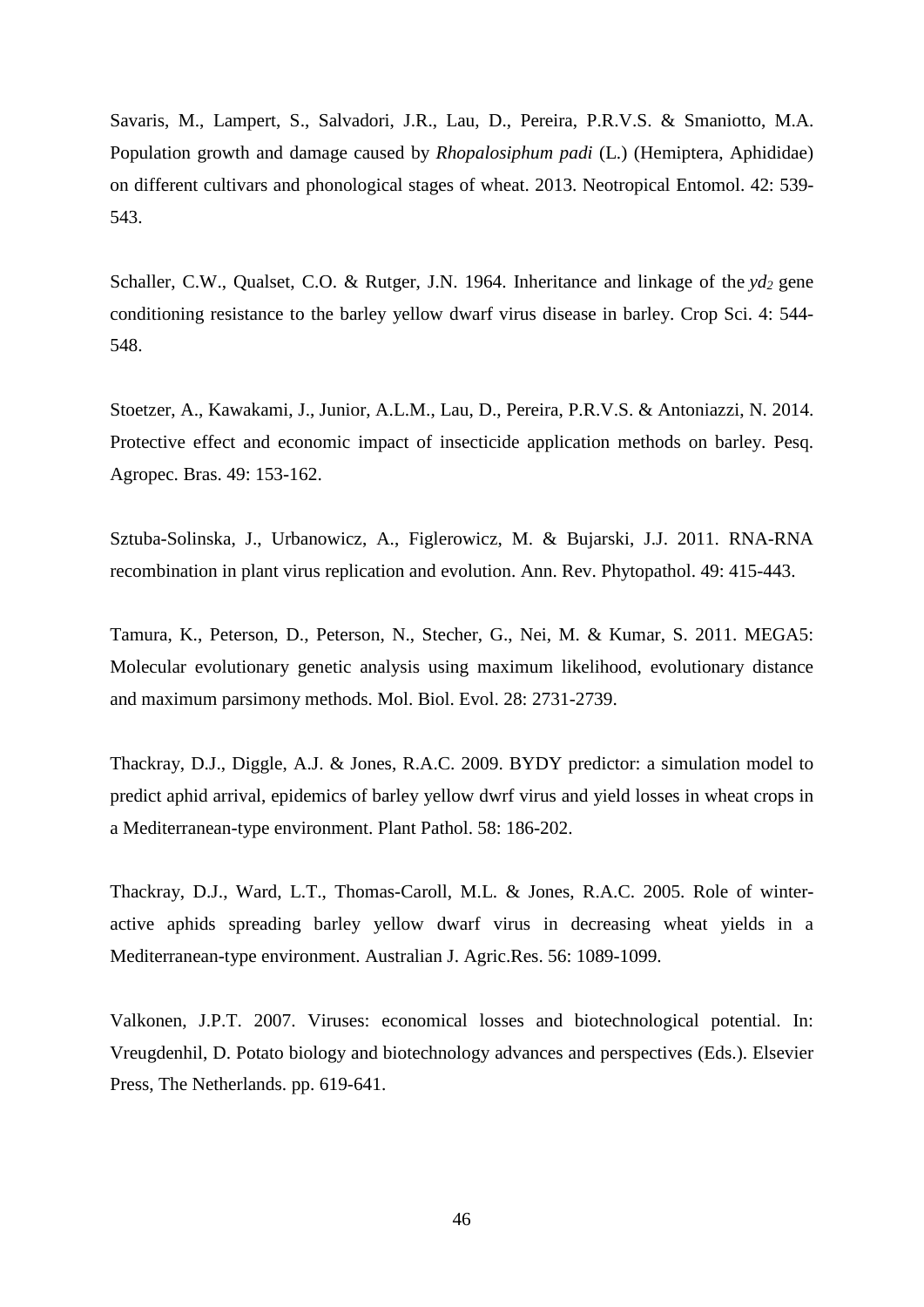Viganó, F. & Stevens, M. 2007. Development of a multiplex immunocapture-RT-PCR for simultaneous detection of BMYV and BChV in plants and single aphids. J. Virol. Methods 146: 196-201.

Vincelli, P. & Tisserat, N. 2008. Nucleic acid - based pathogen detection in applied plantpathology. Plant Dis. 92: 660-669.

Viswanathan, R., Karuppaiah, R. & Balamuralikrishnan, M. 2009. Detection of three major RNA viruses infecting sugarcane by multiplex reverse transcription polymerase chain reaction (multiplex-RT-PCR). Australasian Plant Pathol. 39: 79-84.

Wang, M.B., Cheng, Z., Keese, P., Graham, M.W., Larkin, P.J. & Waterhouse, P.M. 1998. Comparision of the coat protein and RNA polymerase gene sequences of Australian, Chinese and American isolates of barley yellow dwarf virus transmitted by *Rhopalosiphum padi*. Arch. Virol. 143: 1005-1013.

Wang, X., Chang, S., Jin, Z., Li, L. & Zhou, G. 2001. Nucleotide sequence of coat protein and readthrough protein genes of the Chinese GAV isolate of barley yellow dwarf virus. ActaVirol. 45: 249-252.

Wang, B., Ma, Y.L., Zhang, Z.B., Wu, Z.M., Wu, Y.F., Wang, Q.C. & Li, M.F. 2011. Potato viruses in Chaina. Crop Prot. 30: 1117-1123.

Watson, D.J. & Wilson, J.H. 1956. An analysis of the effects of infection with leaf-roll virus on the growth and yield of potato plants, and of its interactions with nutrient supply and shading. Ann. Appl. Biol. 44: 390-409.

Wetzel, T., Candresse, T., Macquaire, G., Ravelonandro, M. & Dunez, J. 1992. A highly sensitive immunocapture polymerase chain raction method for plum pox potyvirus detection. J. Virol. Methods 39: 27-37.

Wu, B., Blanchard-Letort, A., Liy, Y., Zhou, G., Wang, X. & Elena, S.F. 2011. Dynamics of molecular evolution and phylogeography of barley yellow dwarf virus-PAV. Pols One 6.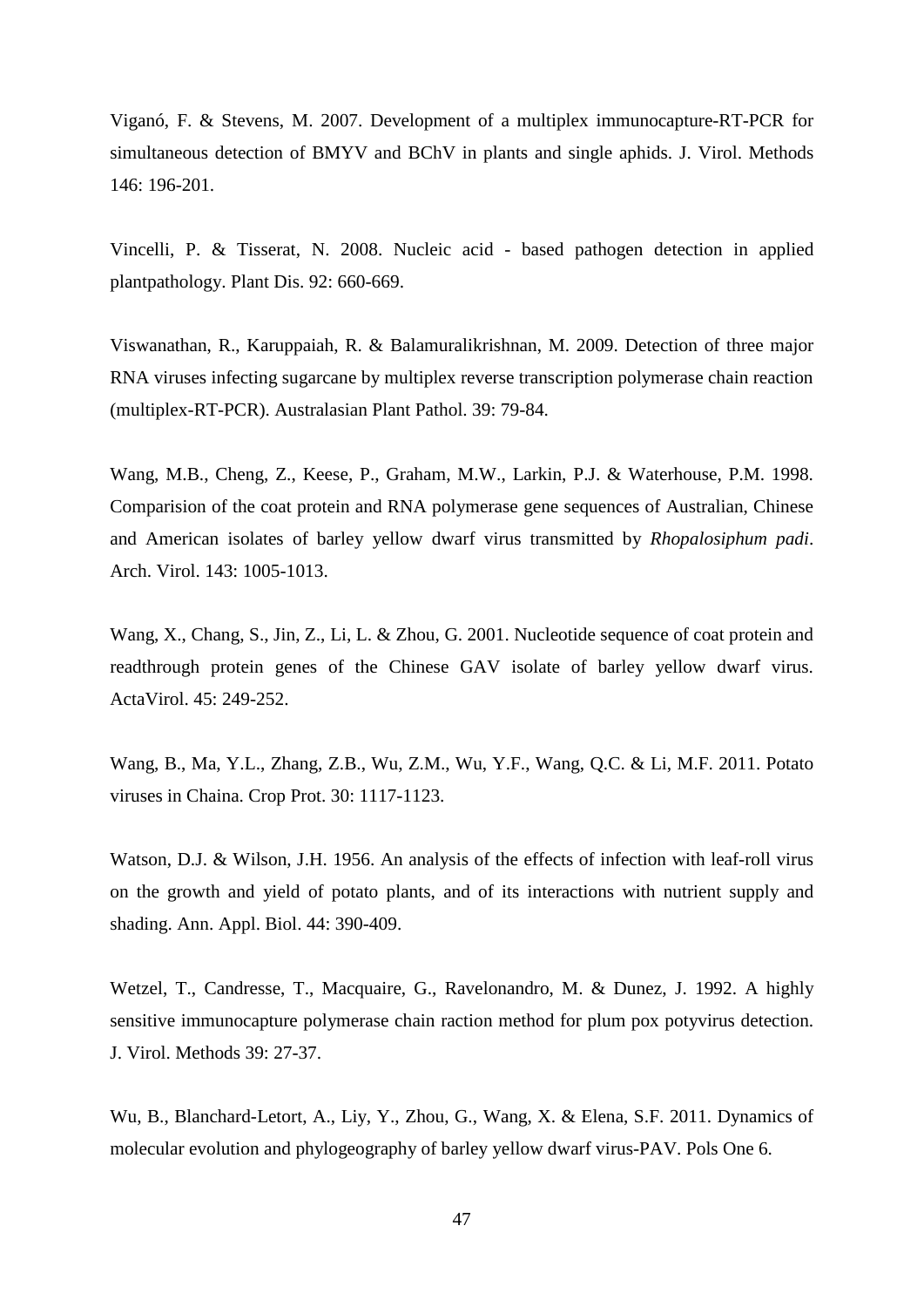Yount, D.J., Martin, J.M., Carroll, T.W. & Zaske, S.K. 1985. Effects of Barley yellow dwarf virus on growth and yield of small grains in Montana. Plant Dis. 69: 487-491.

Zhang, W., Cheng, Z., Xu, L., Wu, M., Waterhouse, P., Zhou, G. & Li, S. 2009. The complete nucleotide sequence of the barley yellow dwarf GPV isolate from China shows that it is a new member of the genus *Polerovirus*. Arch. Virol. 154: 1125-1128.

Zhou, G.H., Zhang, S.X. & Qian, Y.T. 1987. Identification and applications of four strains of Wheat yellow dwarf virus. Sci. Agric. 20: 7-12.

<span id="page-49-0"></span>Ziegler-Graff, V., Brault, V., Mutterer, D., Simonis, M.T., Herrbach, E., Guilley, H., Richards, K.E. & Jonard, G. 1996. The coat protein of beet western yellows luteovirus is essential for systemic infection but the viral gene products P29 and P19 are dispensable for systemic infection and aphid transmission. Mol. Plant-Microbe Interact. 9: 501-510.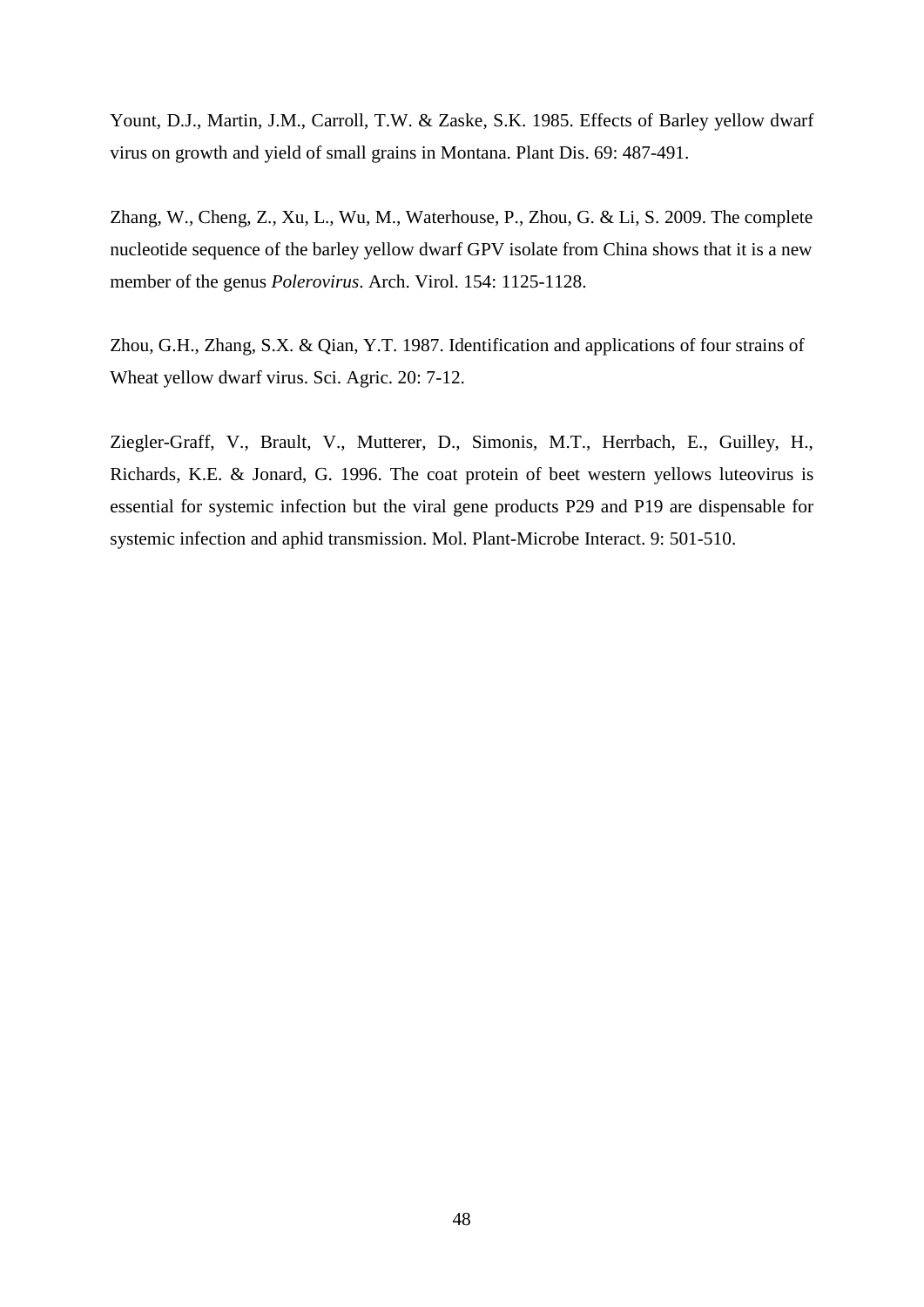## **Acknowledgements**

First of all I would like to express my deep gratitude to supervisor Anders Kvarnheden for offering me a challenging project and giving me a great supervision and guidance. I appreciate the time he spent and the support he provided in this project.

I would also like to thank Ingrid Eriksson for her assistance in the laboratory work. I would not have finished this project without her timely support and guidance with experimental equipment and techniques. I wish her a wonderful life after her retirement.

I wish to thank my virology group members and Department of Plant Biology staff who supported me during this project.

Most importantly, I would like to express my deepest thanks to my dearest parents and my sister for their continuous and unlimited support and love. Finally, I like to thank my husband for the patience, support and love he offered me as well as for keeping me smiling and happy.